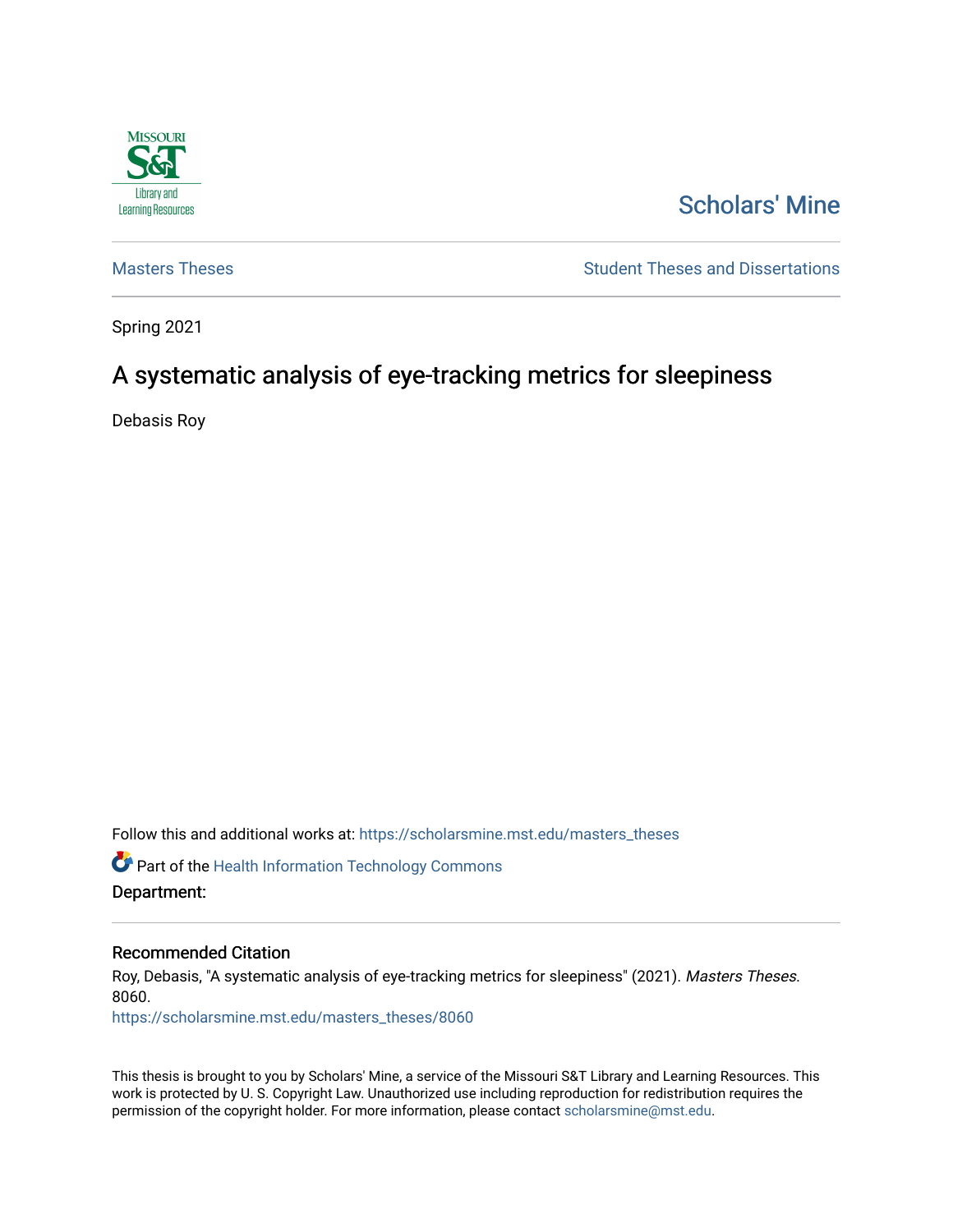# A SYSTEMATIC ANALYSIS OF EYE-TRACKING METRICS FOR SLEEPINESS

by

### DEBASIS ROY

## A THESIS

Presented to the Graduate Faculty of the

# MISSOURI UNIVERSITY OF SCIENCE AND TECHNOLOGY

# In Partial Fulfillment of the Requirements for the Degree

# MASTER OF SCIENCE IN INFORMATION SCIENCE AND TECHNOLOGY

2021

Approved by:

Dr. Fiona Fui-Hoon Nah, Advisor Dr. Keng Siau Dr. Michael Gene Hilgers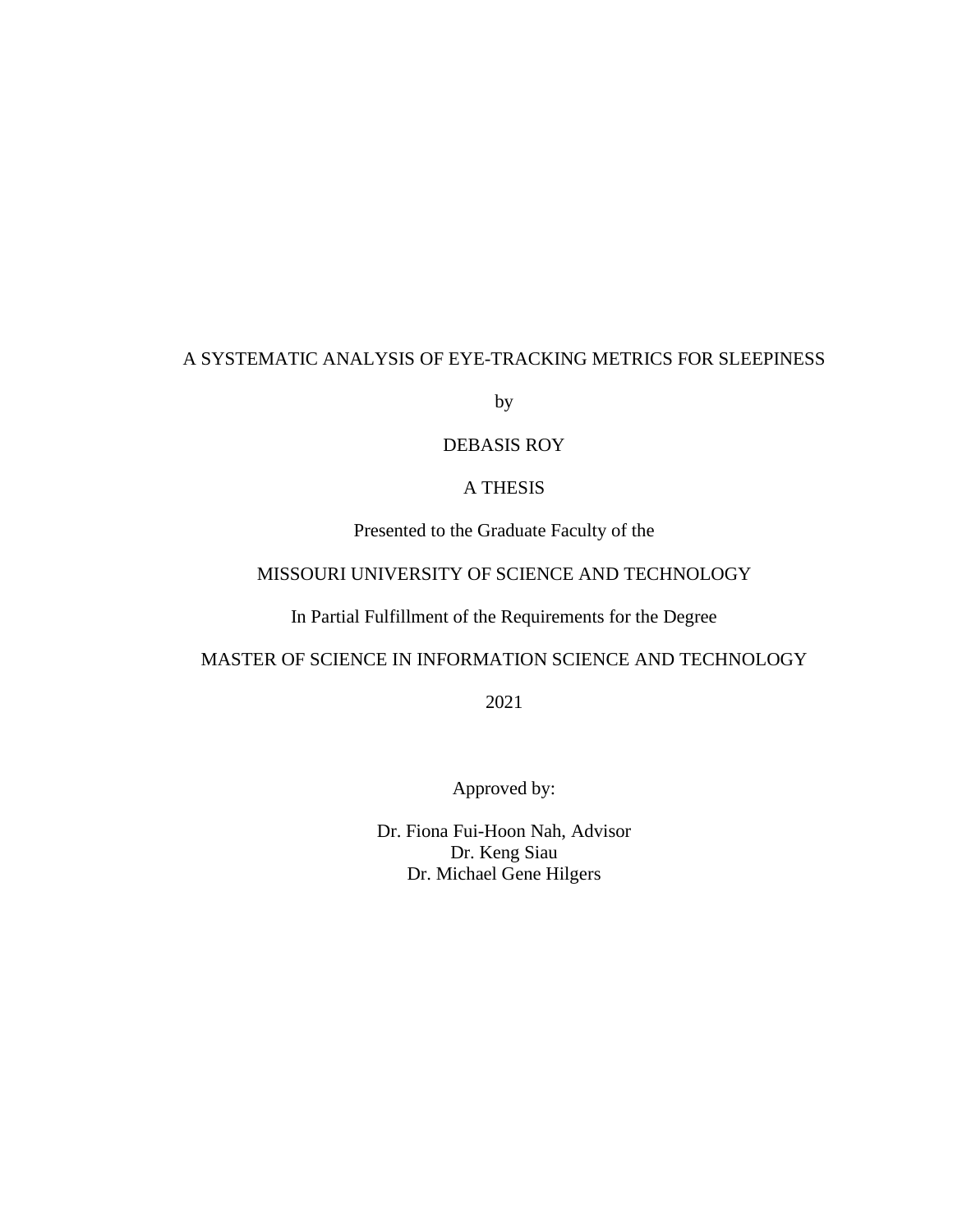© 2021

# Debasis Roy

All Rights Reserved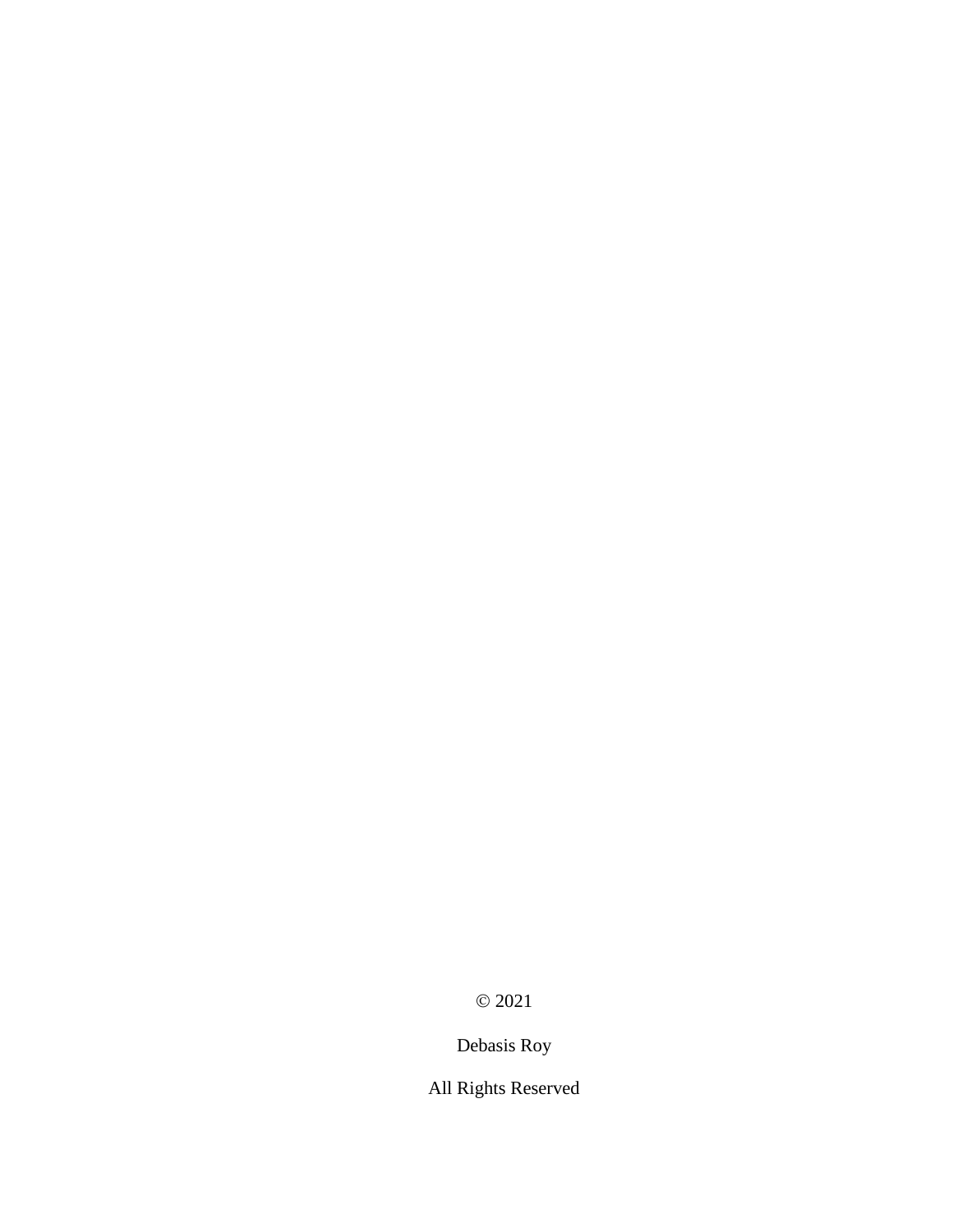#### **ABSTRACT**

Sleepiness or sleep deprivation is a serious hazard that can be life-threatening in carrying out certain tasks (e.g., when driving or executing attention-critical tasks). Eye movement can provide cues on sleepiness. Hence, eye-tracking metrics have the potential to detect sleepiness.

In this research, we used a systematic analysis approach to identify eye-tracking metrics for sleepiness. We used several databases to identify independent experimental studies that have used eye-tracking metrics to assess sleepiness. We identified 25 studies that included 674 participants where the participants' data were captured both in an alert state and in a sleep-deprived state. In the analysis, we found six main categories of eyetracking metrics for sleepiness: fixation, gaze, smooth pursuit, saccade, blink, and pupil size.

Keywords: Sleep deprivation, Sleepiness, Eye-tracking, Blink, Saccade, Fixation, Gaze, Pupil size, Smooth pursuit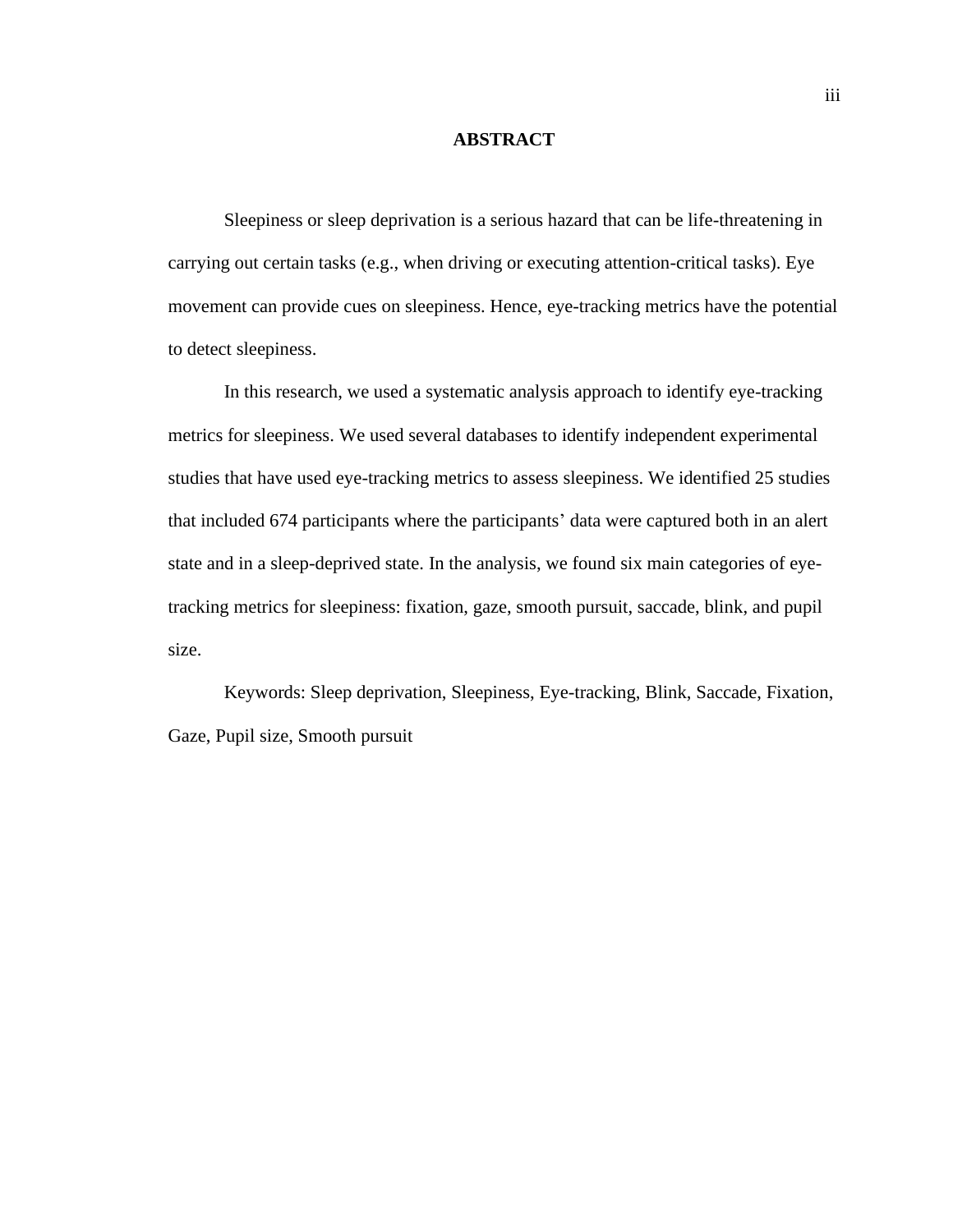#### **ACKNOWLEDGMENTS**

I am wholeheartedly grateful to my mentor and advisor, Dr. Fiona Fui-Hoon Nah, for her sincere efforts in helping me during my M.S. studies. I would not have accomplished my research work without her continual supervision and guidance. I am indebted to her for her support at each stage of my M.S. program. She helped me throughout my research and provided me all the guidance and help required to complete my research.

I would like to thank my thesis committee members, Dr. Keng Siau and Dr. Michael Hilgers, for their support, feedback, suggestions, and knowledge sharing to enhance my research.

Further, I acknowledge the support, suggestions, and help I have received from Dr. Matthew Thimgan in the Biology department and Dr. Ting Shen in the Psychology department. I thank both of them for their time in assisting me with various aspects of this research, i.e., understanding the complexity underlying the concept of sleep and the statistical analysis used in this research.

I would like to express my gratitude to students in the Laboratory of Information Technology and Evaluation (LITE), especially to Cooper Broman, Alec Mcdaniel, and Kyle Johnson, for sharing their valuable knowledge about eye-tracking devices and other equipment in the LITE lab.

I should not forget to acknowledge the contribution of my parents and especially my wife who supported me all the way to the completion of my studies. Finally, I would love to express my gratitude to God for being with me.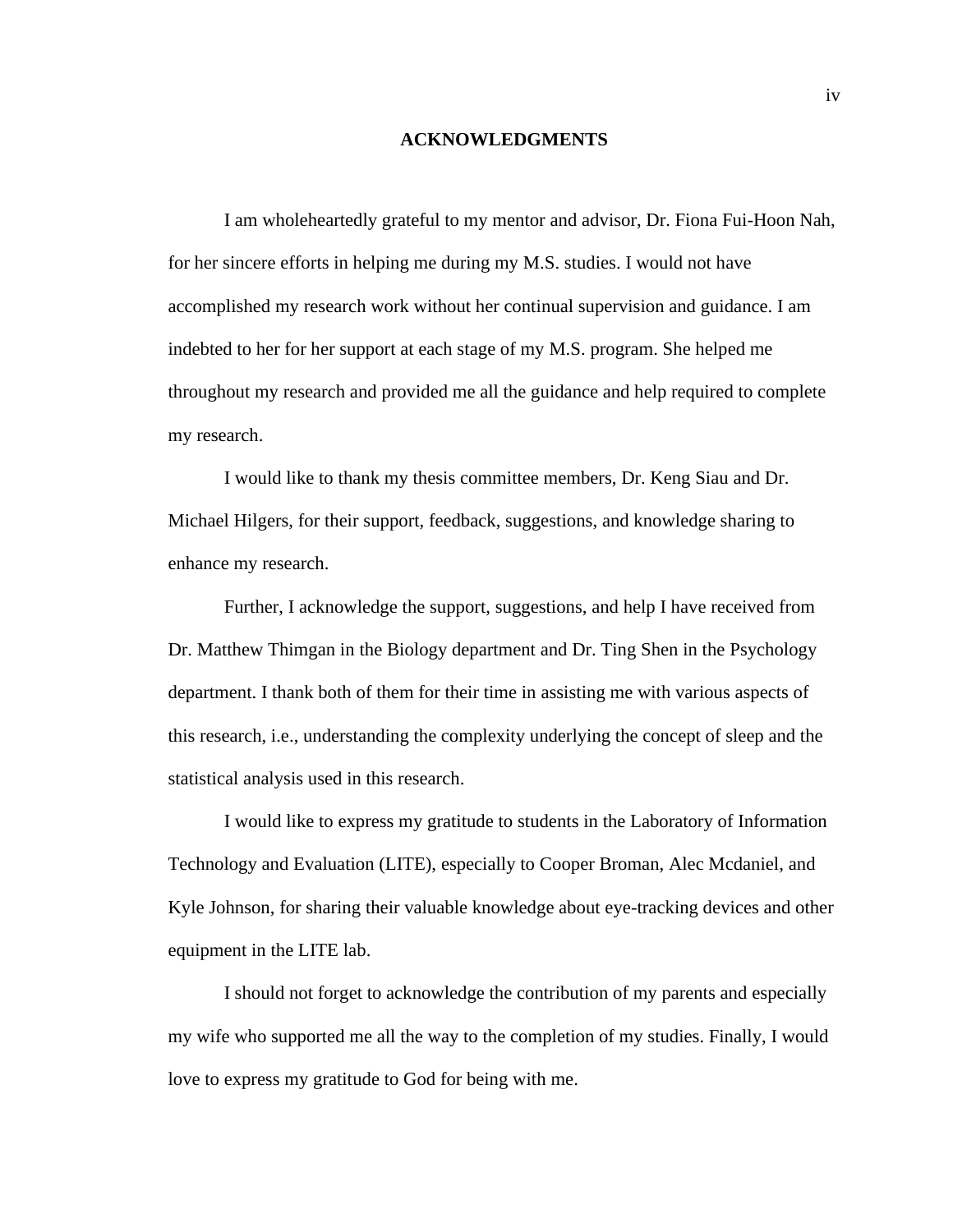# **TABLE OF CONTENTS**

| Page                                            |
|-------------------------------------------------|
|                                                 |
|                                                 |
|                                                 |
|                                                 |
| <b>SECTION</b>                                  |
|                                                 |
|                                                 |
|                                                 |
|                                                 |
|                                                 |
|                                                 |
|                                                 |
|                                                 |
|                                                 |
| 21                                              |
| 21                                              |
| 22                                              |
| 2.4. PSYCHOLOGICAL EFFECTS OF SLEEP DEPRIVATION |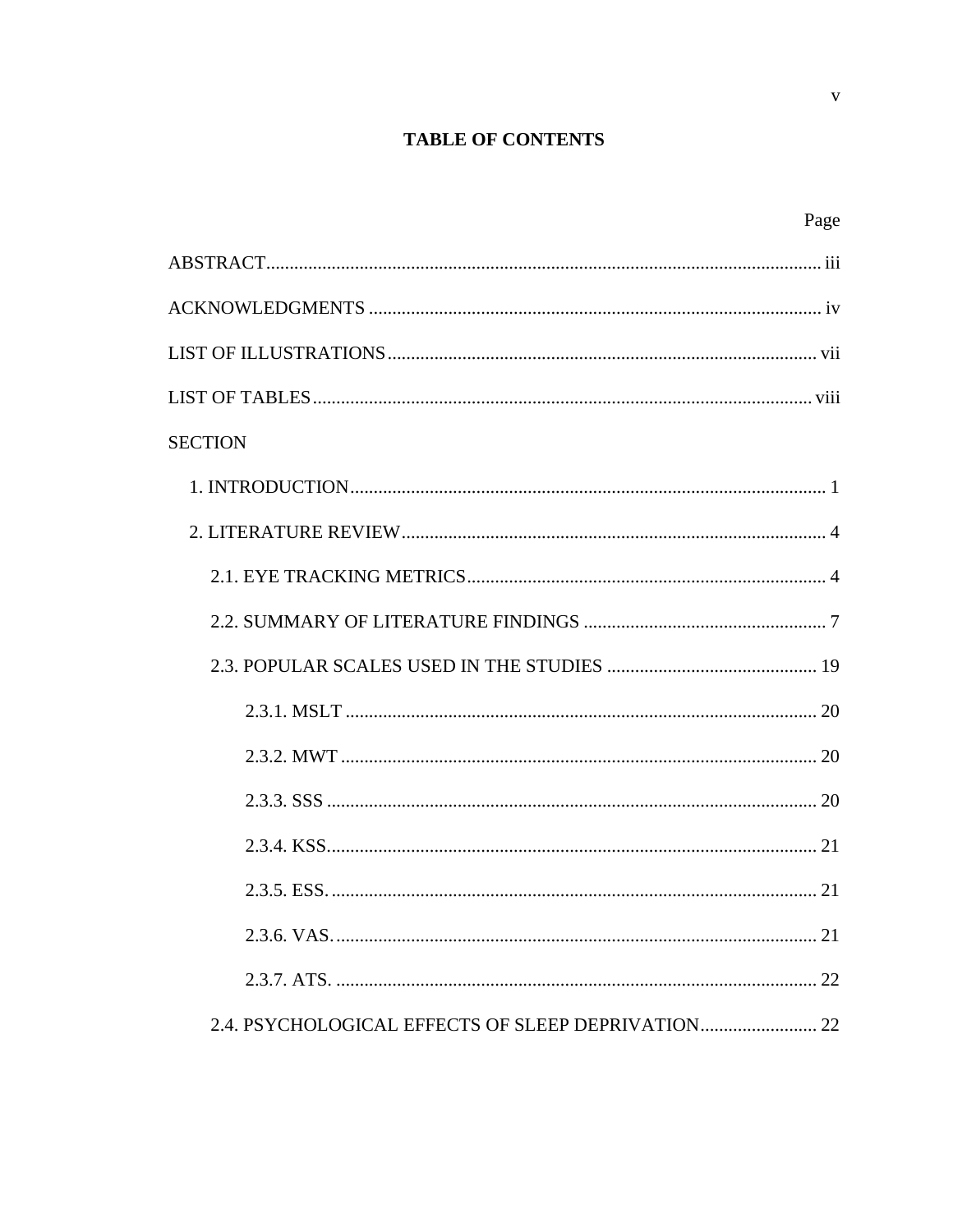| 6. LIMITATIONS AND FUTURE RESEARCH. | $\dots$ 42 |
|-------------------------------------|------------|
|                                     |            |
|                                     |            |
|                                     |            |

 $\overline{vi}$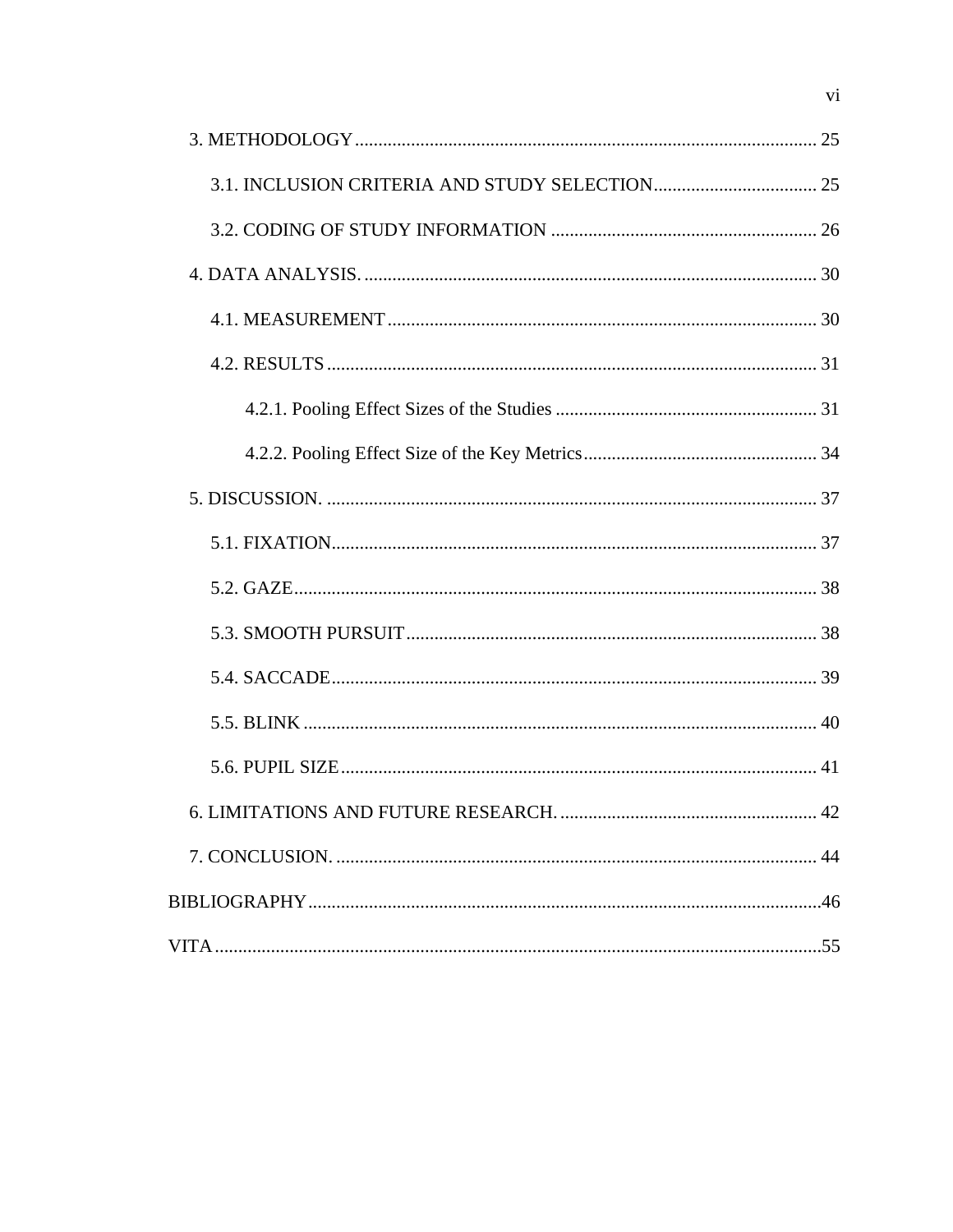# **LIST OF ILLUSTRATIONS**

| Figure | Page |
|--------|------|
|        |      |
|        |      |
|        |      |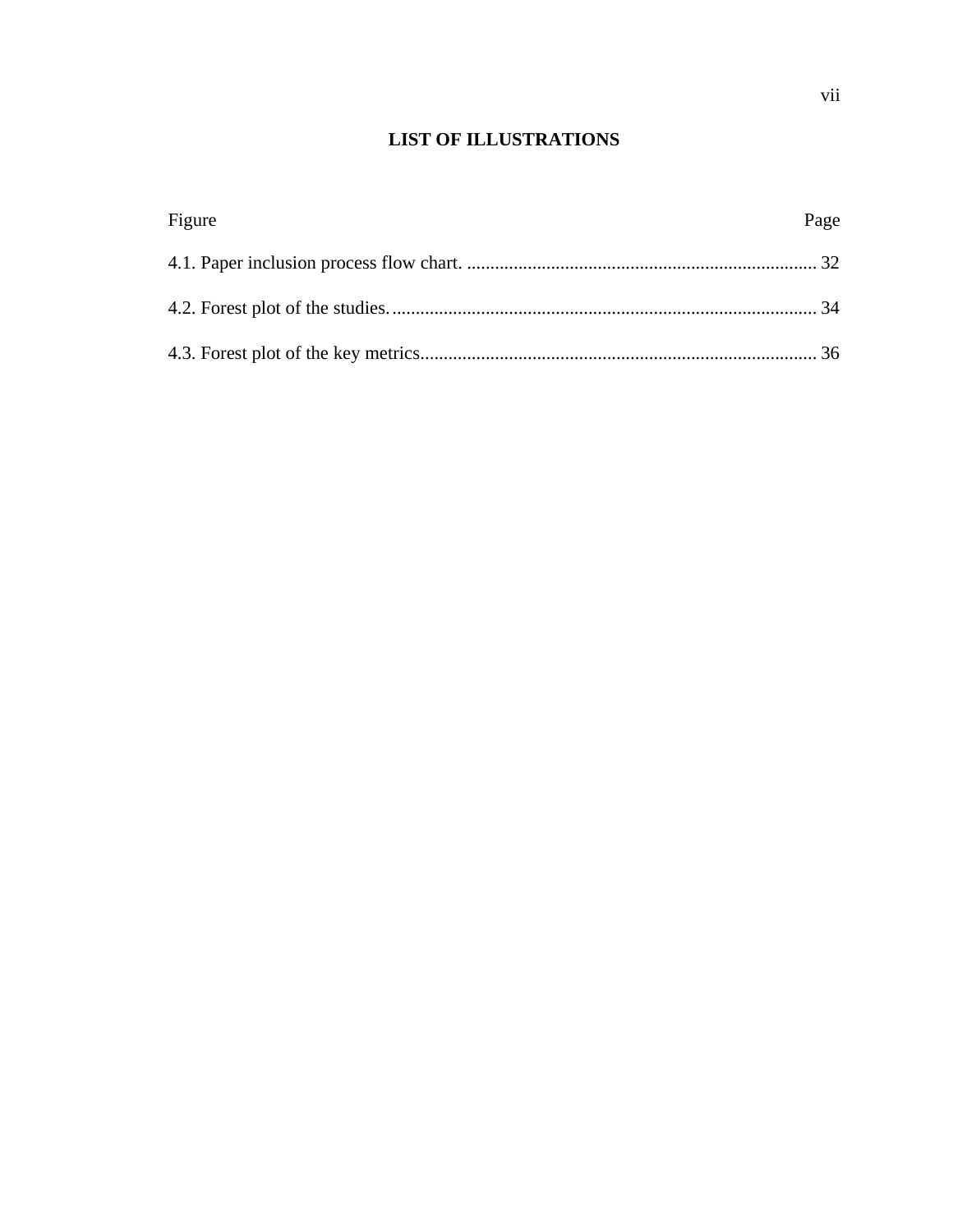# **LIST OF TABLES**

| Table | Page |
|-------|------|
|       |      |
|       |      |
|       |      |
|       |      |
|       |      |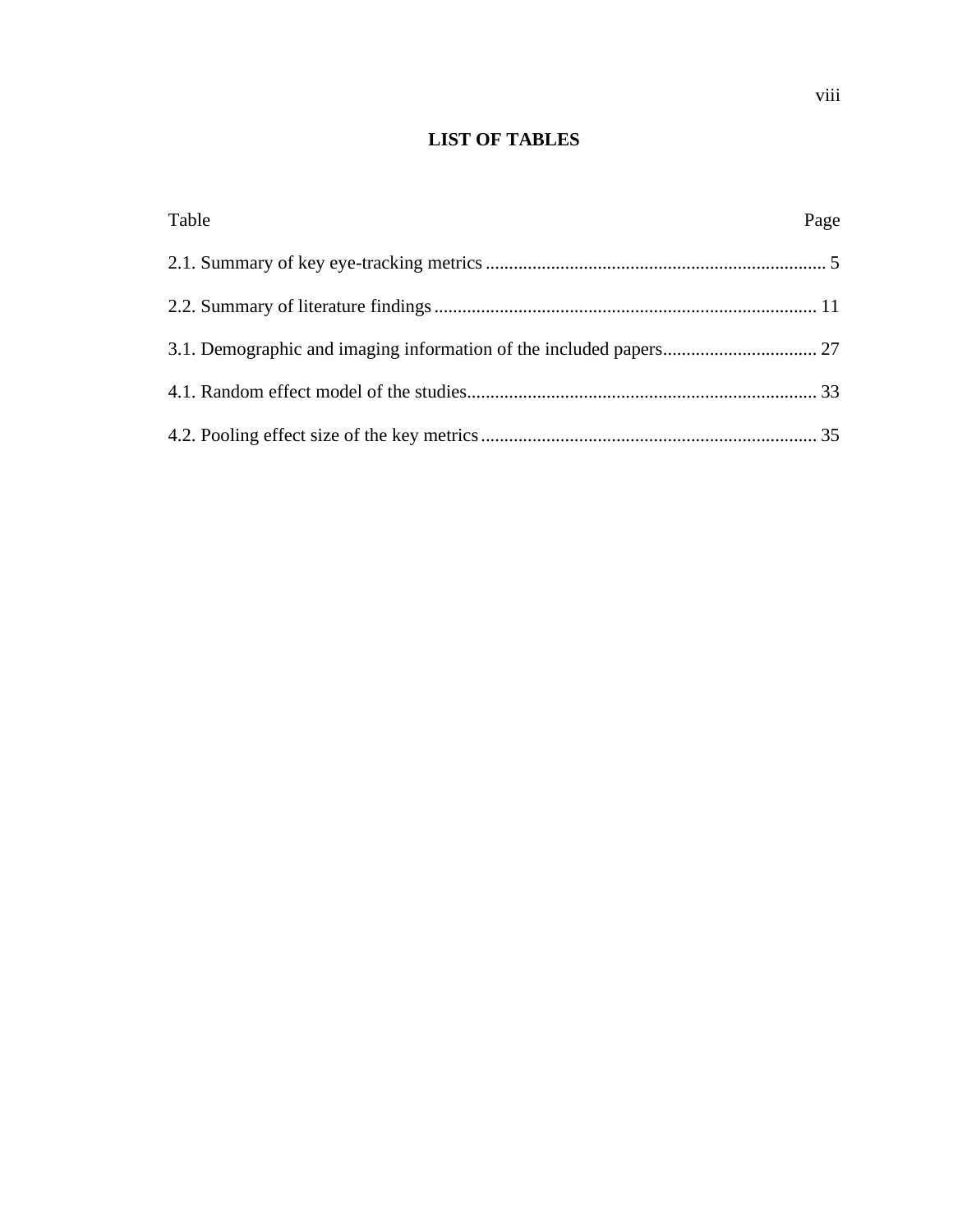### **1. INTRODUCTION**

Sleep deprivation affects our ability to respond to and perform well in tasks. It increases human errors, reaction time, and time to complete tasks (Doran et al., 2000; Lim et al., 2008; Pilcher et al., 1996) Sleep deprivation can also increase the risks to our health, well-being, and longevity (Caldwell et al., 2019). It can negatively affect performance in computer-based tasks and create hazards to safety, such as in traffic control tasks (Pilcher et al., 1996). Sleep deprivation can impact behavior in the following ways (Lim et al., 2008): (i) it slows down reaction time; (ii) it increases errors on omission and commission; (iii) it increases time to complete tasks; (iv) its effect on vigilant attention is sensitive to circadian and homeostatic drives. The circadian drive promotes wakefulness according to one's biological clock while the homeostatic drive to sleep is affected by the duration of wakefulness.

Staying focused on any kind of job is important for successful completion of the job or for completing the job well and on time. The ability to be focused or attentive in a job can be affected by fatigue or sleepiness. "Fatigue is the state of feeling very tired, weary or sleepy resulting from insufficient sleep, prolonged mental or physical work, or extended periods of stress or anxiety. Boring or repetitive tasks can intensify feelings of fatigue. Fatigue can be described as either acute or chronic" (Caldwell et al., 2019). Lack of sleep and repetitive work can cause cognitive fatigue (Caldwell et al., 2019). In this research study, we are focusing mainly on sleep deprivation and their measures using eye-tracking metrics.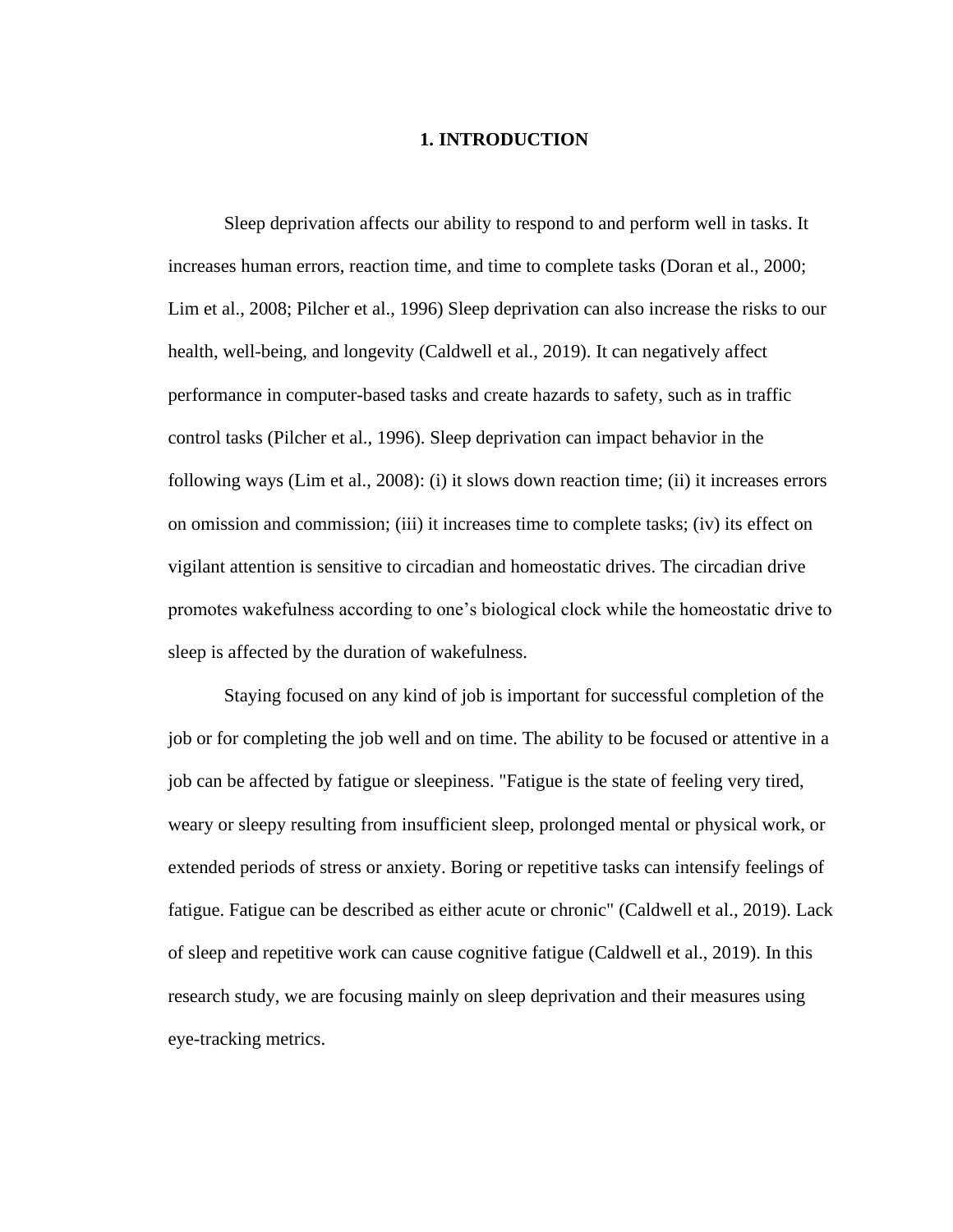Cognitive fatigue that is tied to sleep deprivation is well-established as a serious health hazard. Fatigue and sleepiness in modern society are personal and occupational risk factors. There is substantial evidence that excessive sleepiness in the workplace and on the highway is a serious safety hazard, and there is mounting evidence that insufficient sleep poses significant risks to health, wellbeing, and longevity (Caldwell et al., 2019). Sleep deprivation in healthy adults induces widespread neurophysiological and endocrine changes, characterized by impaired cognitive functioning, despite increased regional brain activity (Klumpers et al., 2015). Sleep loss can result in increased reaction time, decreased vigilance, increased perceptual and cognitive distortions, and reduced cognitive abilities (Krueger, 1989). In addition to the negative impacts of sleep loss and disrupted circadian rhythms, fatigue that degrades cognitive performance can result from participating in long boring tasks such as highway driving, equipment monitoring, and flying highly automated aircraft (Caldwell et al., 2019). Pilcher and Huffcutt (1996) have shown that both short- and long-term sleep deprivation can affect any kind of task performance. Sleepiness or sleep deprivation can create a serious hazard in any kind of task performance. Eye movement can provide cues on sleepiness and hence, eye-tracking metrics can be used to assess sleepiness.

Li et al. (2016) mentioned various metrics that can detect the difficulties of understanding reading materials. Rayner (1998) also used eye-tracking metrics to identify different cognitive demands on tasks. Schleicher et al. (2008) found that in any repetitive work, sleep warnings can be issued based on metrics of eye movement.

Impaired cognitive functioning due to sleepiness manifests in the form of a decrease in sustained attention and reduced vigilance. Therefore, sleepiness results in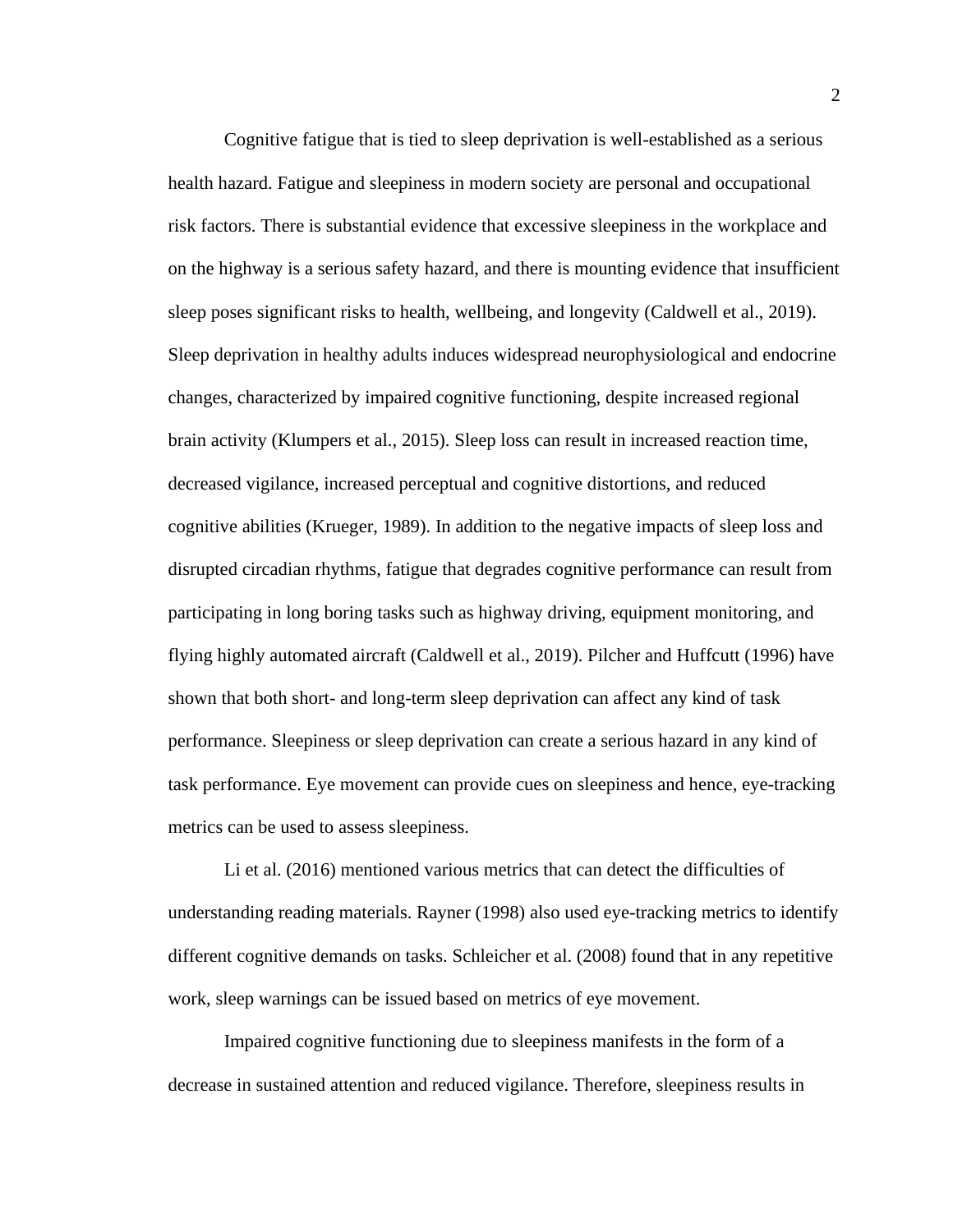higher risks of accidents and critical errors during situations in which constant levels of attention are exigent. Researchers have been trying to find easy and effective methods to identify and quantify sleepiness in humans through different methods. In this study, we will identify eye-tracking metrics for sleepiness.

A device that can measure the attention state and proactively respond as appropriate, to the attention state, can have great value. It may also serve and influence ease of use and aid intuitive human-computer interactions. Some of these can be illustrated in the specific scenarios of drone flying or robot-assisted surgery. Consider a robot-assisted surgery, primarily instructed by a human surgeon in real-time. A human error due to sleepiness or fatigue while interacting with the robotic computer can have devastating consequences. Measuring human attention while interacting with a computing device can be helpful to prevent human input errors in human-computer interactions.

The objective of this study is to carry out a systematic analysis to identify the important eye-tracking metrics which can be used to track sleepiness or sleep deprivation. We tried to categorize different bifurcated metrics for ease of analysis and to identify the most useful ones. We also tried to capture the studies according to the task performance, the different scales used in different studies, the length of sleep deprivation, and our studies include both partial and total sleep deprivation studies.

The thesis is organized as follows. Section 2 covers the background and literature review. Section 3 describes the methodology. Section 4 provides the data analysis of the study. Section 5 presents the discussions. Section 6 provides the limitations and future research, and Section 7 presents the conclusion.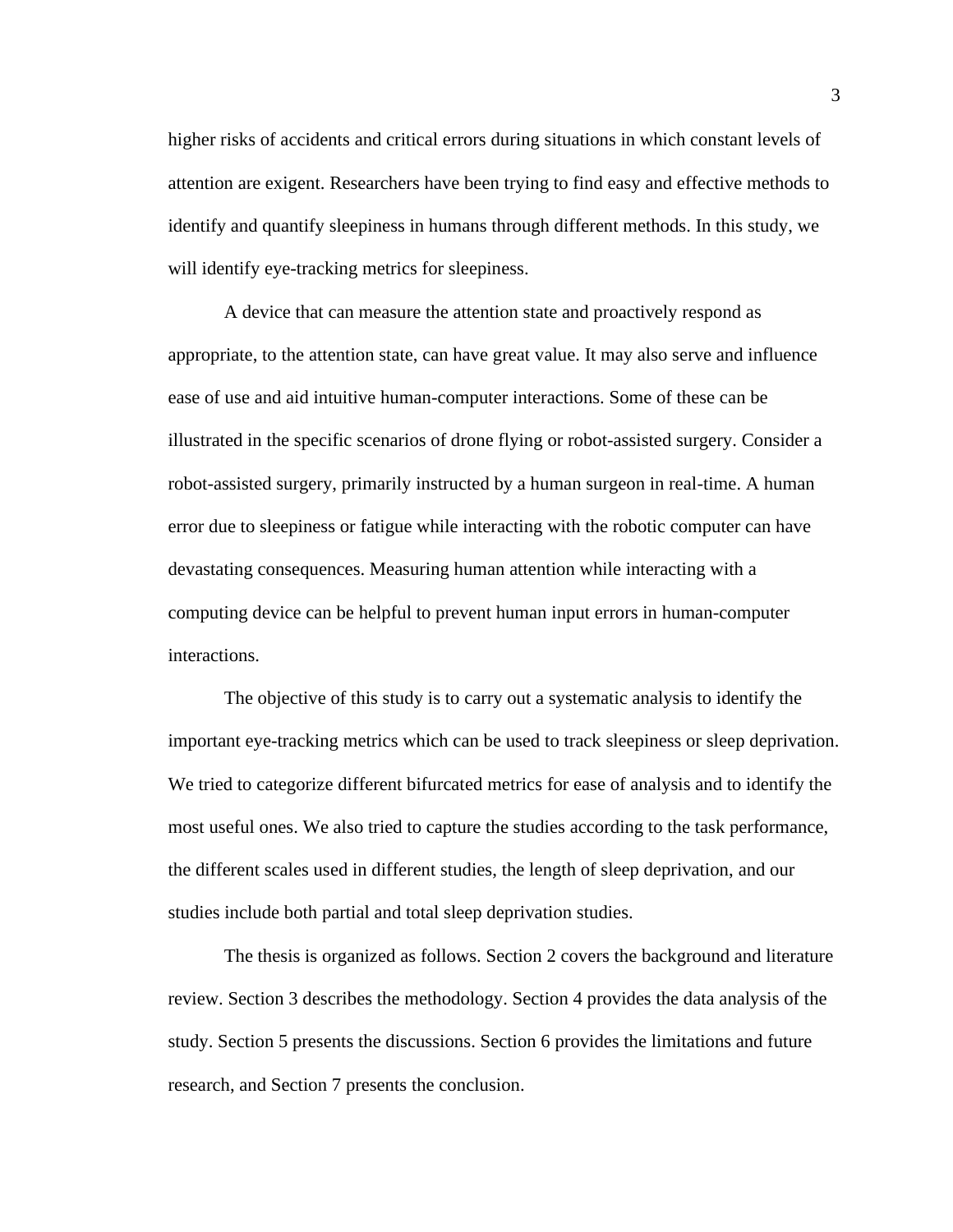#### **2. LITERATURE REVIEW**

This section provides the details about the background and literature review. It contains discussions about different metrics, metrics used to capture sleepiness in different studies, scales used in various studies, and the psychological effects of sleep deprivation.

#### **2.1. EYE TRACKING METRICS**

Eye movement and pupil size provide informative measures of sleepiness (Caffier et al., 2003; Fransson et al., 2008; Zils et al., 2005). These movements and dilations can be recorded and analyzed in a naturalistic workplace environment to detect the sleepiness of workers who are carrying out attention-critical tasks such as air traffic control. Many parameters of eye activity are not under voluntary control because different parts of the brain system work together to control eye movement and pupil dilation. In turn, the functioning of the brain system is affected by sleep deprivation. Zils et al. (2005) discovered that saccadic velocity, especially peak saccadic velocity, can be a reliable measure of fatigue from sleep deprivation. They indicate that other parameters of eye movements could also be associated with sleepiness.

Biometric measurements of the movement and condition of the eyes are termed oculometries. The eyes of an individual who is awake can take only one of three states: blink, movement, or fixation. Researchers have utilized eye-tracking metrics to study cognitive processing (Bera et al., 2019; Goldberg & Kotval, 1999; Kretzer & Maedche, 2018; Rayner, 2009), cognitive states (Marshall, 2007), mental effort (Buettner et al.,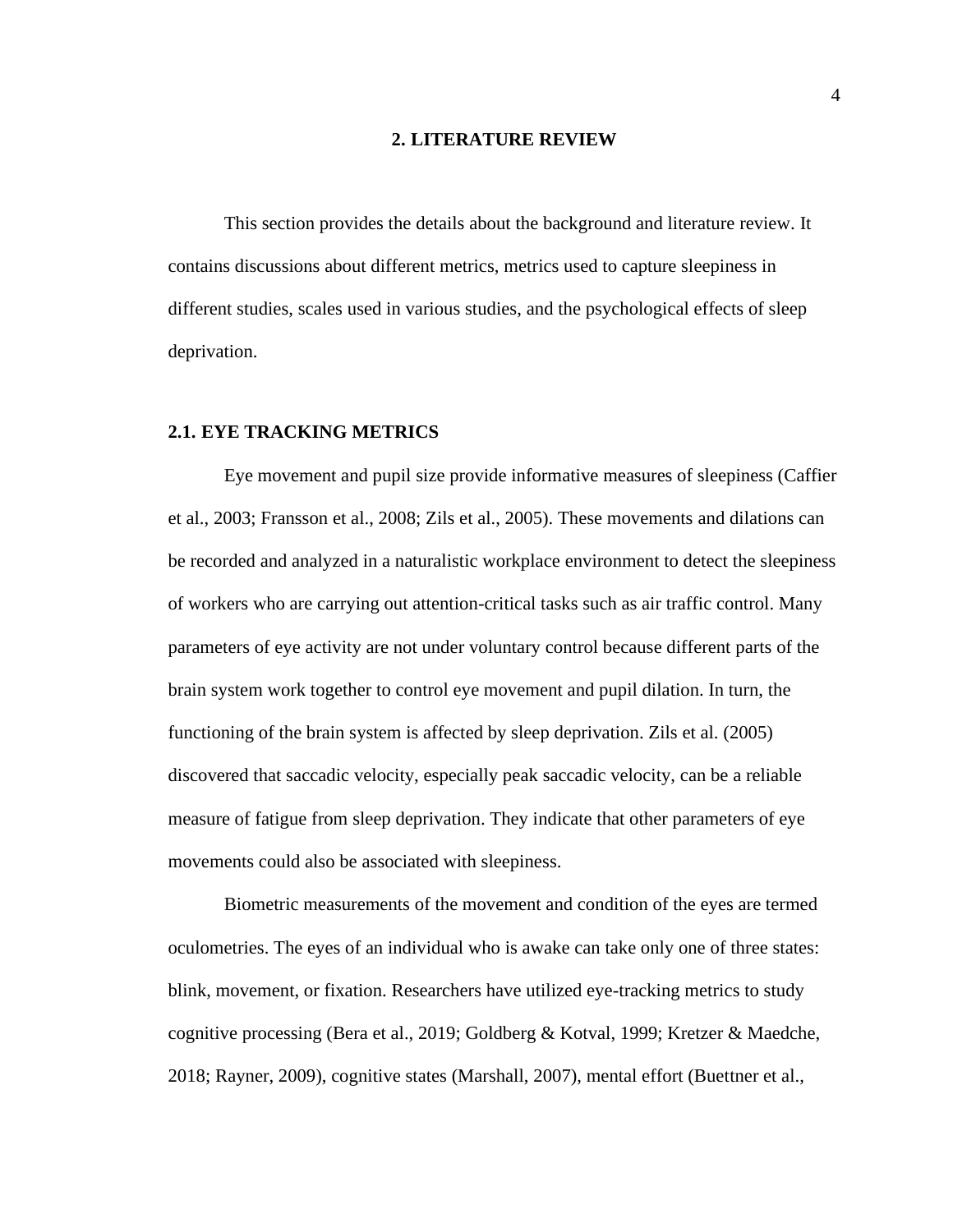2018; Marshall, 2007), and task performance (Buettner et al., 2018). Some of the key eye-tracking metrics are shown in Table 2.1.

| Metric                   | Definition                | Interpretation                            |
|--------------------------|---------------------------|-------------------------------------------|
| <b>Fixation Count</b>    | Total number of           | Higher count indicates that the viewer    |
|                          | fixations on an object    | is facing problems with search            |
|                          |                           | efficiency (Goldberg & Kotval, 1998;      |
|                          |                           | Kotval & Goldberg, 1998)                  |
| <b>Fixation Duration</b> | Total time of fixation on | Longer fixation may indicate that a       |
|                          | an object                 | participant faces difficulty extracting   |
|                          |                           | information from a display (Fitts et al,  |
|                          |                           | 1950; Goldberg & Kotval, 1998)            |
| Gaze % on each           | The proportion of time    | Longer duration reflects the difficulty   |
| Area of Interest         | looking at a display      | of information extraction and frequency   |
|                          | element                   | reflecting the importance of that area of |
|                          |                           | the display (Fitts et al, 1950)           |
| Saccade                  | The rapid motion of the   | The degree of smoothness of eye           |
|                          | eye from one fixation to  | movements (e.g., distinct jumps)          |
|                          | another                   | indicates the conditions of individual    |
|                          |                           | viewers (i.e., the endpoint cannot be     |
|                          |                           | changed once the saccade is initiated)    |

Table 2.1. Summary of key eye-tracking metrics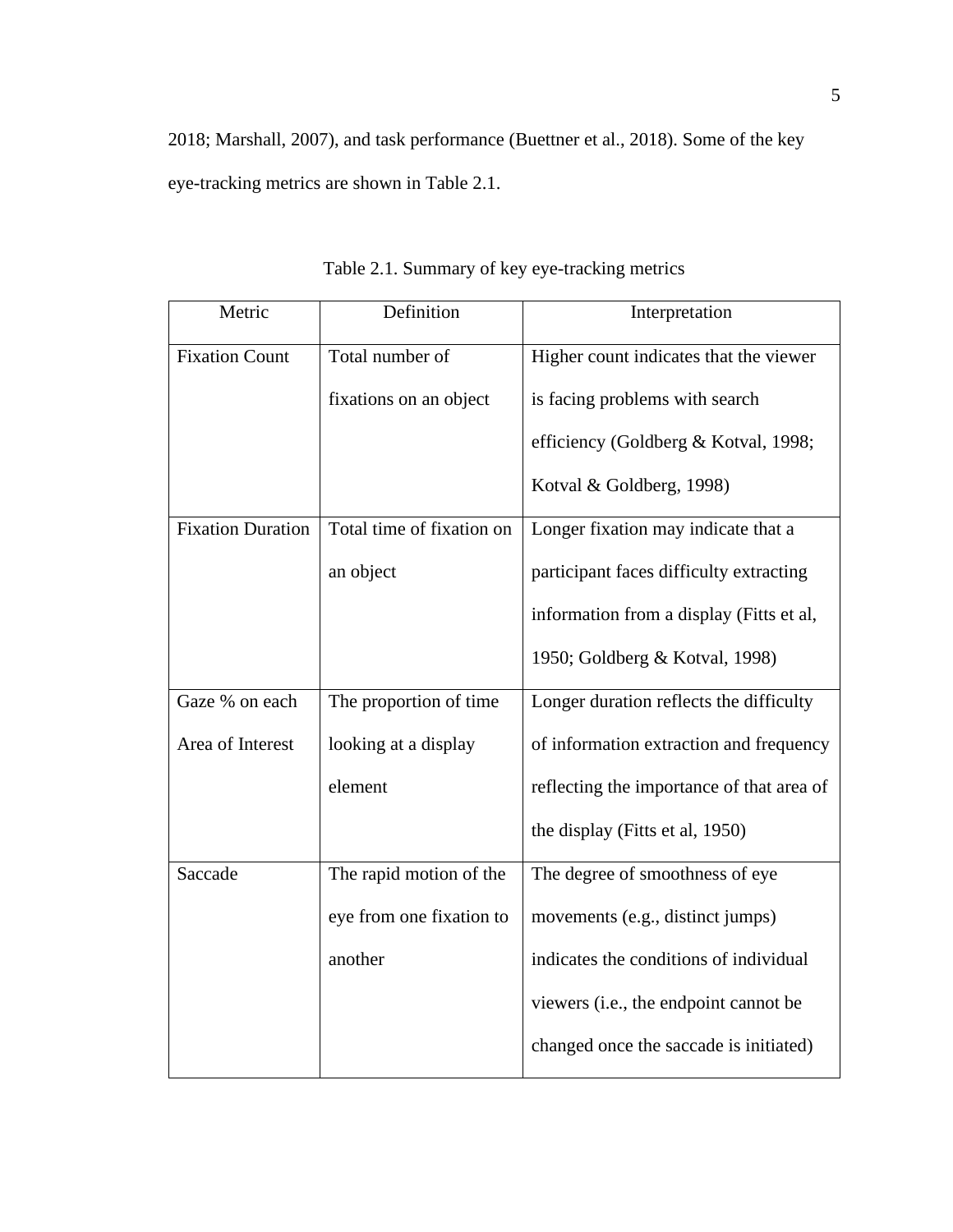| Metric                 | Definition                | Interpretation                             |
|------------------------|---------------------------|--------------------------------------------|
| <b>Smooth Pursuit</b>  | The eye movement          | The smoother the movement, the more        |
|                        | when following a          | stable or awake are the brain and the      |
|                        | moving object             | eyes                                       |
| Areas of Interests     | An Area of Interest       | While not strictly a metric by itself, it  |
| (AOI's)                | (AOI) indicates selected  | defines the area by which other metrics    |
|                        | regions of a displayed    | are calculated                             |
|                        | stimulus                  |                                            |
| <b>Blink Amplitude</b> | Distance traveled by the  | Blinks are not all the same, and the       |
|                        | eyelid                    | larger the blink, the higher its velocity. |
|                        |                           | With drowsiness, blinks are relatively     |
|                        |                           | slower for the same amplitude.             |
| <b>Blink Duration</b>  | Duration from when the    | Normal blink frequency is on the order     |
|                        | eyelid starts moving      | of 9 to 13 per minute in the daytime,      |
|                        | down until it is fully up | increasing to 20 to 30 per minute with     |
|                        | again                     | sleep deprivation.                         |
| Heatmaps               | Heatmaps are              | Heatmaps are color-coded. The red          |
|                        | visualizations that show  | color may indicate that the viewer is      |
|                        | the general distribution  | unable to concentrate and stare at the     |
|                        | of gaze points            | points for a long time.                    |

Table 2.1. Summary of key eye-tracking metrics (cont.)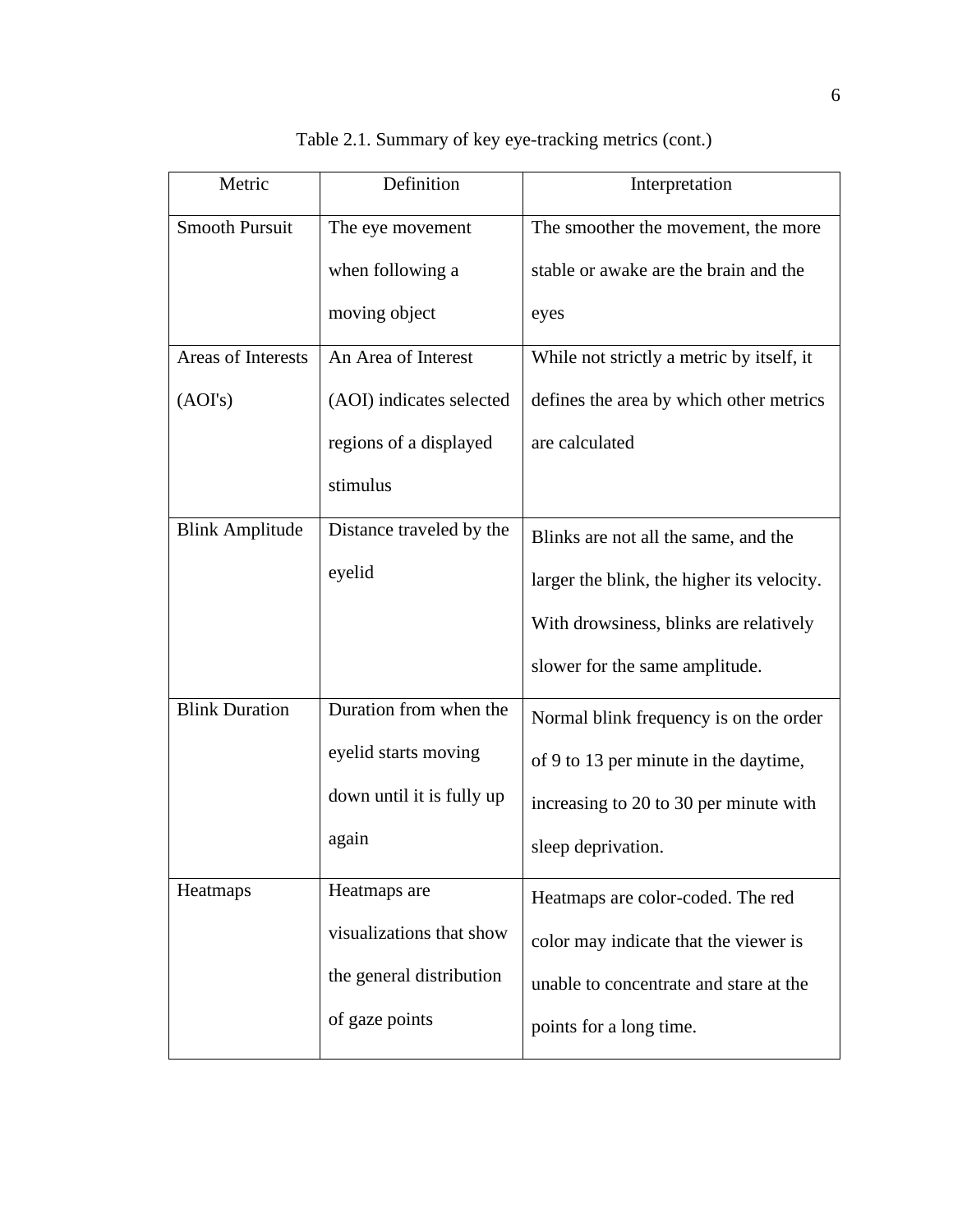| Metric                | Definition              | Interpretation                         |
|-----------------------|-------------------------|----------------------------------------|
| Scan-path             | Trajectories (paths) of | A smoother path means the participant  |
|                       | the eyes when scanning  | is awake and focused. An uneven path   |
|                       | the visual field and    | means the participant is unable to     |
|                       | viewing and analyzing   | concentrate.                           |
|                       | any kind of visual      |                                        |
|                       | information             |                                        |
| <b>Pupil Diameter</b> | Aperture in an optical  | The normal pupil size in adults varies |
|                       | system or human eye     | from 2 to 4 mm in diameter in bright   |
|                       |                         | light to 4 to 8 mm in the dark. The    |
|                       |                         | deeper the sleepiness, the more the    |
|                       |                         | pupil constricts.                      |

Table 2.1. Summary of key eye-tracking metrics (cont.)

#### **2.2. SUMMARY OF LITERATURE FINDINGS**

Various studies using different eye metric measurements have been carried out to detect cognitive operations and states. Marshall's (2007) study correlated eye movement with human cognitive states. In her study, she made video recordings of the eye at high speed (typically 60–250 Hz) and in real-time with the help of a camera device that was either located on a lightweight headband or set up on a computer monitor. This setup captured three pieces of information related to the eye; pupil-size, eye movements, and blinks. These eye metrics are then analyzed with mathematical and statistical models to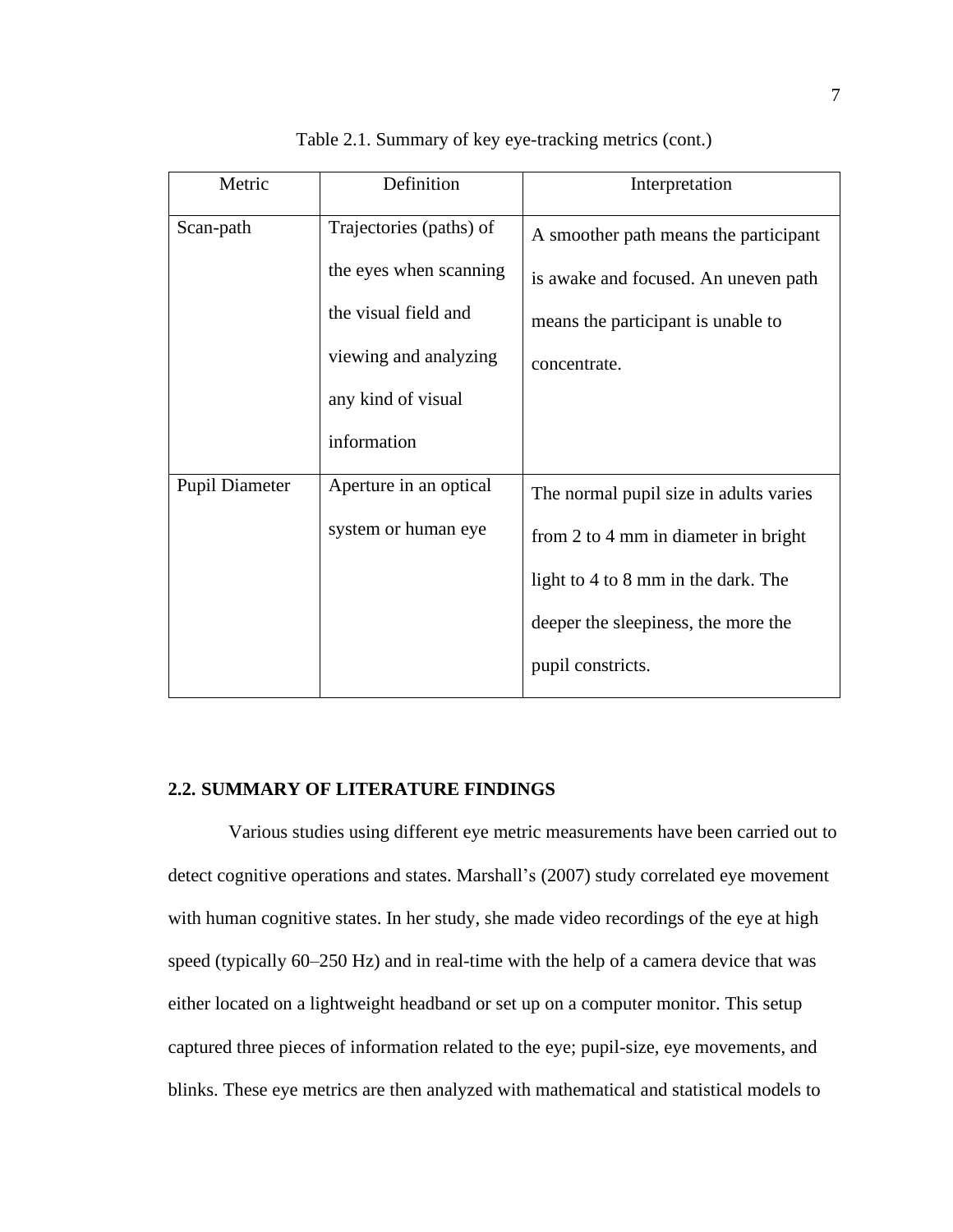differentiate between cognitive states. The cognitive state classification rates were compared to those measured by three separate EEG studies and she concluded that engaged cognitive state, distracted cognitive state, and fatigue can be differentiated using eye metrics. Bera et al. (2019) used eye-tracking to detect and measure the cognitive process of associating information from various Area of Interests (AOIs). The eyetracking metrics reveal viewers' visual associations between elements of a diagram. This visual association can be interpreted as cognitive integration that contributes to the performance of the cognitive task of understanding the diagram. Gidlöf et al. (2013) in their study show that in a real-time environment, eye-tracking can reveal differences in decision-making vs searching behavior.

Yang et al. (2012) in their study found that frequent eye blinking and long eye closure are different for sleep-deprived subjects and non-sleep deprived subjects. Ghimire et al. (2015) recognized the entire face as a valid observation area because facial gestures such as yawning can give strong indications of the driver's drowsiness state, but the study limited itself to eye-tracking to avoid the higher computational complexity inherent in entire facial gesture detections. Horng et al. (2004) successfully created a system that carries out facial and eye location detection and predicts drowsiness by noting when eyes are closed. Detection at the stage of dozing is rather comparatively primitive but an alert at the very moment of eye closure from dozing can still be a very effective fatigue detection system that can alert the driver on time.

Different sleep deprivation studies have been carried out using eye-tracking technology. Bocca and Denise (2006) confirm in their study that saccadic eye movements can reliably detect alertness and visuospatial attention simultaneously. They could also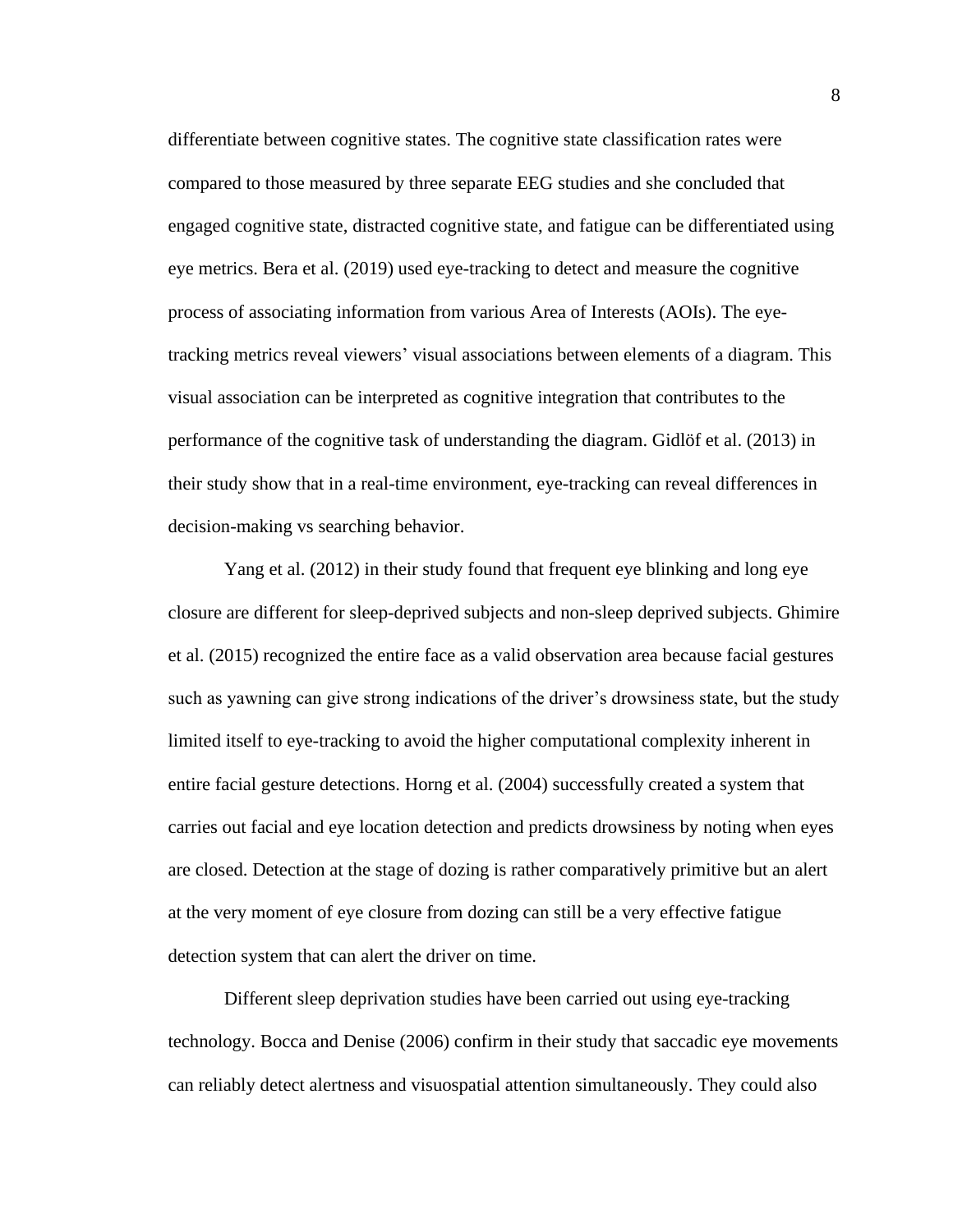tag specific brain regions that are affected by total sleep deprivation, confirming a neurophysiological basis for the phenomenon. Sleep-deprived fatigue also results in delayed pupil light reflex and a significant decrease in velocity of saccadic movement (Rowland et al., 2005). Another similar study by Zils et al. (2005) discovered that saccadic velocity, especially peak saccadic velocity, can be a reliable measure of fatigue arising from sleep deprivation.

Eye blinks and fatigue are directly correlated. Caffier et al. (2003) studied eyeblinking patterns under different states of fatigue and found that blinks under drowsiness or sleepiness are prolonged in terms of eyes' closing time, reopening time, duration of closed time, and frequency of long closure duration blinks. Another study by Häkkänen et al. (1999) observed eye blink duration, frequency, and speed control in drivers affected by mild Obstructive Sleep Apnea Syndrome (OSAS). Sleep apnea could lead to underoptimal body rest and hence, cause daytime drowsiness. Thus, it measured daytime drowsiness in terms of blink metrics. It identified blink duration and blink frequency as indicators of sleepiness.

Another area of interest, that is relatively less explored, is the cognitive performance after awakening after total sleep deprivation. A study by Ferrara et al. (2000) found saccadic velocity and smooth pursuit eye movement were less than ideal after awakening from total sleep deprivation. This finding led to an interesting recommendation that total sleep-deprived subjects should not undertake any complex or critical tasks that need high oculomotor control soon after awakening. Sleep-induced fatigue exhibits strong sleep inertia immediately after awakening. The study by Drummond et al. (2005) observed performance deterioration after 36 hours of total sleep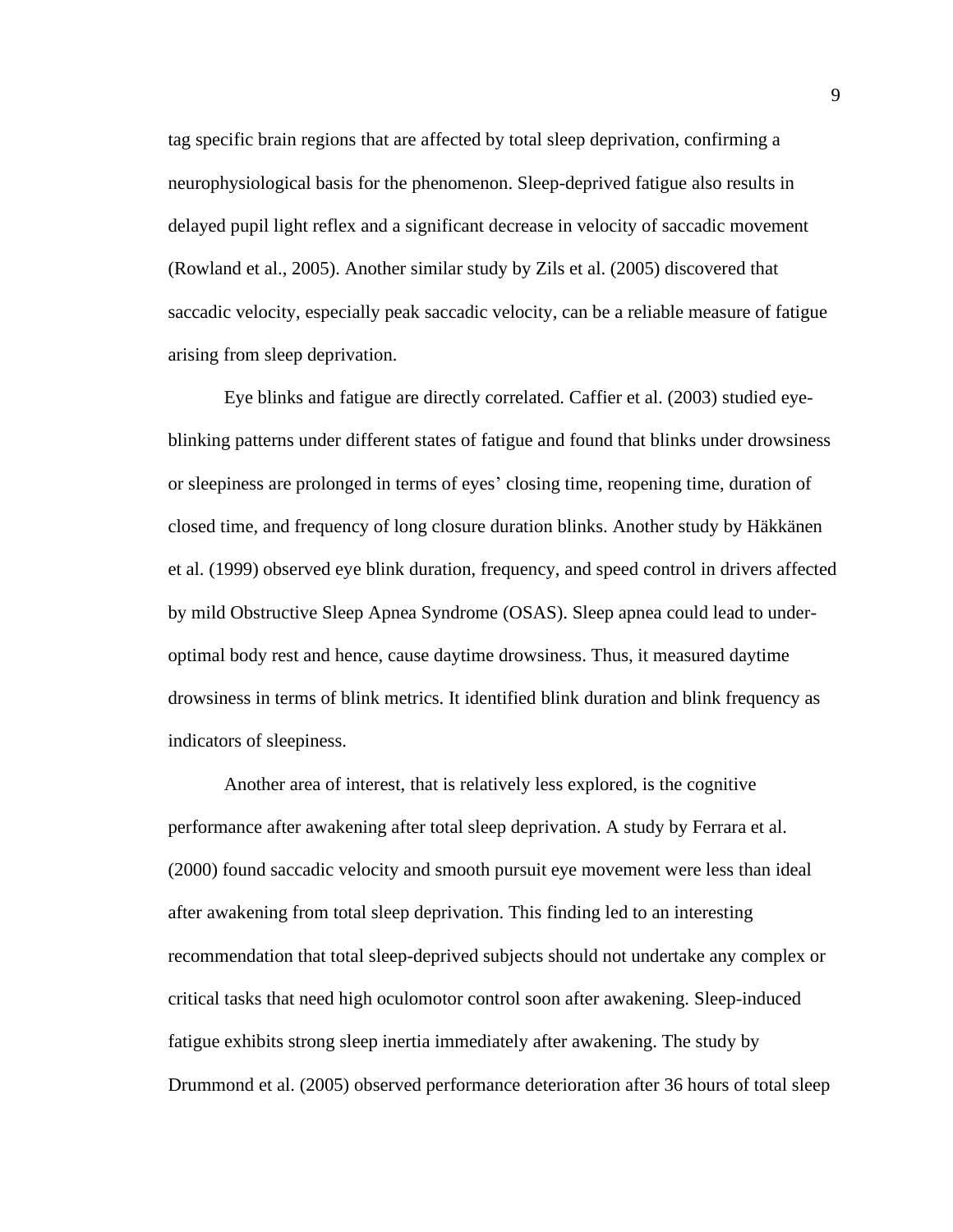deprivation. The authors also noted a compensating attentional recovery that may be triggered after a particularly poor performance that occurred after total sleep deprivation. A study by Anderson et al. (2010) identified factors leading to less-than-ideal performance in a Psychomotor Vigilance Test (PVT) that was due to sleep deprivationinduced performance lag. Various other factors such as visual inattention (eyes open) or other distractions can potentially lead to reduced performance and thus may be attributive factors other than sleep-deprivation-induced lapses.

Functional magnetic resonance imaging (fMRI) is also a key indicator of sleeprelated studies. Chee et al. (2008) used fMRI as a potential measurement tool to identify and differentiate cognitive states related to attentional deficits and as a result, correlations between visual attention or processing and sleep deprivation were detected. Johns (1991) and others proposed self-administered questionnaires to self-report states of sleepiness.

There have been several studies to measure sleepiness, human fatigue, or cognitive states using eye-tracking and other bio-physical indicators. The purpose of this study is to review and identify current state-of-the-art knowledge and research status of eye-tracking for different cognitive states, especially concerning the state of sleepiness. Here, the research topic is related to several ideas such as cognition, cognitive state or process, oculometry, sleep deprivation, cognitive performance tests, and so on. We reviewed multiple publications on eye-tracking studies. A summary of the studies and the metrics reviewed are provided in Table 2.2.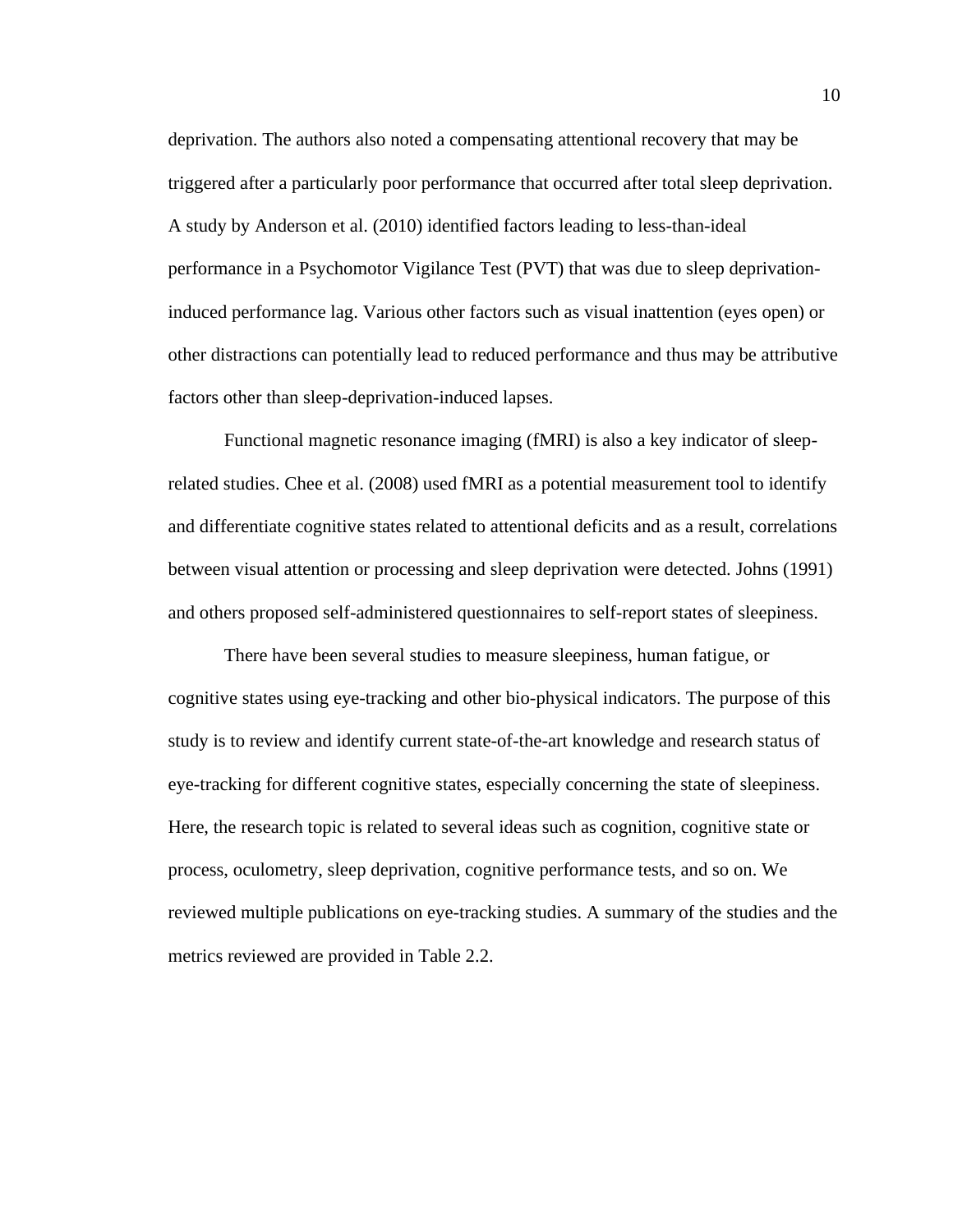| Reference       | <b>Research Focus</b> | <b>Key Findings</b>       | <b>Eye-tracking Metrics</b>    |
|-----------------|-----------------------|---------------------------|--------------------------------|
| Ahlstrom et al. | Using eye             | Eye movement features     | Saccade curvature              |
| (2013)          | movements and         | and sleep-wake predictor  | The amplitude                  |
|                 | sleep-wake            | model can be used to      | ratio of sinusoidal            |
|                 | predictor to          | predict severe sleepiness | smooth pursuit                 |
|                 | estimate              |                           |                                |
|                 | sleepiness of         |                           |                                |
|                 | drivers in a fit-     |                           |                                |
|                 | for-duty test         |                           |                                |
| Barbato et al.  | Sleep                 | Blink rate increases with | • Blink frequency              |
| (1995)          | deprivation           | sleep deprivation, which  |                                |
|                 | affects               | increases central         |                                |
|                 | spontaneous eye       | dopamine activity         |                                |
|                 | blinks                |                           |                                |
| Bocca & Denise  | Saccadic eye          | Saccadic eye movements    | Saccadic accuracy<br>$\bullet$ |
| (2006)          | movement was          | can be used to assess     | Saccadic latency               |
|                 | used to assess        | alertness, sleep          |                                |
|                 | the effect of         | deprivation, and          |                                |
|                 | sleep deprivation     | visuospatial attention    |                                |

Table 2.2. Summary of literature findings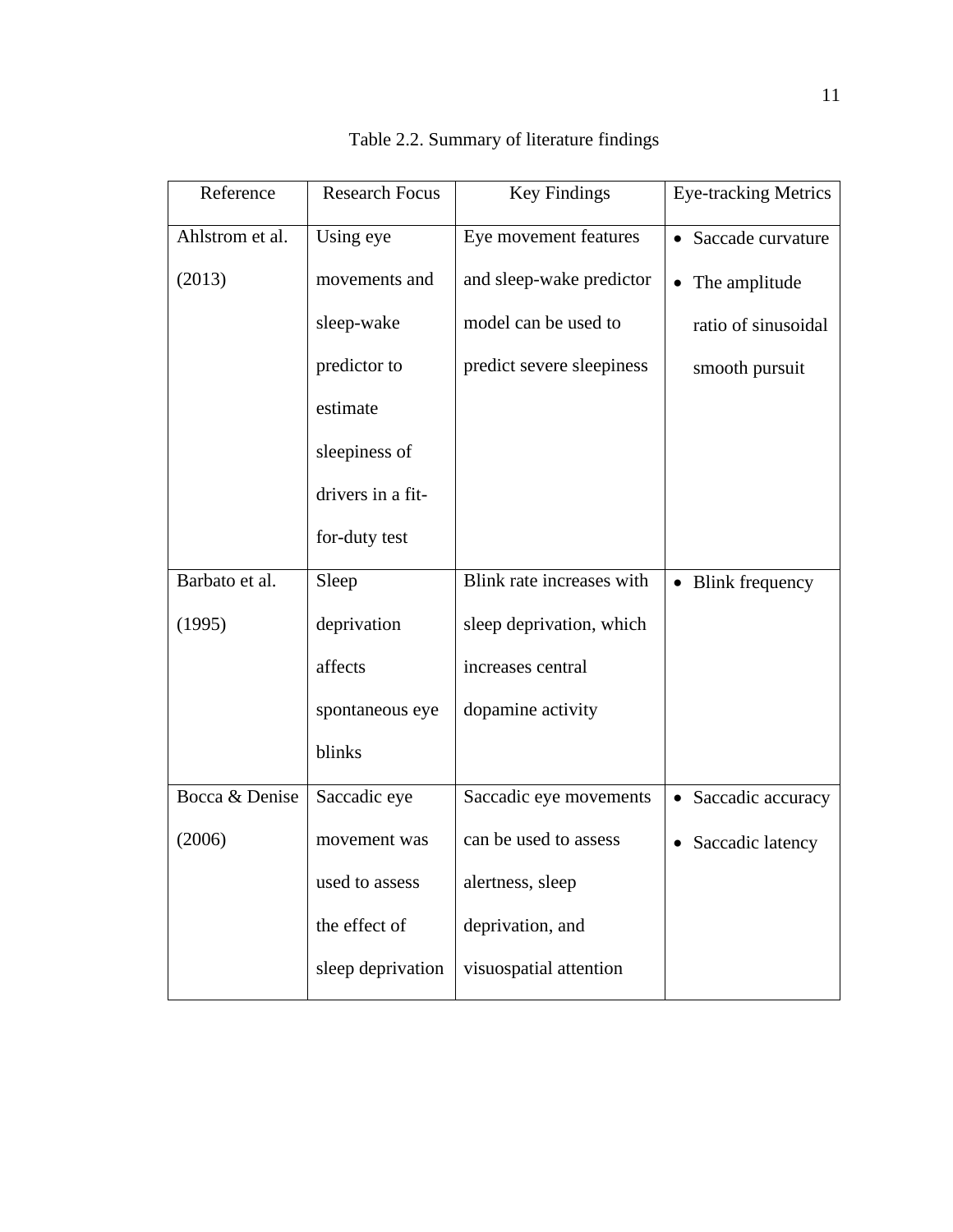| Reference      | <b>Research Focus</b> | <b>Key Findings</b>        | <b>Eye-tracking Metrics</b> |
|----------------|-----------------------|----------------------------|-----------------------------|
| Caffier et al. | Measurement of        | Blinks can be used to      | • Blink duration            |
| (2005)         | eye-blink             | assess drowsiness or       | Blink re-opening            |
|                | parameters for        | sleepiness                 | time                        |
|                | sleepiness            |                            | <b>Blink frequency</b>      |
|                |                       |                            | The proportion of           |
|                |                       |                            | long-closure                |
|                |                       |                            | duration blinks             |
| Crevits et al. | Effect of sleep       | Sleep deprivation affects  | • Blink frequency           |
| (2003)         | deprivation on        | blink rate but not saccade |                             |
|                | saccades and          | latency or the number of   |                             |
|                | eyelid blinking       | saccade errors             |                             |
| De Gennaro et  | Dissociation          | Saccade latency            | • Saccade latency           |
| al. (2000)     | between speed         | increases, saccade peak    | Saccade peak<br>$\bullet$   |
|                | and accuracy in       | velocity decreases, and    | velocity                    |
|                | total sleep           | smooth pursuit velocity    | Smooth pursuit              |
|                | deprivation           | gain decreases with sleep  | velocity gain               |
|                |                       | deprivation                |                             |

Table 2.2. Summary of literature findings (cont.)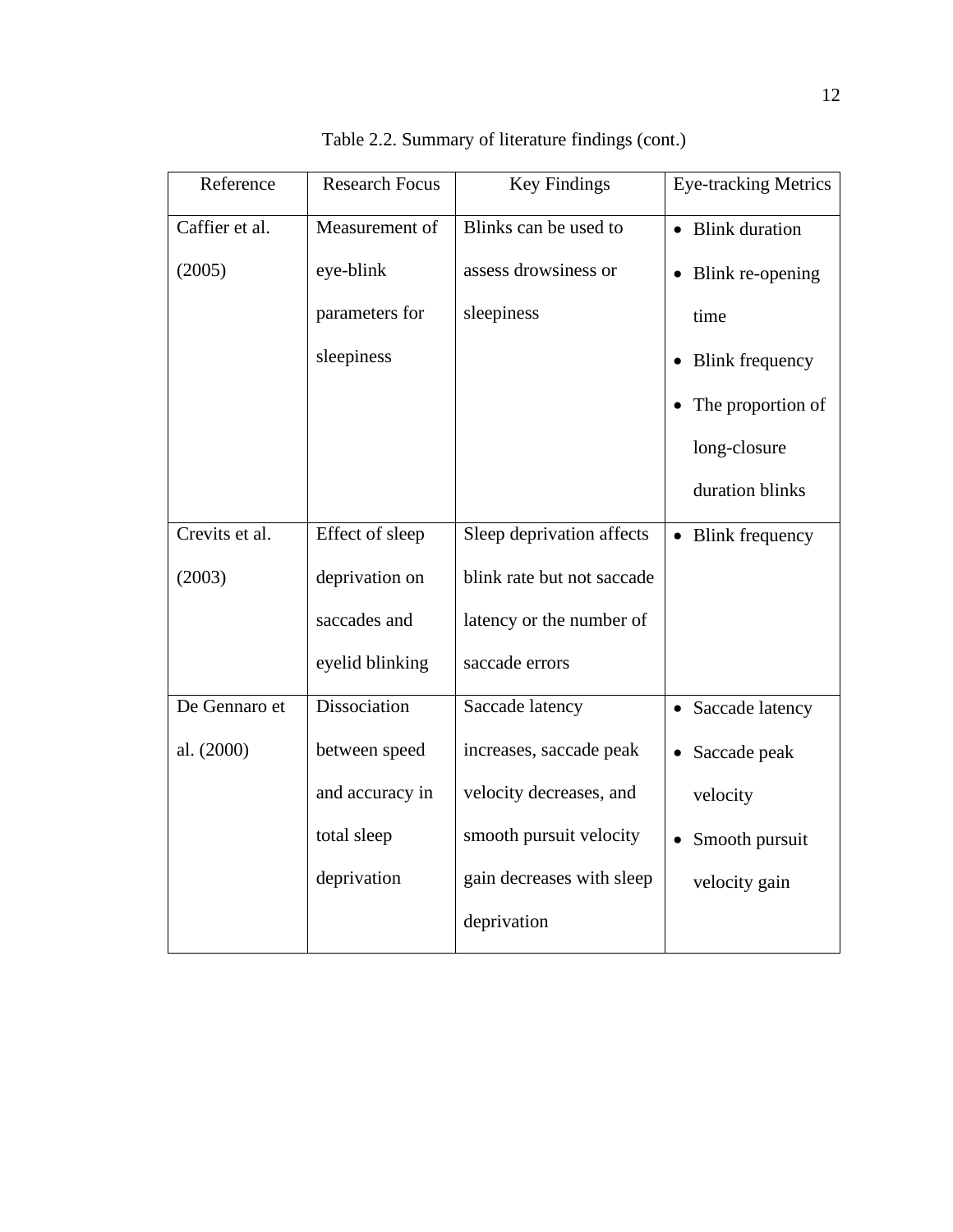| Reference       | <b>Research Focus</b> | <b>Key Findings</b>        | <b>Eye-tracking Metrics</b>   |
|-----------------|-----------------------|----------------------------|-------------------------------|
| Ferrara et al.  | Oculomotor            | Saccade latency            | • Saccade latency             |
| (2000)          | performance           | increases, saccade         | Saccade velocity              |
|                 | after sleep           | velocity decreases, and    | Smooth pursuit                |
|                 | deprivation           | smooth pursuit velocity    | velocity gain                 |
|                 |                       | gain increases after sleep |                               |
|                 |                       | deprivation                |                               |
| Fransson et al. | Smooth pursuit        | Sleep deprivation          | Saccade velocity<br>$\bullet$ |
| (2008)          | and saccadic eye      | decreases smooth pursuit   | Saccade<br>$\bullet$          |
|                 | movements in          | gain, smooth pursuit       | amplitude                     |
|                 | restricted sleep      | accuracy, and saccade      | Smooth pursuit<br>$\bullet$   |
|                 | deprivation           | velocity, and affects the  | velocity gain                 |
|                 |                       | ratio between saccade      | Smooth pursuit<br>٠           |
|                 |                       | velocity and saccade       | accuracy                      |
|                 |                       | amplitude                  |                               |

Table 2.2. Summary of literature findings (cont.)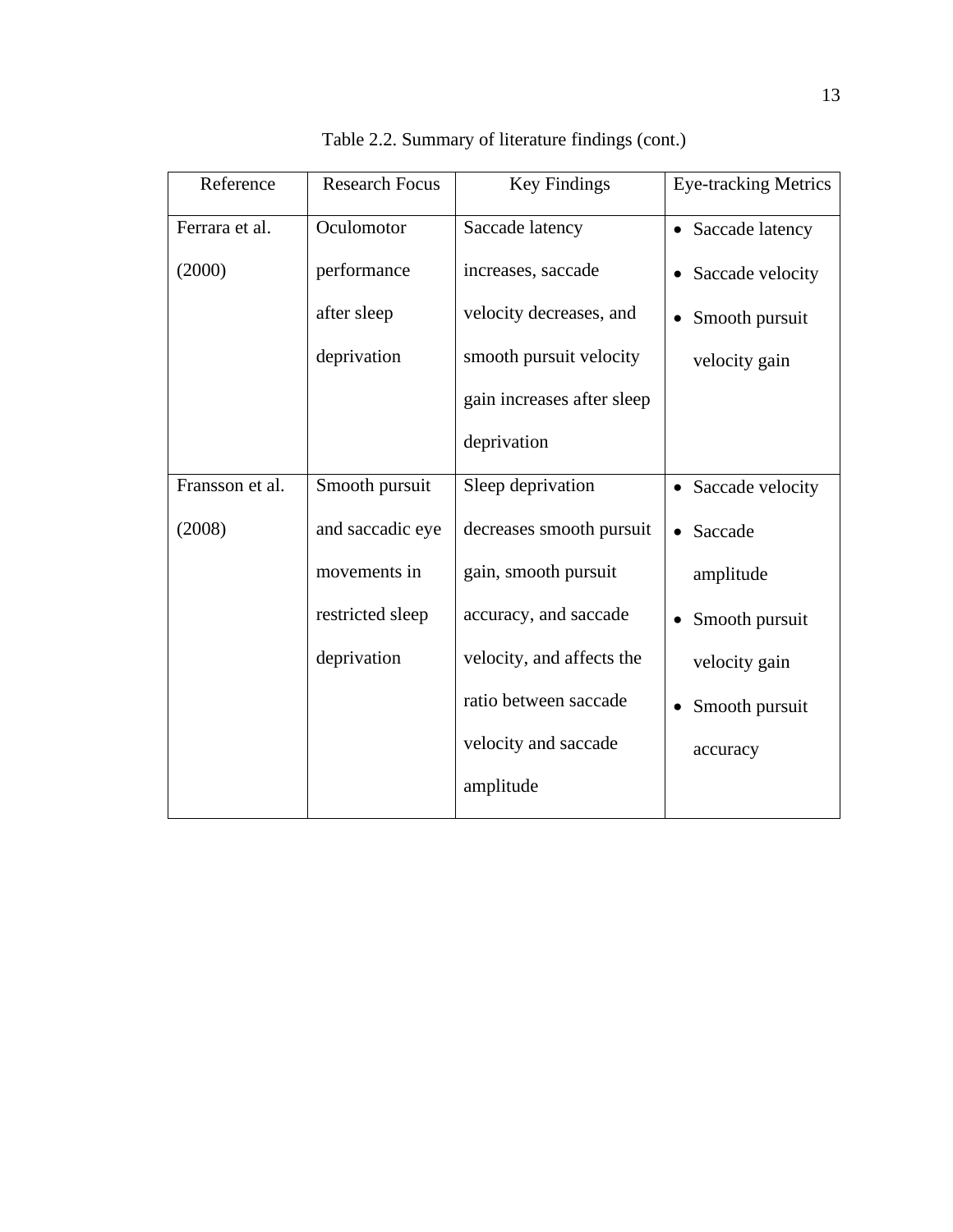| Reference       | <b>Research Focus</b> | <b>Key Findings</b>             | <b>Eye-tracking Metrics</b> |
|-----------------|-----------------------|---------------------------------|-----------------------------|
| Franzen et al.  | Pupillary             | Sleep-deprived                  | • Pupil diameter            |
| (2009)          | reactivity on         | individuals have larger         |                             |
|                 | sleep-deprived        | pupil diameters when            |                             |
|                 | adults                | viewing negative                |                             |
|                 |                       | pictures, which suggests        |                             |
|                 |                       | greater reactions to            |                             |
|                 |                       | negative emotional              |                             |
|                 |                       | information                     |                             |
| Häkkänen et al. | Detect sleepiness     | Sleepiness increases            | • Blink duration            |
| (1999)          | through blink         | blink duration                  |                             |
|                 | duration              |                                 |                             |
| Heaton et al.   | Sleep                 | Gaze instability and            | • Gaze stability            |
| (2014)          | deprivation           | reaction time                   |                             |
|                 | decreases             | deterioration are found in      |                             |
|                 | attention and         | sleep-deprived                  |                             |
|                 | visual tracking       | individuals                     |                             |
| Ingre et al.    | Blinking,             | <b>Blink duration increases</b> | • Blink duration            |
| (2006)          | lane drifting, and    | with sleep deprivation          |                             |
|                 | KSS in sleep-         |                                 |                             |
|                 | deprived driving      |                                 |                             |

Table 2.2. Summary of literature findings (cont.)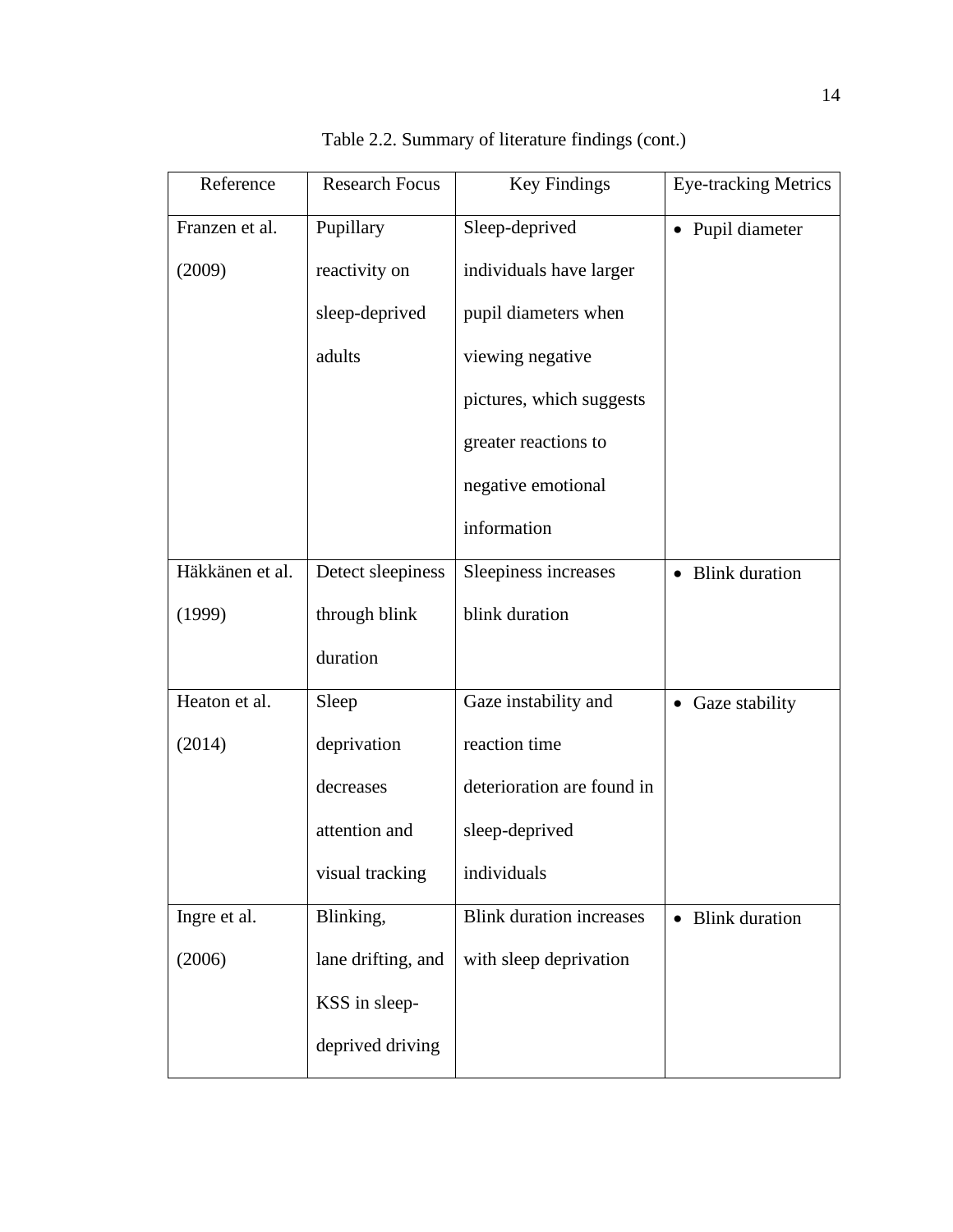| Reference         | <b>Research Focus</b> | <b>Key Findings</b>        | <b>Eye-tracking Metrics</b>           |
|-------------------|-----------------------|----------------------------|---------------------------------------|
| Jin et al. (1991) | Eye movement          | Blink frequency, gaze      | <b>Blink frequency</b><br>$\bullet$   |
|                   | variables to          | direction, fixation        | Gaze direction                        |
|                   | detect driver         | duration, and percent eye  | <b>Fixation</b> duration<br>$\bullet$ |
|                   | sleepiness            | closure (PERCLOS) can      | • Percent eye                         |
|                   |                       | detect driver sleepiness   | closure                               |
|                   |                       |                            | (PERCLOS)                             |
| Kurylyak et al.   | Infrared camera-      | Blink time interval is     | <b>Blink frequency</b><br>$\bullet$   |
| (2006)            | based system to       | shorter when sleepy than   |                                       |
|                   | evaluate              | alert                      |                                       |
|                   | sleepiness            |                            |                                       |
| Marshall (2007)   | Measurement of        | Assessed different         | • Blink frequency                     |
|                   | metrics to            | cognitive states using eye | • Pupil size                          |
|                   | identify              | metrics and corroborated   | Saccade rate<br>$\bullet$             |
|                   | cognitive states      | with EEG measurements,     | Divergence                            |
|                   | of a sleep-           | and identified metrics     | (distance between                     |
|                   | deprived subject      | that differentiate         | horizontal                            |
|                   |                       | cognitive states including | locations of both                     |
|                   |                       | sleepiness                 | eyes)                                 |

Table 2.2. Summary of literature findings (cont.)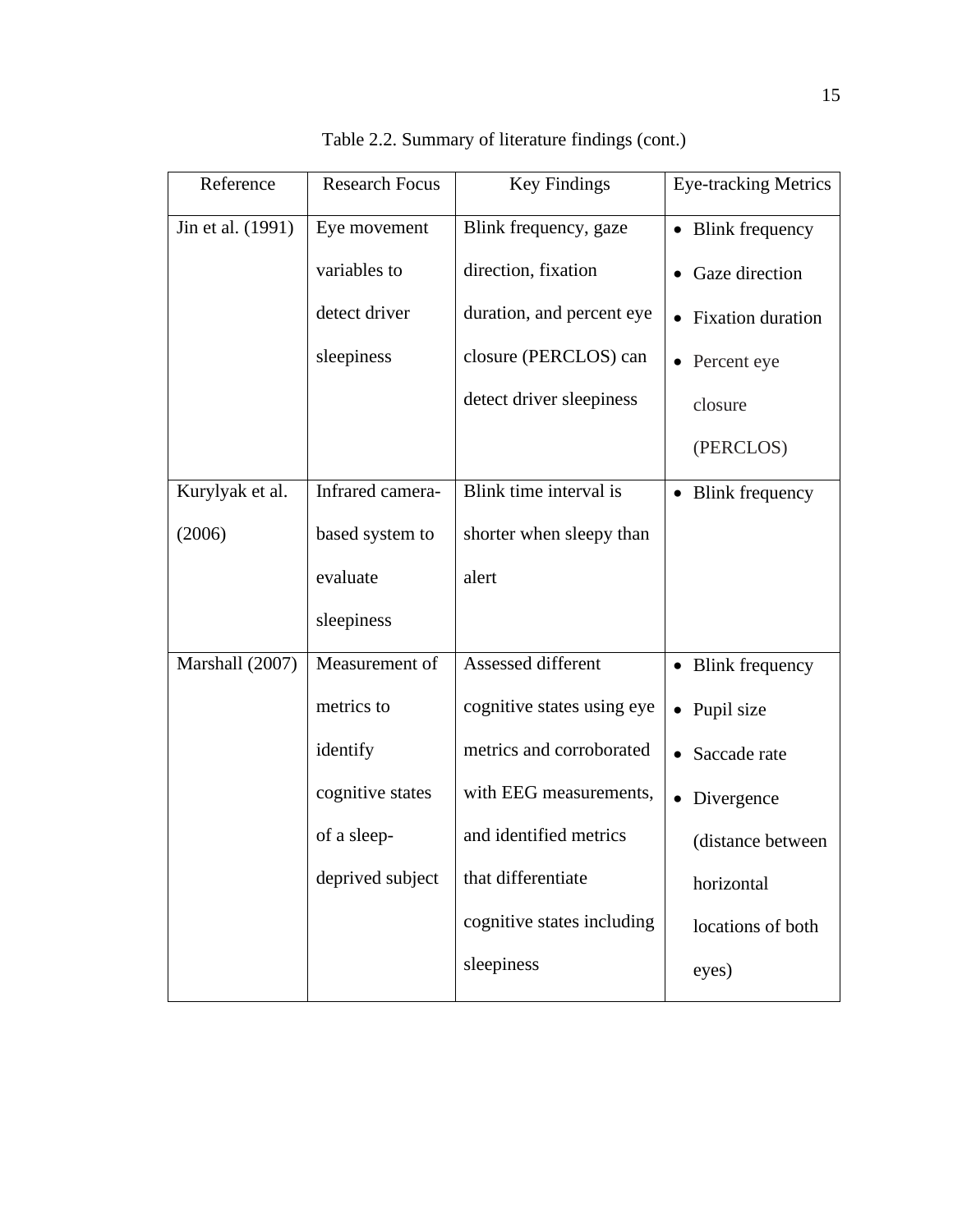| Reference      | <b>Research Focus</b> | <b>Key Findings</b>        | <b>Eye-tracking Metrics</b>   |
|----------------|-----------------------|----------------------------|-------------------------------|
| Miles et al.   | Extreme               | Saccadic eye movement      | Saccade velocity<br>$\bullet$ |
| (1931)         | sleepiness can be     | was slower and wavering    | • Gaze stability              |
|                | detected by eye       | of fixations was observed  |                               |
|                | movement and          | with sleepiness            |                               |
|                | visual fixation       |                            |                               |
| Porcu et al.   | Nighttime             | Saccadic performance       | • Saccade accuracy            |
| (1998)         | sleepiness            | and smooth pursuit are     | Saccade latency<br>$\bullet$  |
|                | indicators            | affected by sleepiness     | Rejected<br>$\bullet$         |
|                |                       |                            | ("inappropriate")             |
|                |                       |                            | saccades                      |
|                |                       |                            | Smooth pursuit                |
|                |                       |                            | (velocity gain and            |
|                |                       |                            | phase)                        |
| Rowland et al. | Responses of          | Sleep deprivation induces  | • Saccadic velocity           |
| (2005)         | oculomotor            | fatigue and results in     | Latency to pupil              |
|                | during partial        | delayed pupil light reflex | constriction                  |
|                | and total sleep       | and decreased saccadic     |                               |
|                | deprivation           | velocity                   |                               |

Table 2.2. Summary of literature findings (cont.)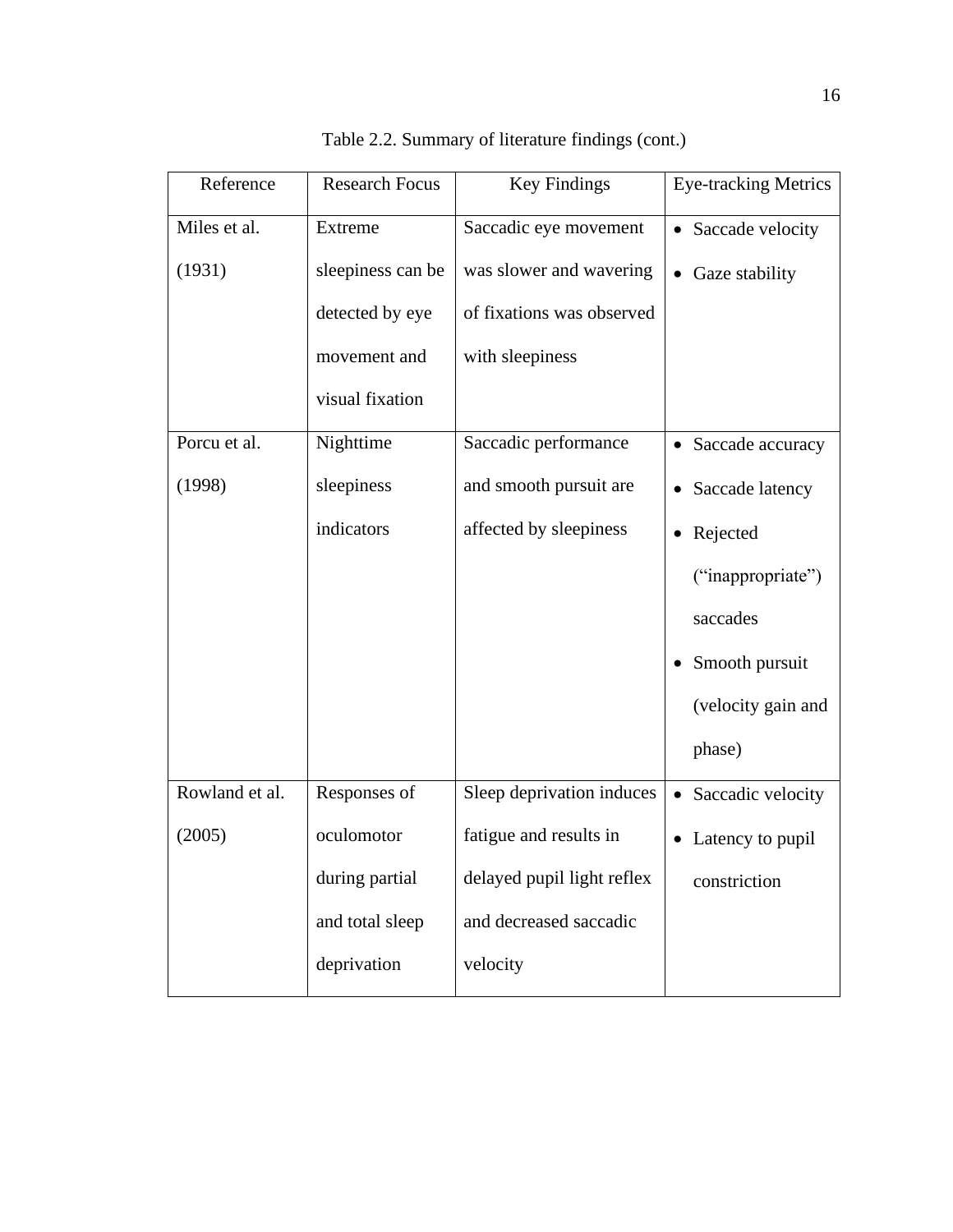| Reference         | <b>Research Focus</b> | <b>Key Findings</b>      | <b>Eye-tracking Metrics</b> |
|-------------------|-----------------------|--------------------------|-----------------------------|
| Russo et al.      | Oculomotor            | Saccadic velocity        | • Saccadic velocity         |
| (2003)            | impairment            | decreases and latency to | Latency to pupil            |
|                   | during chronic        | pupil constriction       | constriction                |
|                   | partial sleep         | increases with sleep     |                             |
|                   | deprivation           | deprivation              |                             |
| Schleicher et al. | Eye movement          | With increasing time in  | • Blink duration            |
| (2008)            | indicators of         | repetitive work, eye     | • Delay of eyelid           |
|                   | fatigue for           | movements changed and    | reopening                   |
|                   | issuing               | by capturing different   | <b>Blink</b> interval       |
|                   | sleepiness            | metrics, sleepiness      | Eyelid closure              |
|                   | warnings              | warnings can be issued   | speed                       |
|                   |                       |                          | Saccadic duration           |
|                   |                       |                          | <b>Fixation</b> duration    |

Table 2.2. Summary of literature findings (cont.)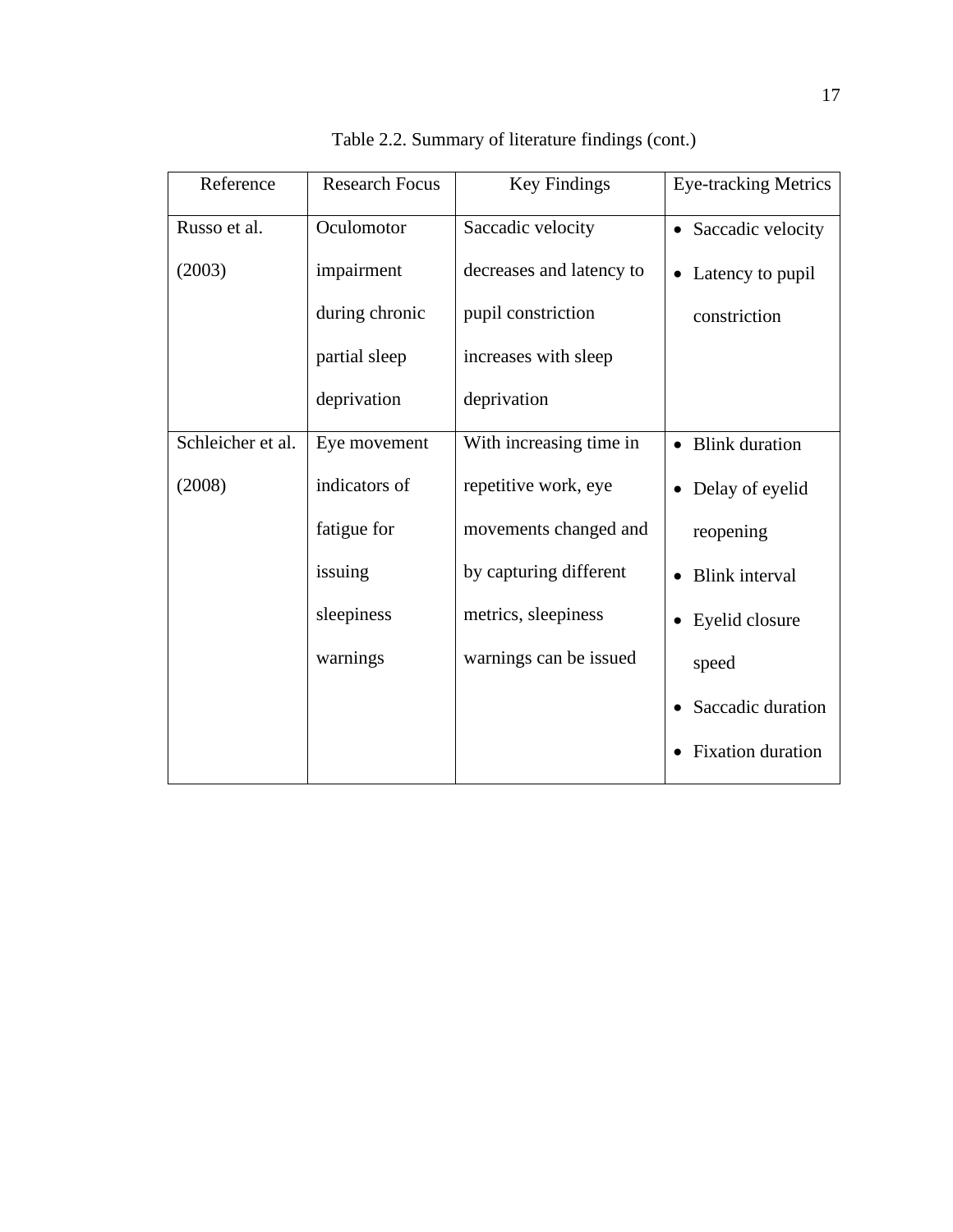| Reference       | <b>Research Focus</b> | <b>Key Findings</b>        | <b>Eye-tracking Metrics</b>       |
|-----------------|-----------------------|----------------------------|-----------------------------------|
| Shiferaw et al. | Sleep-deprived        | Gaze behavior, blink       | Stationary gaze<br>$\bullet$      |
| (2018)          | drivers' behavior     | rate, blink duration,      | entropy                           |
|                 |                       | fixation rate, and saccade | Gaze transition                   |
|                 |                       | amplitude are affected by  | entropy                           |
|                 |                       | sleep deprivation          | <b>Fixation</b> rate<br>$\bullet$ |
|                 |                       |                            | <b>Blink frequency</b>            |
|                 |                       |                            | <b>Blink</b> duration             |
|                 |                       |                            | Saccade                           |
|                 |                       |                            | amplitude                         |
| Tong et al.     | Sleep                 | Acute sleep deprivation    | • Saccade velocity                |
| (2014)          | deprivation and       | degrades visual tracking   | Anticipatory<br>$\bullet$         |
|                 | visual tracking       | and prediction capability  | saccade amplitude                 |
|                 | synchronization       | becomes less precise       | Gaze stability<br>$\bullet$       |
|                 |                       |                            | Smooth pursuit                    |
|                 |                       |                            | velocity gain                     |
| Wilhelm et al.  | Pupil size            | Pupillary behavior is      | • Pupil size                      |
| (1998)          | measurement of        | affected by sleep          |                                   |
|                 | sleep deprivation     | deprivation and pupillary  |                                   |
|                 |                       | oscillations quantify      |                                   |
|                 |                       | sleepiness                 |                                   |

Table 2.2. Summary of literature findings (cont.)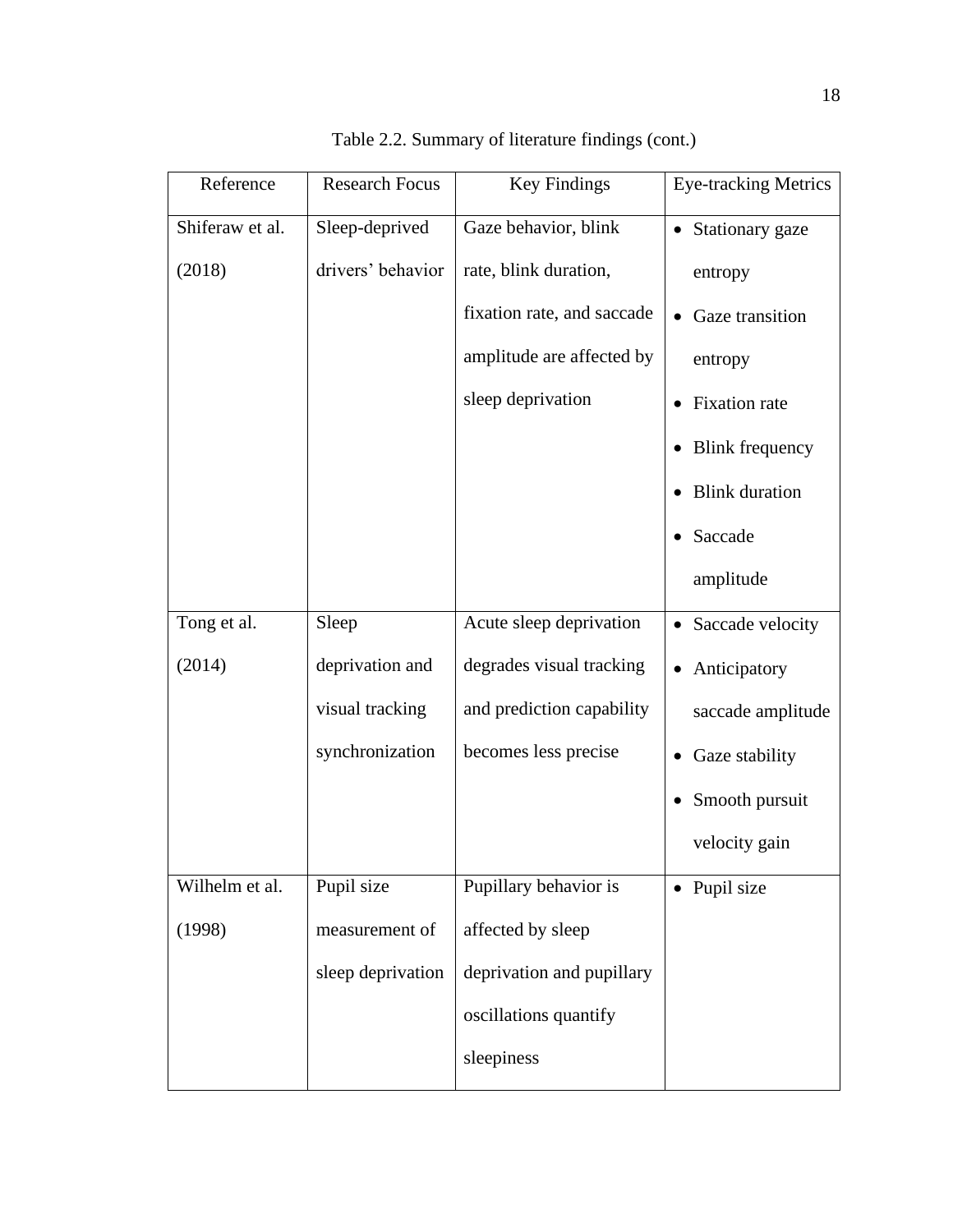| Reference   | <b>Research Focus</b> | Key Findings              | <b>Eye-tracking Metrics</b> |
|-------------|-----------------------|---------------------------|-----------------------------|
| Yang et al. | Eyelid tracking       | An eye-tracking system    |                             |
| (2012)      | for fatigue           | was developed to predict  | Percent [of]<br>$\bullet$   |
|             | detection from        | fatigue from facial and   | eye[lid] closure            |
|             | sleep deprivation     | eyelid tracking of sleep- | (PERCLOS)                   |
|             |                       | deprived and non-sleep    |                             |
|             |                       | deprived individuals      |                             |
| Zils et al. | Differential          | Saccadic eye movements    | Saccadic peak               |
| (2005)      | effects of sleep      | can detect sleep          | velocity                    |
|             | deprivation on        | deprivation               | Saccadic accuracy           |
|             | saccadic eye          |                           | Saccadic latency            |
|             | movements             |                           |                             |

Table 2.2. Summary of literature findings (cont.)

# **2.3. POPULAR SCALES USED IN THE STUDIES**

Sleepiness can impact performance in computer-based tasks. It can increase the response time, the number of errors made, and the time taken to complete a task (Lim et al., 2008). Popular scales that have been used to assess sleepiness include Multiple Sleep Latency Test (MSLT), Maintenance of Wakefulness Test (MWT), Stanford Sleepiness Scale (SSS), Epworth Sleepiness Scale (ESS), Karolinska Sleepiness Scale (KSS), Sleepiness Visual Analogue Scale (VAS), and Accumulated Time with Sleepiness (ATS). MSLT and MWT are laboratory-based methods to assess the ability to fall asleep and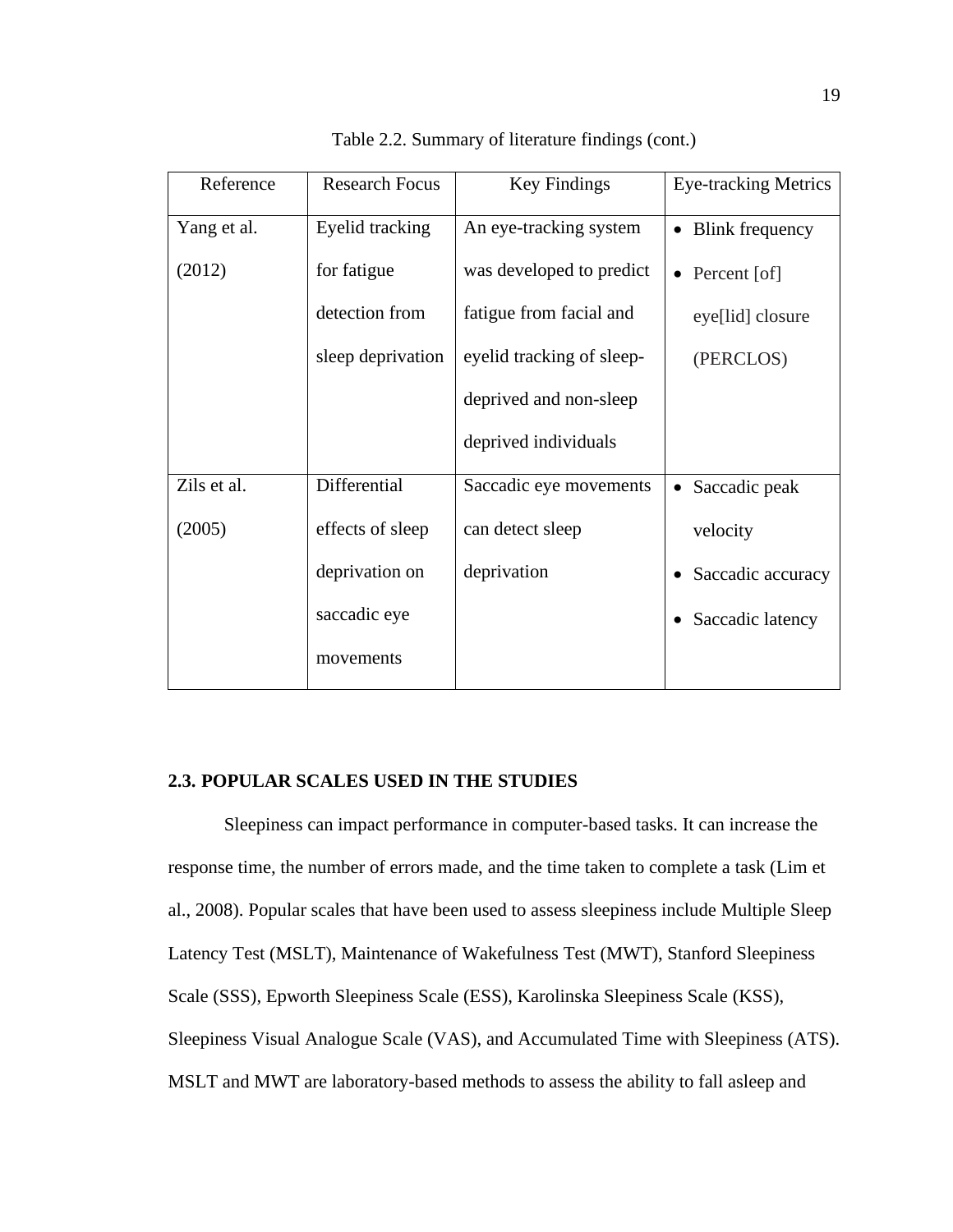stay awake respectively. When focused attention is critical to a job that involves safety, MSLT and MWT can be used to assess the potential risk of work-related hazards or accidents. The SSS, ESS, KSS, VAS, and ATS are self-reported measures of sleepiness.

**2.3.1. MSLT.** MSLT is a validated measure of excessive daytime sleepiness that assesses the tendency to fall asleep (Littner et al., 2005). It is assumed that the sleepier a person is, the quicker he or she falls asleep. MSLT measures how fast a person falls asleep in a laboratory setup (i.e., in a dark and quiet controlled environment) with electrodes and wires attached so sleep can be monitored (Johns, 2000; Porcu et al., 1998). The testing for MSLT takes a full day as it involves assessments of sleep latency (i.e., the amount of time it takes to fall asleep) of five naps separated by two-hour breaks. Each nap lasts 15 minutes and each nap attempt will end after 20 minutes if sleep does not occur.

**2.3.2. MWT.** MWT is an assessment of the ability to stay awake for a defined duration (Littner et al., 2005). It assesses the wake tendency of a person while resisting falling asleep in a dull and quiet environment (Doghramji et al., 1997) MWT has been used to assess responses to interventions for disorders associated with excessive sleep. External factors such as light, temperature, and noise are isolated during the test.

**2.3.3. SSS.** SSS is a popular sleepiness scale that is widely used in sleep-related studies. SSS is a one-item self-reported assessment of sleepiness at a specific moment in time. Sleepiness is assessed on a scale of 1 to 7 (see https://web.stanford.edu/~dement/sss.html for the scale) to indicate the current level of sleepiness (Hoddes et al., 1972). SSS has also been used to assess mood change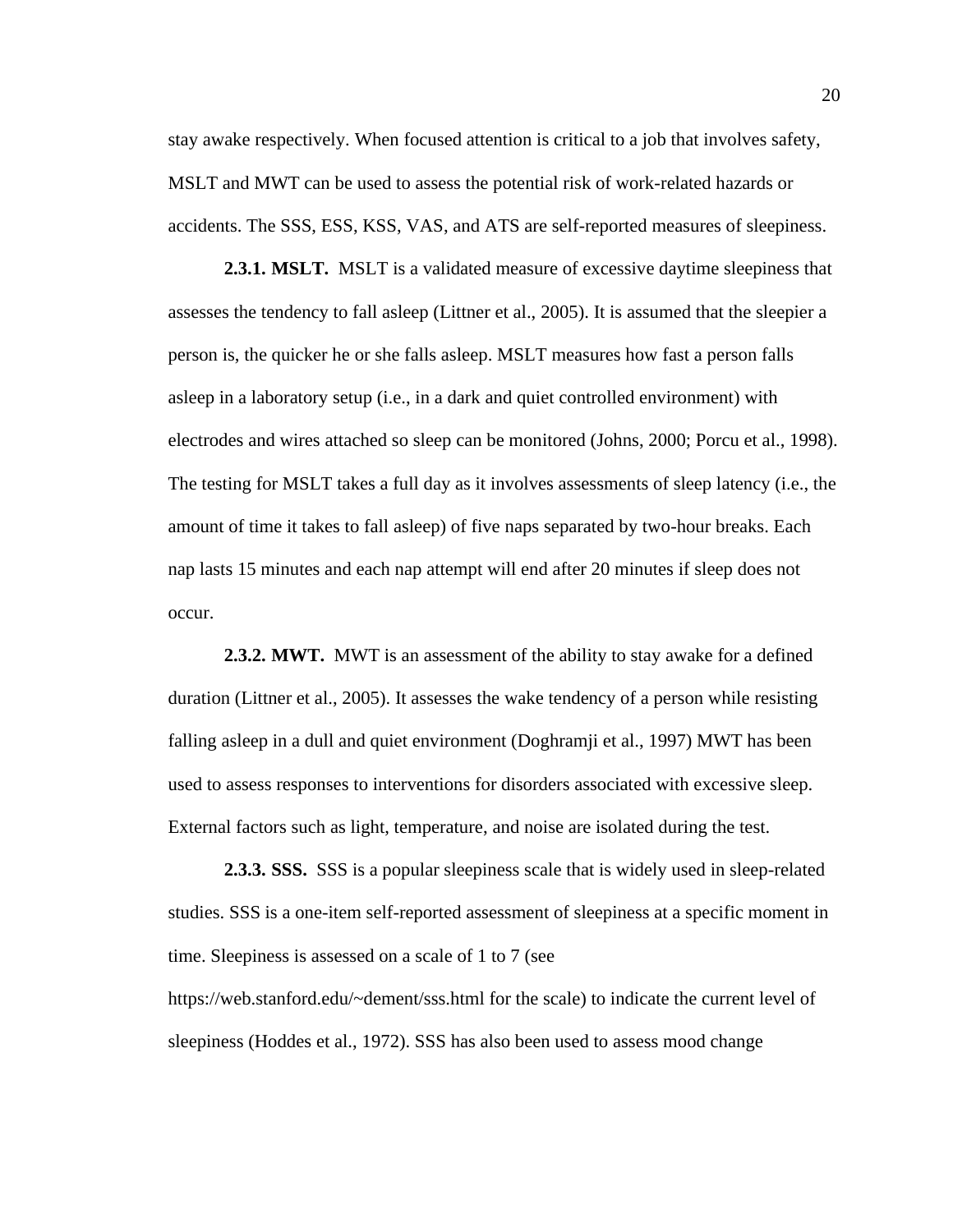following a phase shift of the sleep-wake schedule (Maclean et al., 1992; Surridge-David et al., 1987).

**2.3.4. KSS.** Similar to SSS, KSS is also a one-item measure to assess sleepiness and has been validated against alpha and theta electroencephalographic (EEG) activity as well as slow eye movement electrooculographic (EOG) activity (Ahlstrom et al., 2013). It is rated on a 9-point scale (1 = extremely alert, 2 = very alert, 3 = alert, 4 = rather alert, 5  $=$  neither alert nor sleepy,  $6 =$  some signs of sleepiness,  $7 =$  sleepy, but no effort to keep awake,  $8 =$  sleepy, some effort to keep awake,  $9 =$  very sleepy, great effort keeping awake, fighting sleep). It exists in two versions. The first version only labels the odd points in the scale  $(1, 3, 5, 7, 9)$  whereas the second version adds labels to the even points and hence, labels all 9 points in the scale (Miley et al., 2016).

**2.3.5. ESS.** ESS is a self-administered questionnaire of eight items to assess the general level of sleepiness (see https://epworthsleepinessscale.com/about-the-ess/ for the scale). It uses a 4-point (0-3) scale to assess the likelihood to doze off or fall asleep when engaged in eight different activities. The sum of the scores over the eight items or activities yields an overall score for average sleep propensity. The concept of ESS was derived from observations on the nature of the occurrence of daytime sleepiness (Johns, 1991).

**2.3.6. VAS.** VAS was developed to assess state or mood on a horizontal line with bipolar descriptions. It involves rating sleepiness along a line with both extremes labeled as 'very sleepy' and 'very alert' (Johnson et al., 1990; Monk et al., 1985). VAS can be used for rating a variety of states or moods that also include fatigue, tension, anger, vigor, sadness, and cheerfulness (McCormack et al., 1988; Sanchez et al., 2016).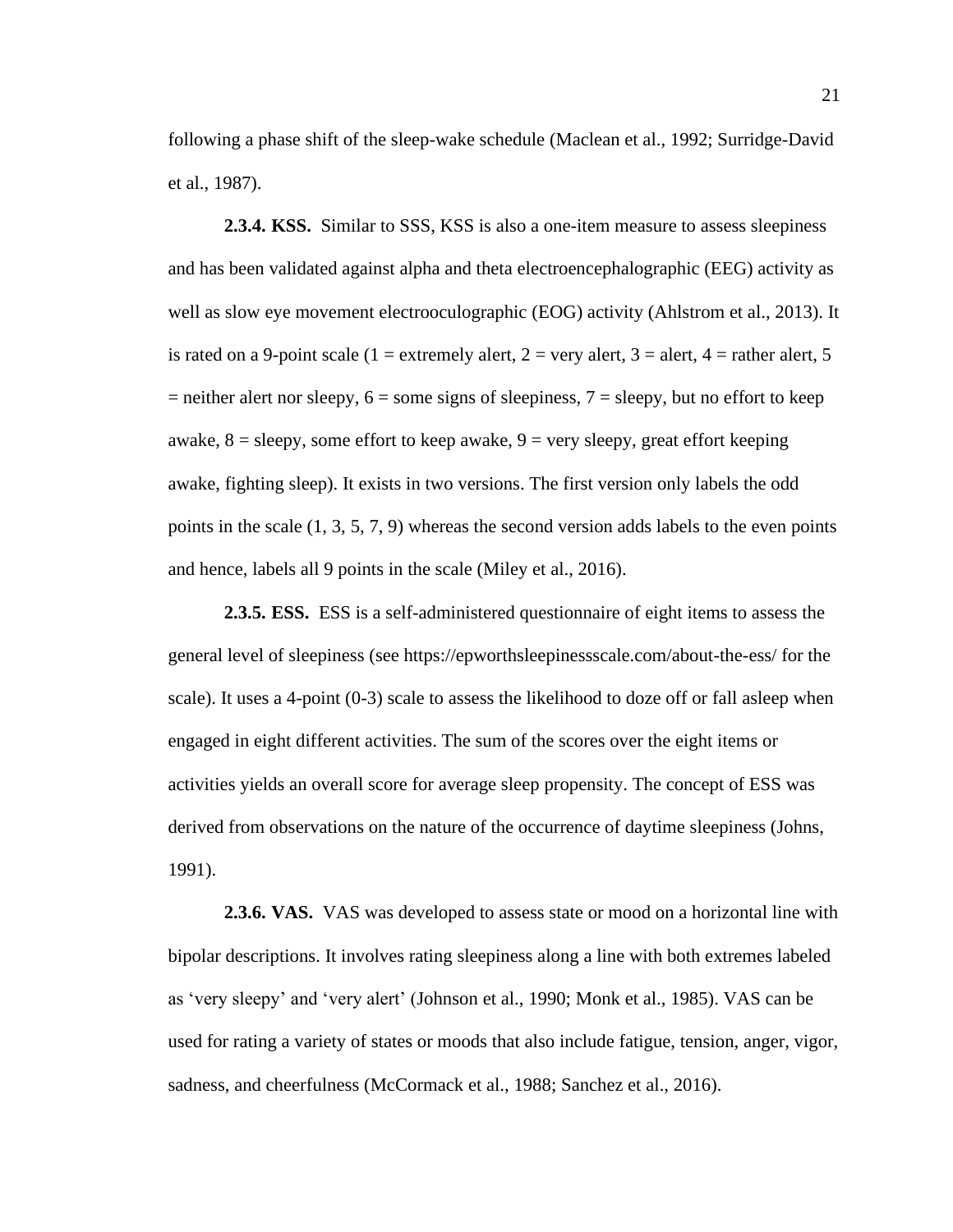**2.3.7. ATS.** ATS is an assessment of subjective sleepiness over long periods. It involves asking a person to estimate the proportion of wake times that he or she experiences symptoms of sleepiness such as heavy eyelids, irresistible sleepiness, and reduced performance (Waage et al., 2012). Ratings of ATS showed high correlations with those of KSS and VAS (Gillberg et al., 1994).

#### **2.4. PSYCHOLOGICAL EFFECTS OF SLEEP DEPRIVATION**

The need for sleep varies among individuals (Shneerson, 2000). The average sleep duration for a human body is around 7.5 to 8 hours (Kripke et al., 2002; Carskadon and Dement, 2005; Kronholm et al., 2006). Two processes of sleep regulations are circadian process C and homeostatic process S (Achermann, 2004). The theory on circadian process C posits the existence of control by an endogenous circadian pacemaker, which controls an onset and offset episode of sleep, whereas the homeostatic process S depends on wakefulness and the need for sleep; the need for sleep increases with wakefulness (Alhola et al., 2007). Sleep is important for several reasons such as body restitution, energy conservation, thermoregulation, and tissue recovery (Maquet, 2001). Good sleep is essential for cognitive performance and memory consolidation (Maquet, 2001; Stickgold, 2005). The lack of sleep can activate the sympathetic nervous system, which can lead to high blood pressure (Ogawa et al., 2003). Studies have shown that people who are sleep deprived usually experience a decrease in cognitive performance and a change of mood (Huffcutt, 1996; Philibert, 2005). Sleep loss or deprivation is one of the reasons for obesity and diabetes. Although obesity is itself a cause for diabetes in recent studies, it is found that sleep loss may increase glucose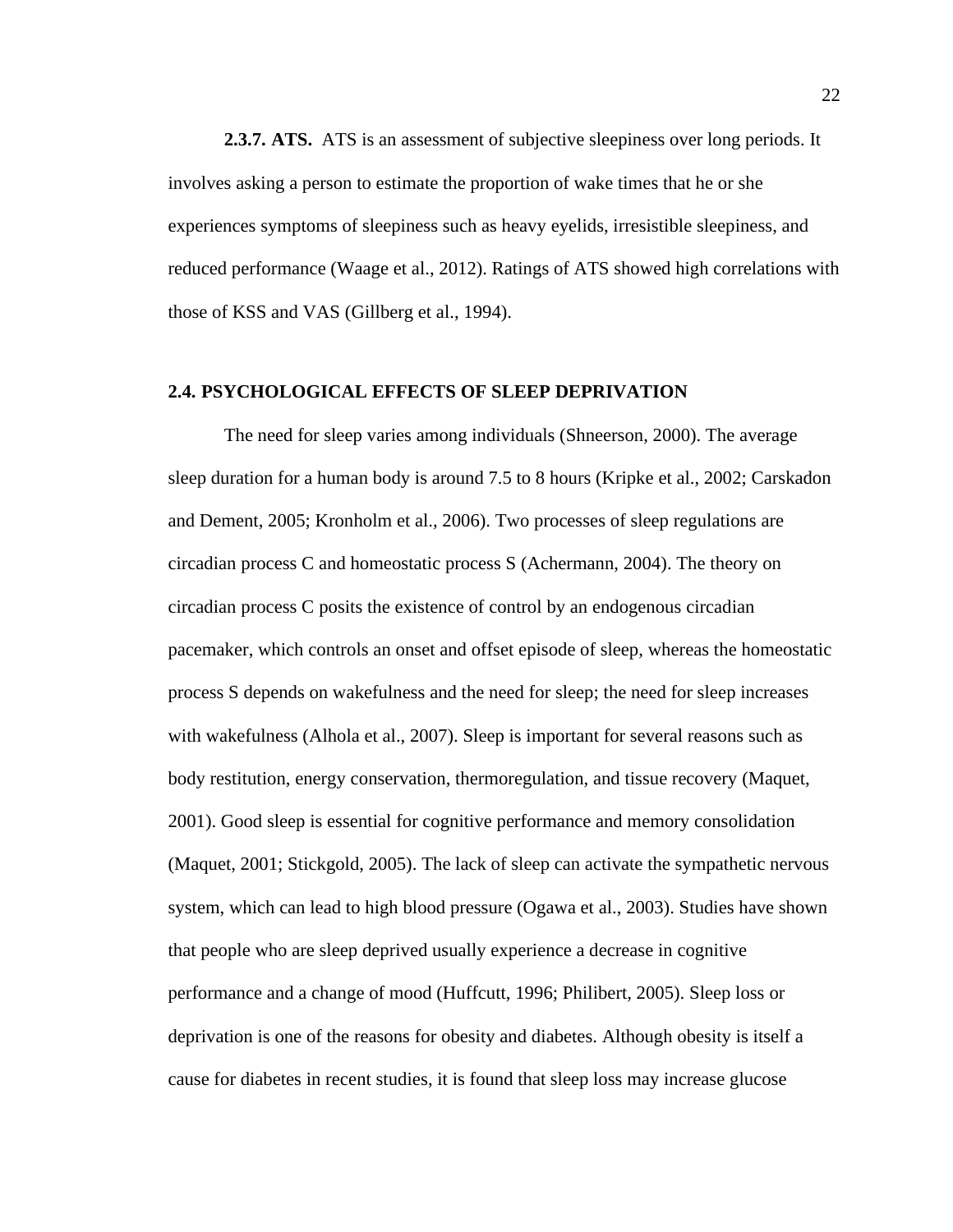metabolism and increase the risk of diabetes independently. Sleep restriction that causes upregulation of appetite can be a reason for weight gain, which turn results in insulin resistance, a condition that increases the chance of diabetes (Knutson et al., 2007). Sleep deprivation deeply affects the ability of human beings to respond promptly to any task performance. Lim et al. (2008) stated that sleep deprivation broadly affects four areas of behavioral changes: 1. Sleep deprivation causes overall slowing of reaction times. 2. Sleep deprivation increases errors on omission and commission. 3. Sleep deprivation enhances the time on task effects. 4. The lack of vigilant attention due to sleep deprivation is sensitive to both circadian and homeostatic drives. Extended sleep deprivation influences competition for works according to the state-instability theory (Durmer et al., 2005). Though sleep loss affects individuals differently (Van Dongen et al., 2004), it is found that it increases the reaction time in a PVT task when a person is sleep-deprived (Doran et al., 2001; Pilcher et al., 1996; Edholm et al., 1965). Chronic restriction in sleep, i.e., 6 hours or less, causes cognitive performance deficits. It is also found that moderate sleep restriction could cause impaired waking neurobehavioral functions in healthy adults (Van Dongen et al., 2003; Drake et al., 2001). According to the study by Orzeł-Gryglewska (2010), sleep deprivation causes longer reaction time, distractedness, disturbances in attention and concentration, forgetting known facts, difficulty in memorizing new information, mistakes, and omissions.

Two vital cognitive domains in sleep deprivation are attention and working memory. Working memory is divided into four subparts: phonological loop, visuospatial sketchpad, the episodic buffer, and central executive (Baddeley and Hitch, 1974; Baddeley, 2000). The verbal and acoustic information is stored by the phonological loop;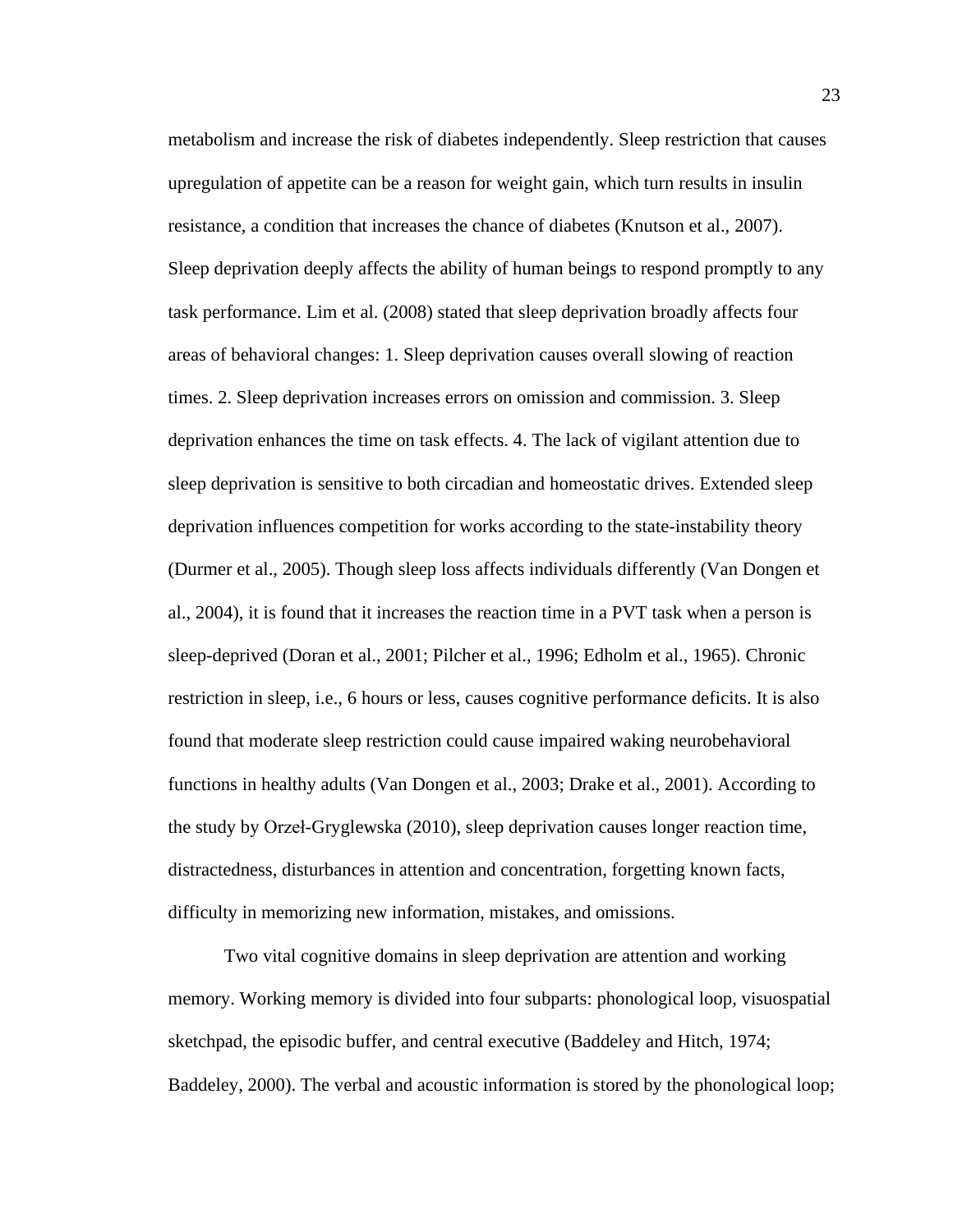visual information is stored by the visuospatial sketchpad; the episodic buffer gathers information from several different sources, and the central executive serves the overall control function (Alhola et al., 2007). Working memory plays a major role in certain attention functions (Baddeley et al., 1999), which is referred to as vigilance. Attention and working memory are both controlled by the frontal lobes of our brain (Naghavi and Nyberg, 2005). Since the frontal brain areas are vulnerable to sleep deprivation (Harrison et al., 2000; Thomas et al., 2000), we can conclude that both attention and working memory are compromised during prolonged wakefulness or if someone is sleep deprived.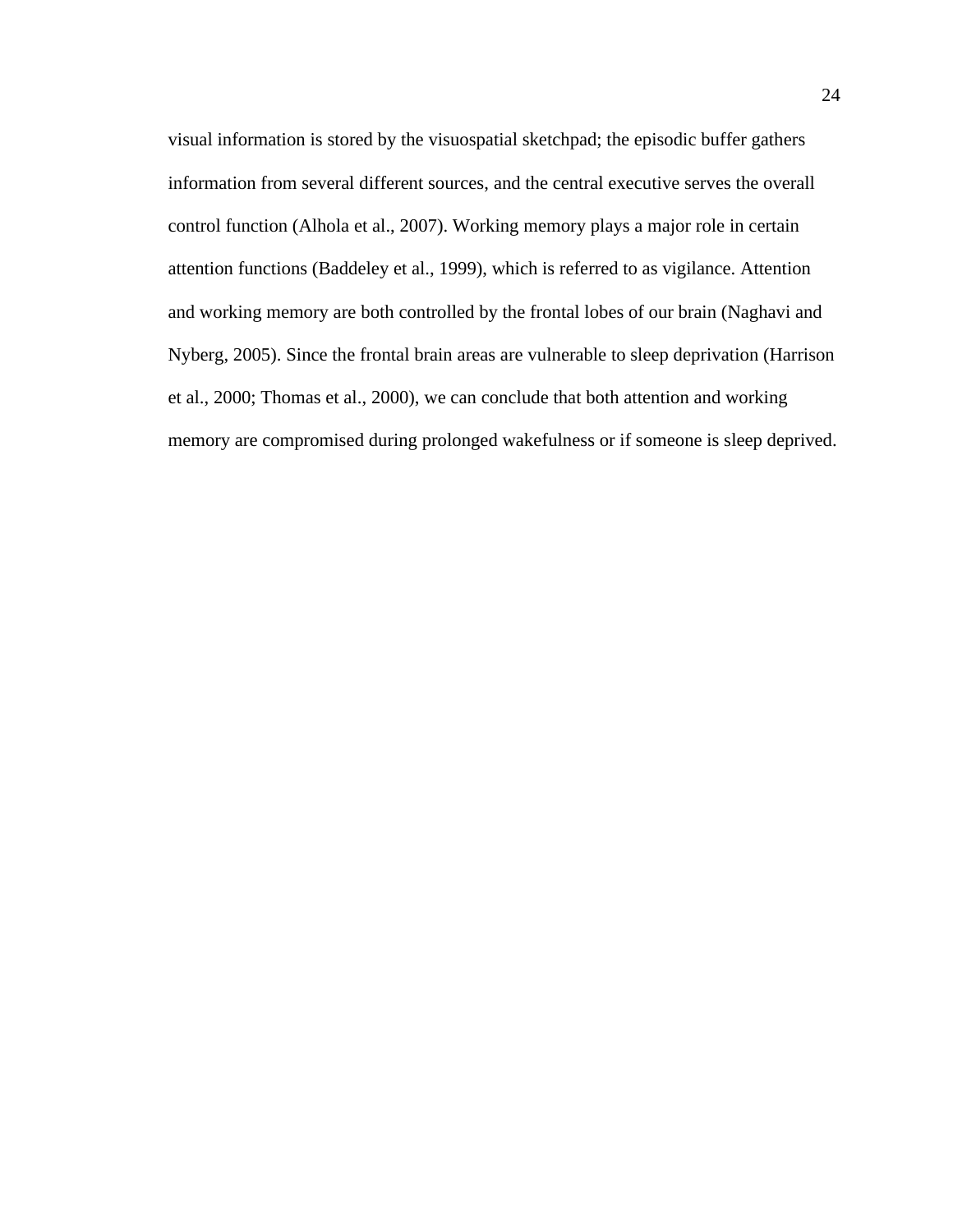#### **3. METHODOLOGY**

The data analysis was conducted through a systematic review of relevant studies (Moher et al., 2009). We searched the literature in the electronic databases of Scopus, IEEE, MEDLINE, PsycInfo, PubMed, and Scopus from their inception to December 2020. The keywords we used for the database search are consistent but the methodology used by the databases is slightly different. For Scopus & IEEE, we used "sleep deprivation" as a primary search term and within the list of results, we searched for "eyetracking" and "eye tracking" to identify the relevant studies. For Medline, we used the query "("sleep deprivation"[All Fields]) AND (("eye-tracking"[All Fields] OR "eyetracking technology"[All Fields] OR "eye tracking"[All Fields])". In PsycInfo and PubMed, we used the keywords "sleep deprivation", "eye-tracking" and "eye tracking" to identify the relevant studies. A total of 302 studies were found based on the abovementioned search strategy; among them, 25 primary articles were relevant and hence, included in the systematic analysis, which is discussed in the next section.

#### **3.1. INCLUSION CRITERIA AND STUDY SELECTION**

We included studies where the participants were above the age of 19 and not having any significant medical or neurological conditions. We also checked if the participants in the studies have sleep-related issues such as sleep difficulties and if they were on any sleep-related medications in order to exclude them. Participants with a normal sleep cycle and a normal vision as well as no history of alcoholic abuse were included in the analysis.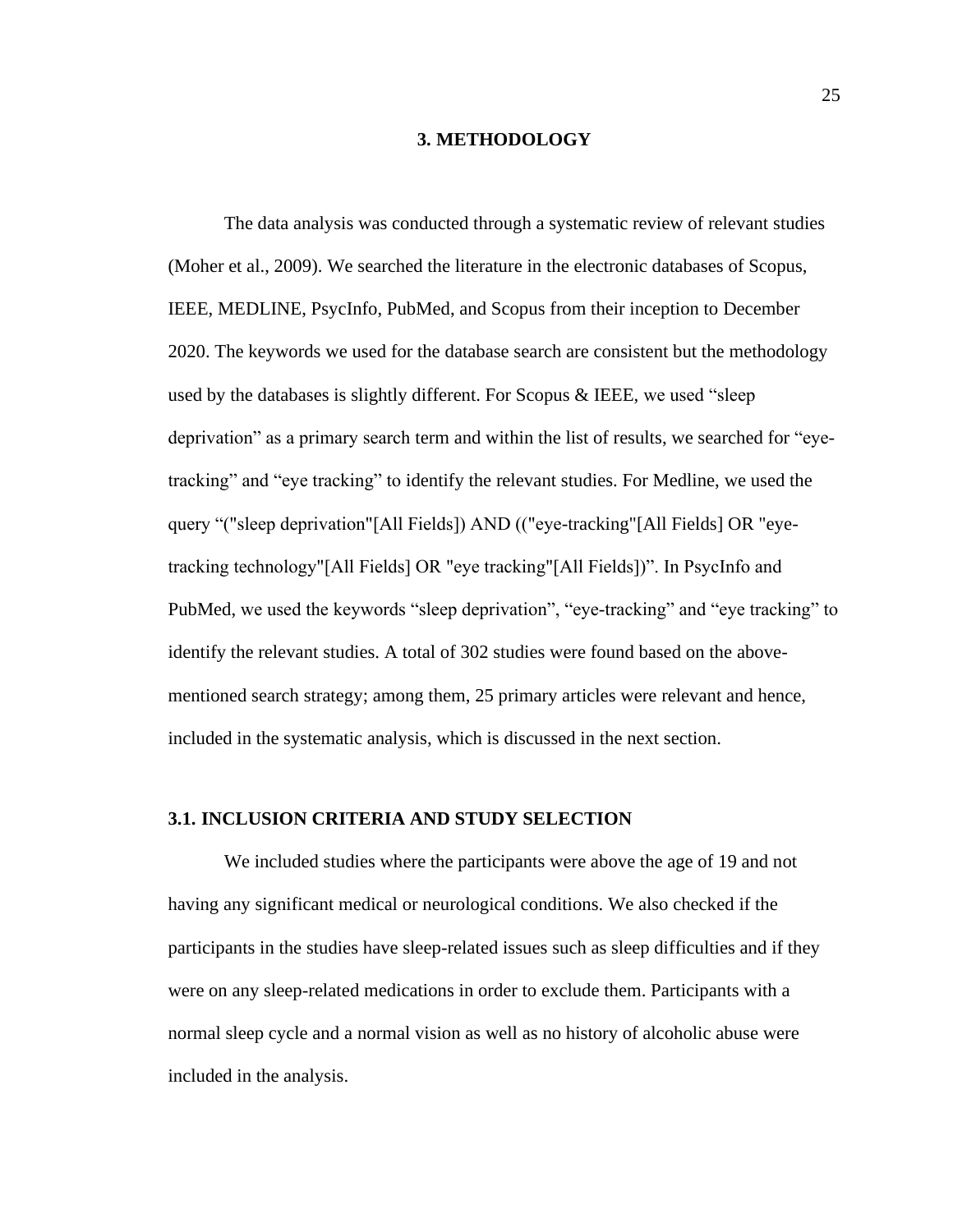For the study selection, we included studies where eye-tracking metrics were captured and data were captured in an alert state and the sleep-deprived state. Only experimental studies are included in the systematic analysis. There are two types of sleep deprivations: acute (24 hrs. or up of sleep deprivation) and partial (3-4 hrs. of sleep deprivation for a few nights) (Philip et al., 2012). Few studies we found are concerned with partial sleep deprivation (St-Onge et al., 2012; St-Onge et al., 2014; Poudel et al., 2013) and we excluded them from the analysis (Eickhoff et al., 2016).

Importantly, the included studies that are taken into consideration involved high sleep-deprived subjects  $\geq 20$  hrs. of sleep deprivation). We found some experiments with overlapping samples and therefore, we included only one of them. Finally, after a close examination of these studies, we included 25 primary studies for the systematic analysis.

#### **3.2. CODING OF STUDY INFORMATION**

The final datasheet is created using the 25 final selected studies. A coding sheet was developed to capture the data from these studies. A total of 58 key metrics is captured from the studies involving 674 participants. Table 3.1 shows the demographic and imaging information of the included papers.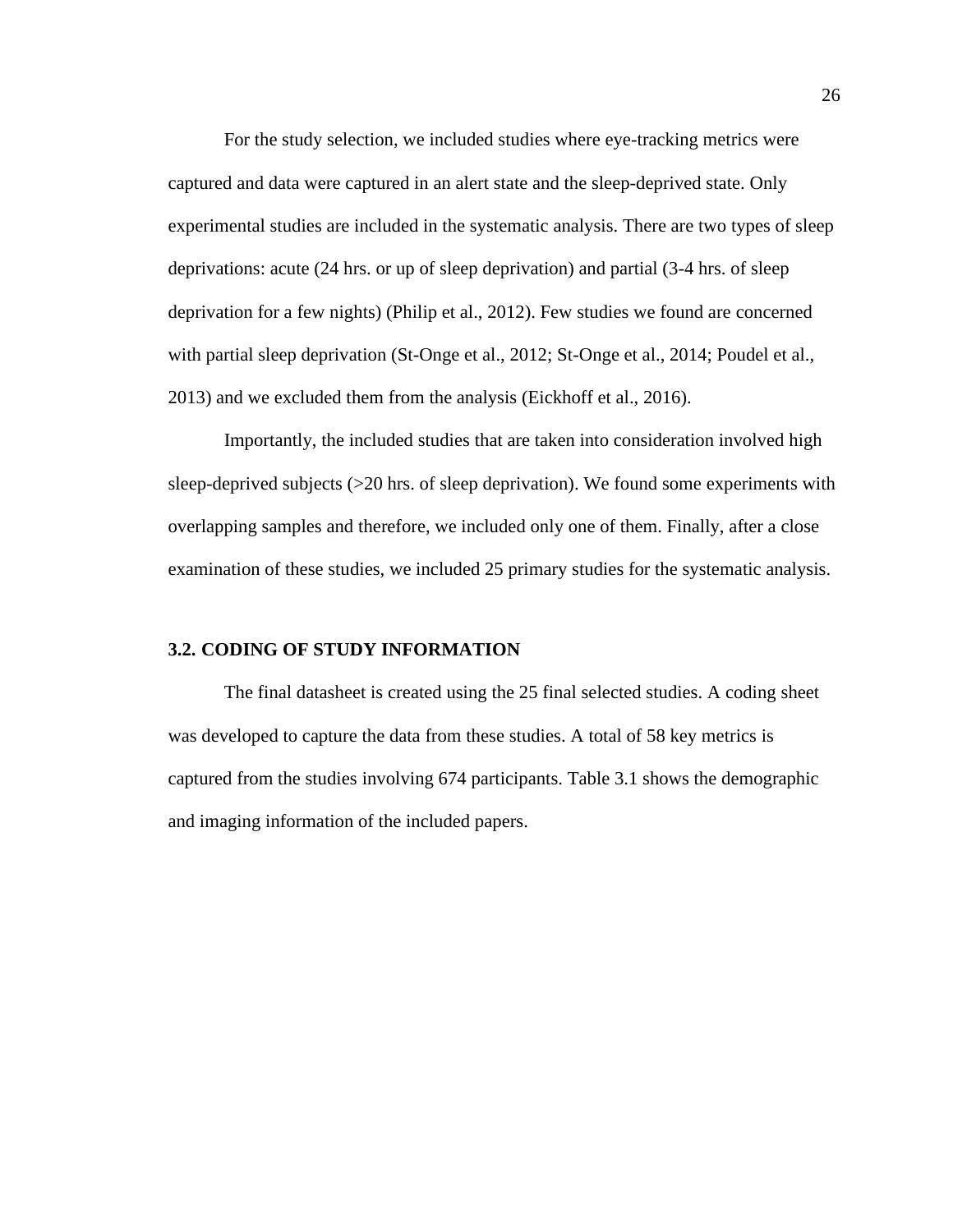| Sl.            | Reference                   | Eye-tracking                                       | Metrics           | No of   | Gender      | Avg Age     | Hr.       | Statistical     | Scale Used |
|----------------|-----------------------------|----------------------------------------------------|-------------------|---------|-------------|-------------|-----------|-----------------|------------|
| N <sub>o</sub> |                             | Metrics                                            | Category          | Partici |             |             | of        | Analysis type   |            |
|                |                             |                                                    |                   | pants   |             |             | <b>SD</b> |                 |            |
| 1              | Ahlstrom et al.<br>(2013)   | Saccade curvature                                  | Saccade           | 24      | $M-12/F-12$ | $35+/9.6$   | 24        | between-studies | <b>KSS</b> |
|                |                             | Amplitude ratio of<br>sinusoidal<br>smooth pursuit | Smooth<br>Pursuit |         |             |             |           |                 |            |
| 2              | Barbato et al. (1995)       | <b>Blink frequency</b>                             | <b>Blink</b>      | 8       | $M-2/F-6$   | $25 + (-5)$ | 24        | between-studies |            |
| 3              | Bocca & Denise<br>(2006)    | Saccadic accuracy                                  | Saccade           | 10      | $M-10$      | 21          | 24        | between-studies | <b>ESS</b> |
|                |                             | Saccadic latency                                   | Saccade           |         |             |             |           |                 |            |
| 4              | Caffier et al. (2005)       | <b>Blink</b> duration                              | <b>Blink</b>      | 21      | $M-19/F-2$  | 55.3        | 24        | between-studies | ESS/VAS    |
|                |                             | Blink re-opening<br>time                           | <b>Blink</b>      |         |             |             |           |                 |            |
|                |                             | <b>Blink</b> frequency                             | <b>Blink</b>      |         |             |             |           |                 |            |
|                |                             | Proportion of<br>long-closure<br>duration blinks   | <b>Blink</b>      |         |             |             |           |                 |            |
| 5              | Crevits et al. (2003)       | <b>Blink frequency</b>                             | <b>Blink</b>      | 21      | $M-10/F-11$ | 25          | 20        | between-studies |            |
| 6              | De Gennaro et al.<br>(2000) | Saccade latency                                    | Saccade           | 5       | $M-5$       | 29.67       | 24        | between-studies | SSS        |
|                |                             | Saccade peak<br>velocity                           | Saccade           |         |             |             |           |                 |            |
|                |                             | Smooth pursuit<br>velocity gain                    | Smooth<br>Pursuit |         |             |             |           |                 |            |
| 7              | Ferrara et al. (2000)       | Saccade latency                                    | Saccade           | 9       | $M-5$       | 23.2        | 40        | between-studies | <b>VAS</b> |
|                |                             | Saccade velocity                                   | Saccade           |         |             |             |           |                 |            |
|                |                             | Smooth pursuit<br>velocity gain                    | Smooth<br>Pursuit |         |             |             |           |                 |            |
| 8              | Fransson et al.<br>(2008)   | Saccade velocity                                   | Saccade           | 18      | $M-10/F-8$  | 23.8        | 36        | between-studies | <b>VAS</b> |

# Table 3.1. Demographic and imaging information of the included papers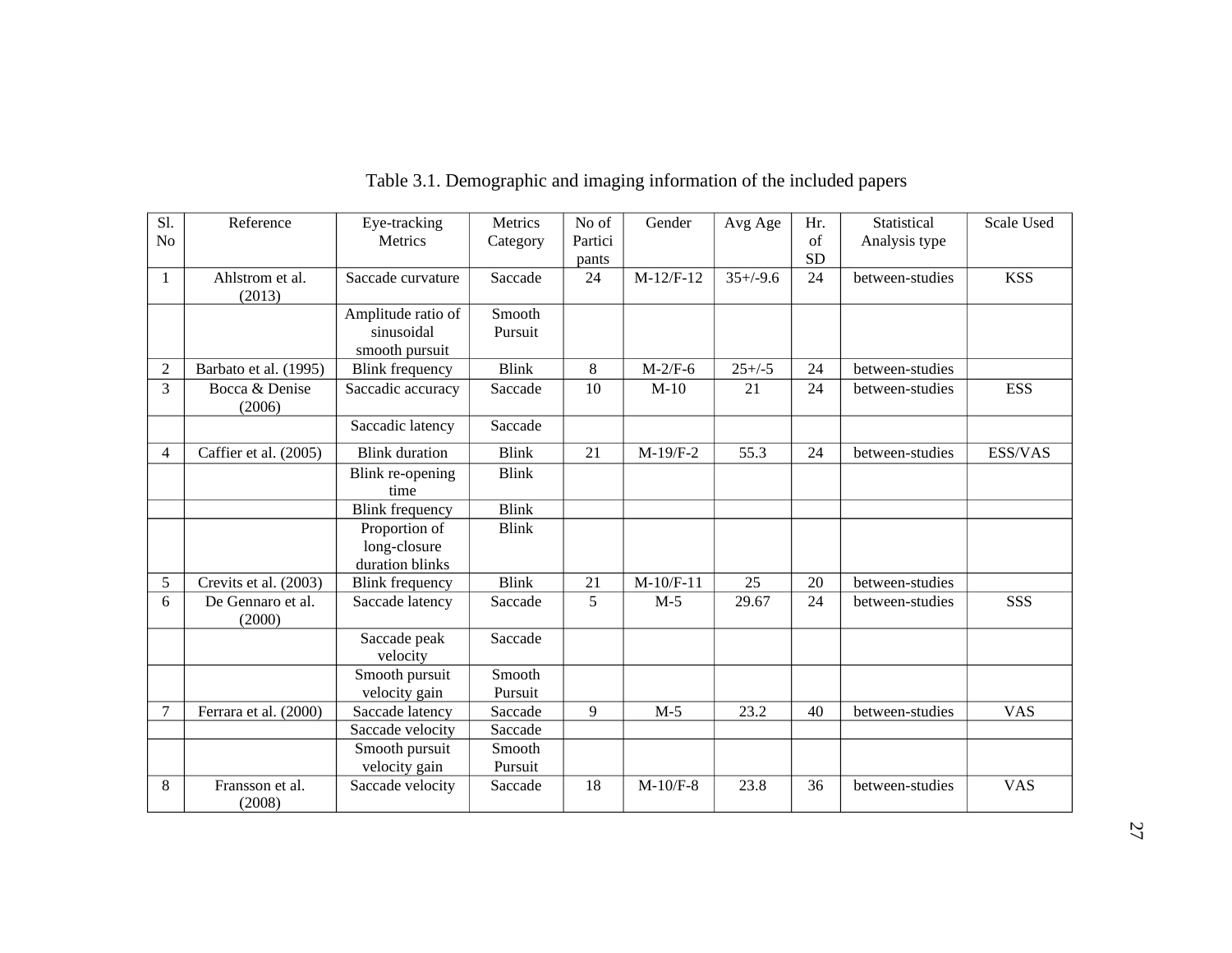|    |                           | Saccade<br>amplitude                           | Saccade           |              |             |       |    |                 |            |
|----|---------------------------|------------------------------------------------|-------------------|--------------|-------------|-------|----|-----------------|------------|
|    |                           | Smooth pursuit<br>velocity gain                | Smooth<br>Pursuit |              |             |       |    |                 |            |
|    |                           | Smooth pursuit<br>accuracy                     | Smooth<br>Pursuit |              |             |       |    |                 |            |
| 9  | Franzen et al. (2009)     | Pupil diameter                                 | Pupil Size        | 30           | $M-15/F-15$ | 24.4  | 24 | between-studies | <b>VAS</b> |
| 10 | Häkkänen et al.<br>(1999) | <b>Blink</b> duration                          | <b>Blink</b>      | 10           | $M-10$      |       | 24 | between-studies | <b>MWT</b> |
| 11 | Heaton et al. (2014)      | Gaze stability                                 | Gaze              | 87           | M-68/F-19   | 21.8  | 26 | between-studies |            |
| 12 | Ingre et al. $(2006)$     | <b>Blink</b> duration                          | <b>Blink</b>      | 10           | $M-5/F-5$   | 37    | 24 | within-studies  | <b>KSS</b> |
| 13 | Jin et al. (1991)         | <b>Blink frequency</b>                         | <b>Blink</b>      | 12           | $M-8/F-4$   | 27.1  | 24 | between-studies | <b>KSS</b> |
|    |                           | Gaze direction                                 | Gaze              |              |             |       |    |                 |            |
|    |                           | <b>Fixation</b> duration                       | Fixation          |              |             |       |    |                 |            |
|    |                           | Percent eye                                    | <b>Blink</b>      |              |             |       |    |                 |            |
|    |                           | closure<br>(PERCLOS)                           |                   |              |             |       |    |                 |            |
| 14 | Kurylyak et al.<br>(2006) | <b>Blink frequency</b>                         | <b>Blink</b>      | $\mathbf{1}$ | $M-1$       |       | 24 | between-studies |            |
| 15 | Marshall (2007)           | Pupil size                                     | Pupil Size        | 30           | $M-17/F-13$ | 19.5  | 24 | between-studies |            |
| 16 | Miles et al. (1931)       | Saccade velocity                               | Saccade           | 5            | $M-5$       |       | 66 | within-studies  |            |
|    |                           | Gaze stability                                 | Gaze              |              |             |       |    |                 |            |
| 17 | Porcu et al. (1998)       | Saccade accuracy                               | Saccade           | 5            | $M-5$       | 29.67 | 24 | between-studies | MWT/MSLT   |
|    |                           | Saccade latency                                | Saccade           |              |             |       |    |                 |            |
|    |                           | Rejected<br>("inappropriate")<br>saccades      | Saccade           |              |             |       |    |                 |            |
|    |                           | Smooth pursuit<br>(velocity gain and<br>phase) | Smooth<br>Pursuit |              |             |       |    |                 |            |
| 18 | Rowland et al.<br>(2005)  | Saccadic velocity                              | Saccade           | 12           | $M-12$      |       | 64 | between-studies |            |

# Table 3.1. Demographic and imaging information of the included papers (cont.)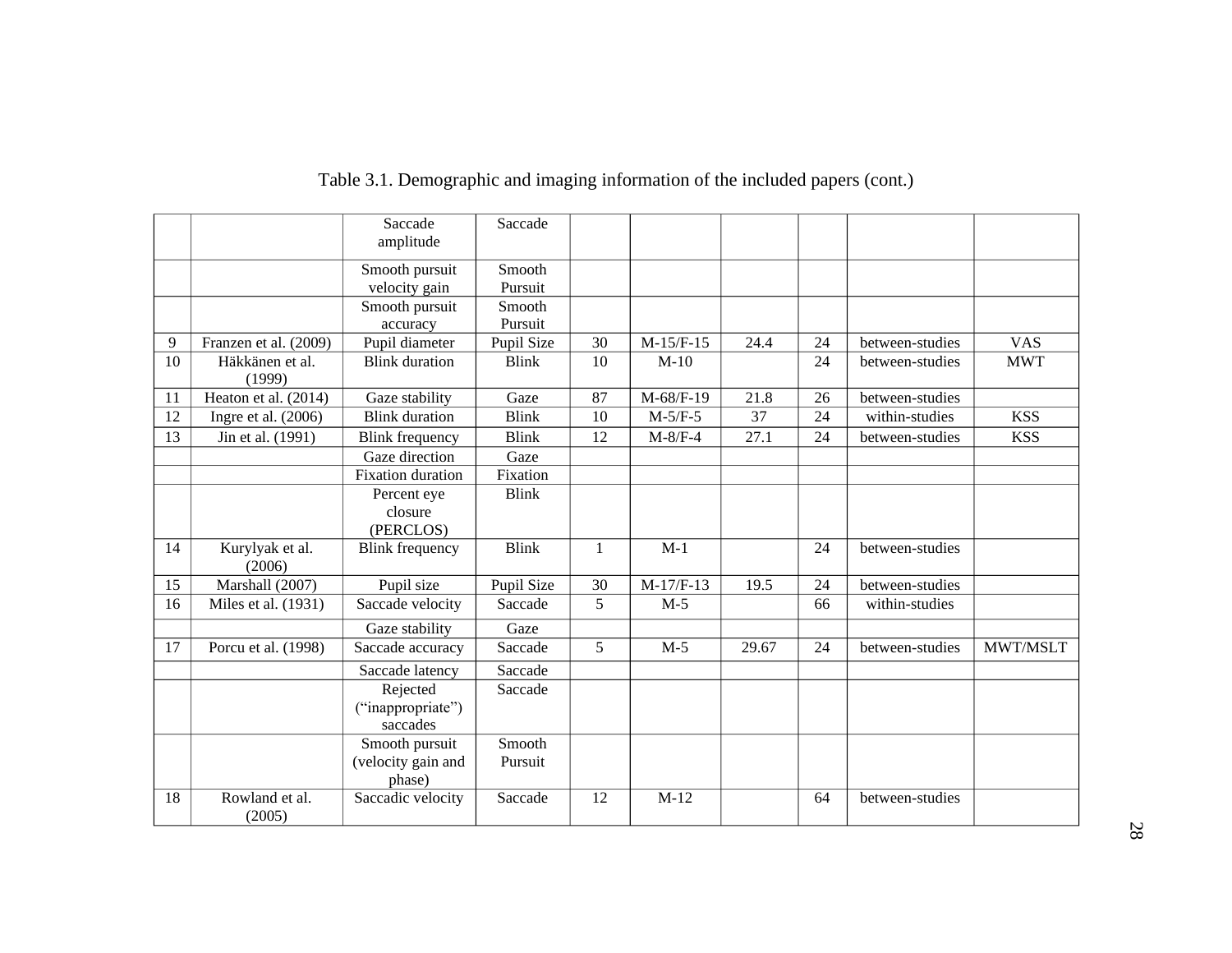|    |                             | Latency to pupil<br>constriction  | Pupil Size        |     |             |      |    |                 |            |
|----|-----------------------------|-----------------------------------|-------------------|-----|-------------|------|----|-----------------|------------|
| 19 | Russo et al. (2003)         | Saccadic velocity                 | Saccade           | 66  | $M-50/F-16$ | 35   | 26 | between-studies | SLT/SSS    |
|    |                             | Latency to pupil<br>constriction  | Pupil Size        |     |             |      |    |                 |            |
| 20 | Schleicher et al.<br>(2008) | <b>Blink</b> duration             | <b>Blink</b>      | 138 | M-76/F-62   | 33.4 |    | between-studies | <b>KSS</b> |
|    |                             | Delay of eyelid<br>reopening      | <b>Blink</b>      |     |             |      |    |                 |            |
|    |                             | <b>Blink</b> interval             | <b>Blink</b>      |     |             |      |    |                 |            |
|    |                             | Eyelid closure<br>speed           | <b>Blink</b>      |     |             |      |    |                 |            |
|    |                             | Saccadic duration                 | Saccade           |     |             |      |    |                 |            |
|    |                             | <b>Fixation</b> duration          | Fixation          |     |             |      |    |                 |            |
| 21 | Shiferaw et al.<br>(2018)   | <b>Fixation</b> rate              | Fixation          | 9   | $M-4/F-5$   | 33   | 24 | between-studies | <b>KSS</b> |
|    |                             | <b>Blink frequency</b>            | <b>Blink</b>      |     |             |      |    |                 |            |
|    |                             | <b>Blink</b> duration             | <b>Blink</b>      |     |             |      |    |                 |            |
|    |                             | Saccade<br>amplitude              | Saccade           |     |             |      |    |                 |            |
| 22 | Tong et al. (2014)          | Saccade velocity                  | Saccade           | 87  | M-68/F-19   | 21.8 | 26 | between-studies | SSS        |
|    |                             | Anticipatory<br>saccade amplitude | Saccade           |     |             |      |    |                 |            |
|    |                             | Gaze stability                    | Gaze              |     |             |      |    |                 |            |
|    |                             | Smooth pursuit<br>velocity gain   | Smooth<br>Pursuit |     |             |      |    |                 |            |
| 23 | Wilhelm et al. (1998)       | Pupil size                        | Pupil Size        | 13  | $M-8/F-5$   | 25   | 24 | between-studies | SSS        |
| 24 | Yang et al. (2012)          | <b>Blink</b> frequency            | <b>Blink</b>      | 28  | $M-14/F-14$ |      | 24 | between-studies | <b>PVT</b> |
|    |                             | (PERCLOS)                         | <b>Blink</b>      |     |             |      |    |                 |            |
| 25 | Zils et al. (2005)          | Saccadic latency                  | Saccade           | 15  | $M-15$      | 23.7 | 24 | between-studies |            |

# Table 3.1. Demographic and imaging information of the included papers (cont.)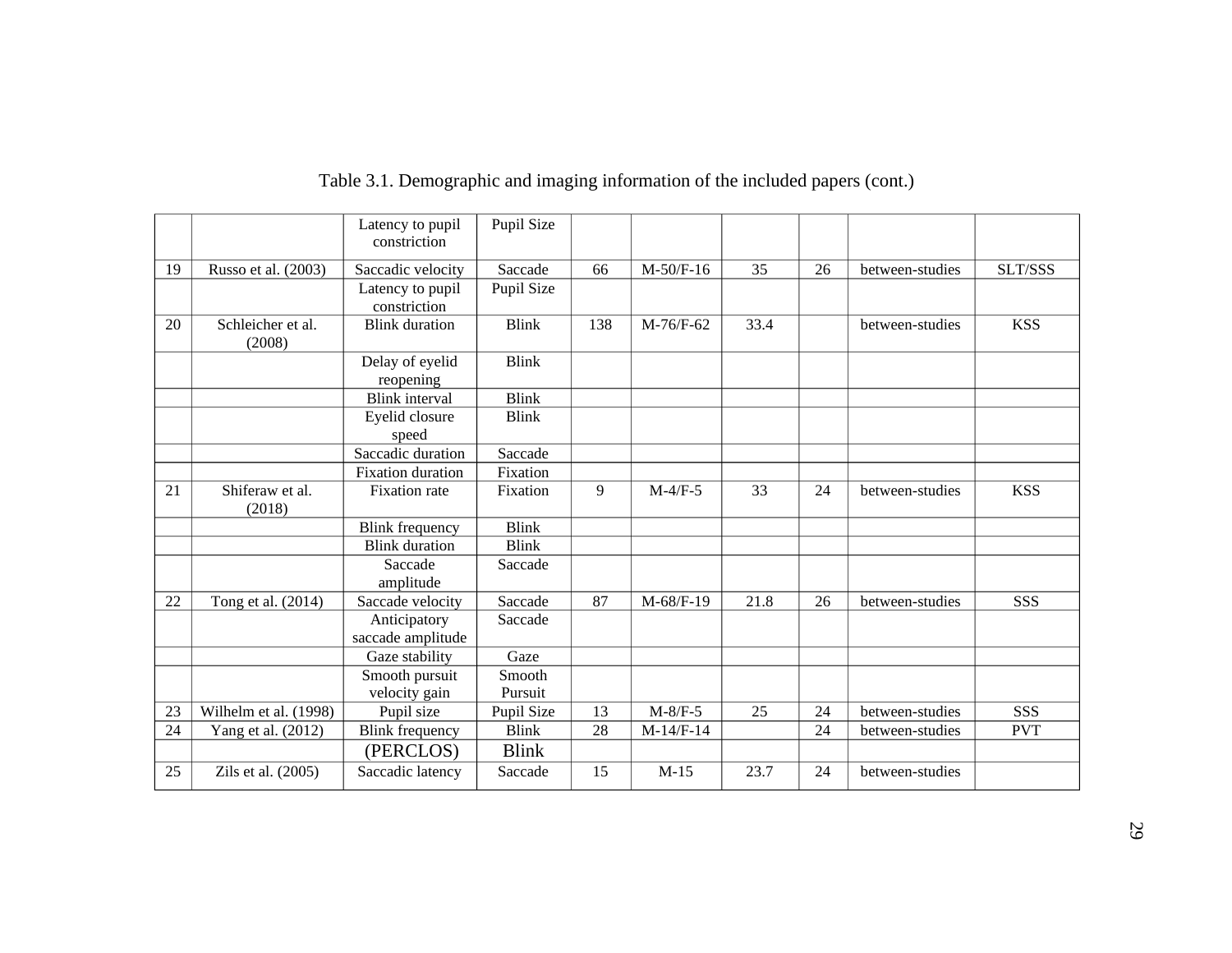#### **4. DATA ANALYSIS**

For the data analysis, we used the R language and R Studio. R studio is a powerful open-source and free platform for data analysis. R is specifically built for statistical analysis. It is widely used in various fields for data manipulation and data visualization. This data was created and stored as an RMD file written in R studio then converted into a word file by using Knit in R Studio which rendered the document. We created the RMD file by calculating and pooling the effect sizes in our coding sheet.

We used R for the meta-analysis because of its widely supported packages. Metaanalysis is a quantitative analysis of a dataset, created in the form of a systematic review and focused reviews.

#### **4.1. MEASUREMENT**

For assessment of the data, we used the "meta" package in R studio. Meta package is the most broadly used package for meta-analysis. For meta-regression to single-arm proportion calculation in a meta-analysis, the meta-package can be used. "metafor" package can be used to conduct a meta-analysis.

To conduct the meta-analysis, we prepared the data by calculating the effect size and standard error of effect size from the mean (M), standard deviation (SD), and sample size (N) we collected from the studies. Effect size tells us how a group is different from another. To calculate the effect size, we used the Hedge's g method as it is recommended if the sample size is less than 20. We chose Hedges' g over Cohen's d because most of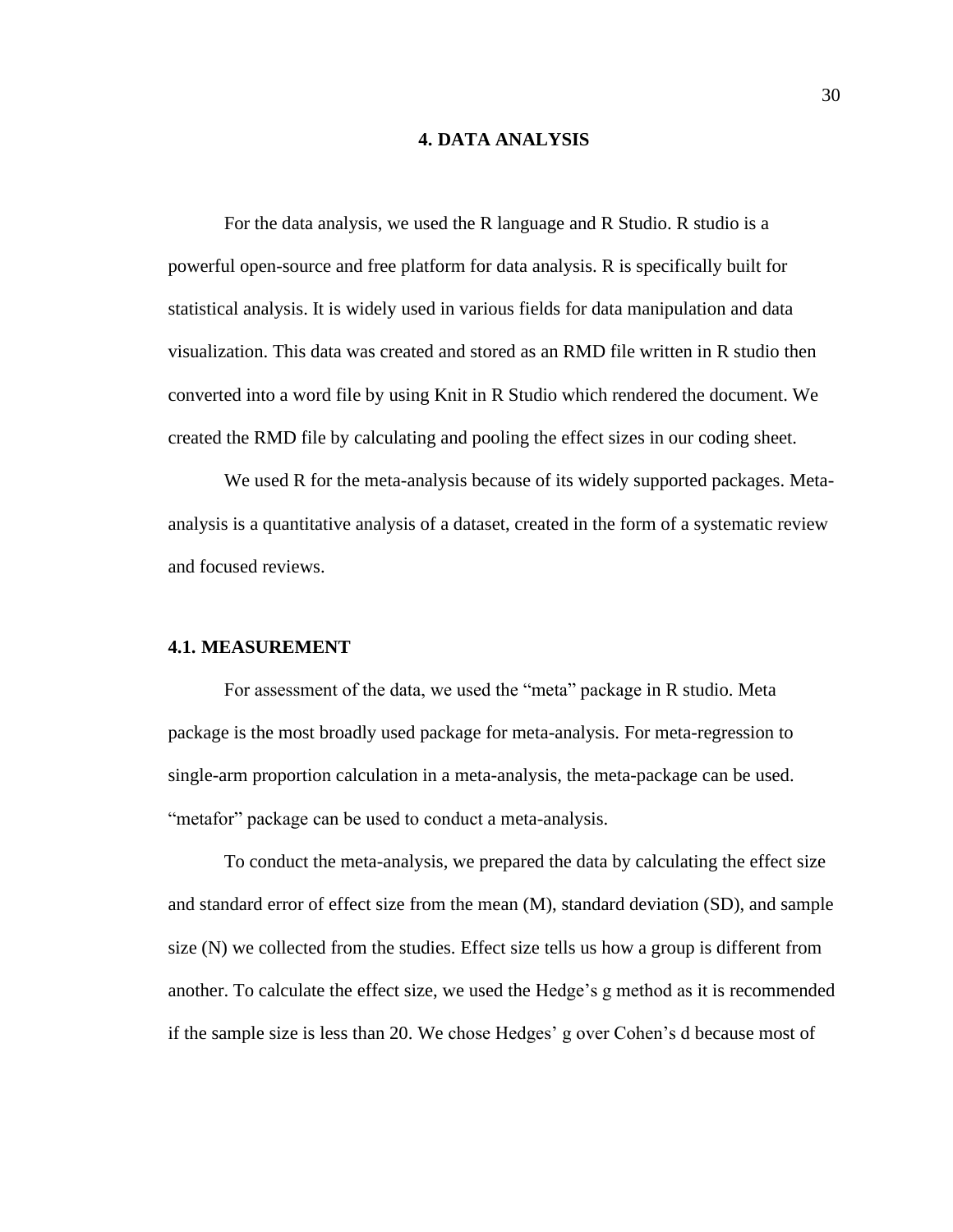the sample sizes of studies included in our analysis are less than 20. In general, for a sample size greater than 20, both statistics are roughly equivalent.

We used the "metagen" function of "meta" package to pool the effect sizes. We used a forest plot for visualization of the data by using "forest" function.

#### **4.2. RESULTS**

Figure 4.1 depicts a flow chart that demonstrates how the included studies were obtained. These 25 studies include 58 eye-tracking metrics.

When pooling effect sizes, there are two methods: one is the Fixed-Effect Model and the other is the Random-Effects Model. Both of these methods need only the effect size and variance in each study for computations. These methods are also called generic inverse-variance methods. The fixed effect method assumes that all the studies are from a single homogeneous population. To calculate the overall effect, we averaged out all the effect sizes but give the studies with greater precision a higher weight. In the random effect model, the studies were not drawn from the same population and the study effect shows more variance than can be accounted for. As our study populations are quite different from one another, we found that the random effect models are quite suitable for this meta-analysis.

**4.2.1. Pooling Effect Sizes of the Studies.** When dealing with continuous outcome data, it is easy to calculate the Standardized Mean Difference (SMD) as an outcome for each study. A common format to calculate the SMD is Hedge's g and to calculate the effect sizes, we used the Hedge's g method. The formula for Hedge's g is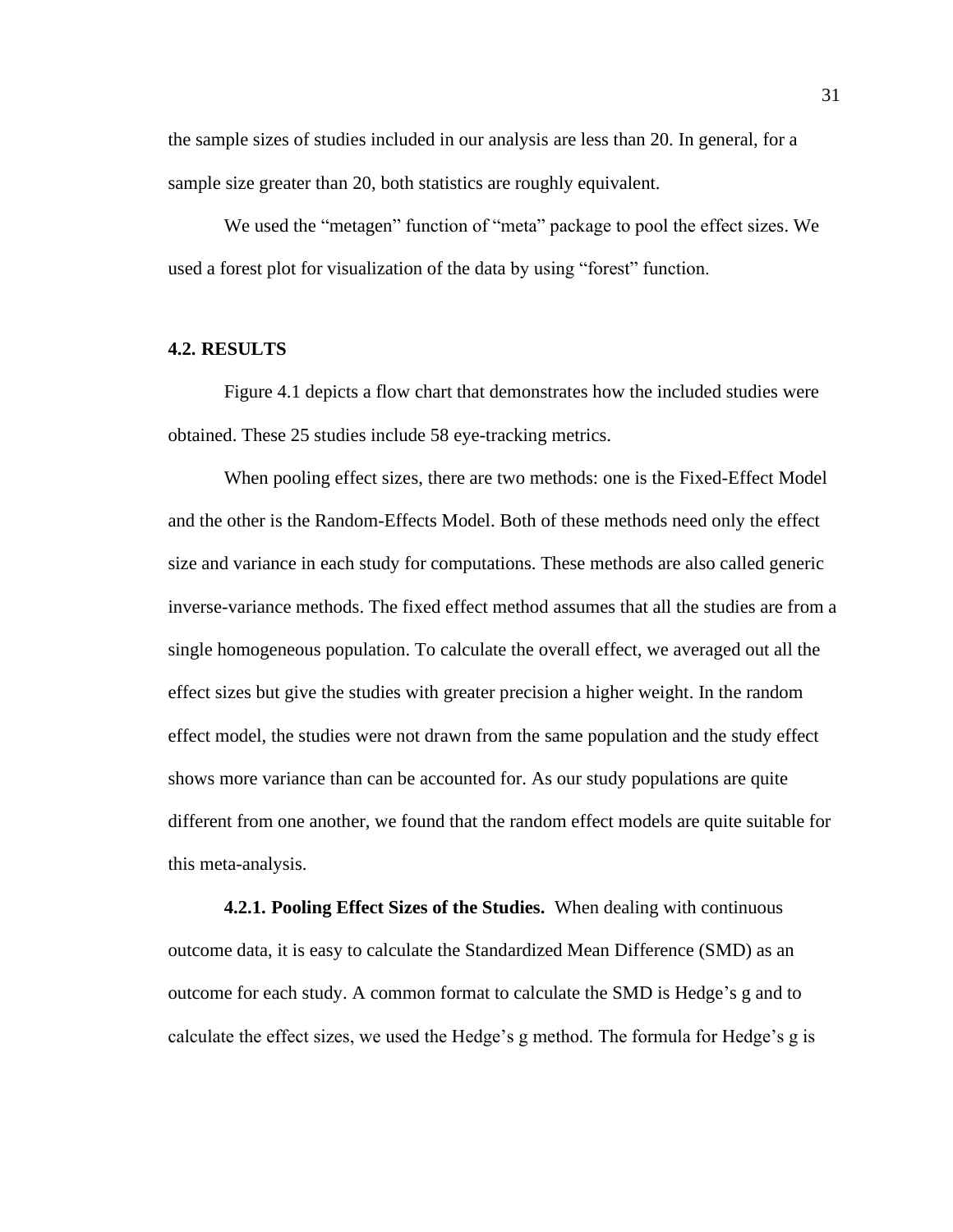shown in Equation (1). Where (M1-M2) is the difference in mean and  $SD*_{pooled}$  is the pooled and weighted standard deviation.

$$
Hedge's g = (M1-M2)/SD*_{pooled}
$$
 (1)



Figure 4.1. Paper inclusion process flow chart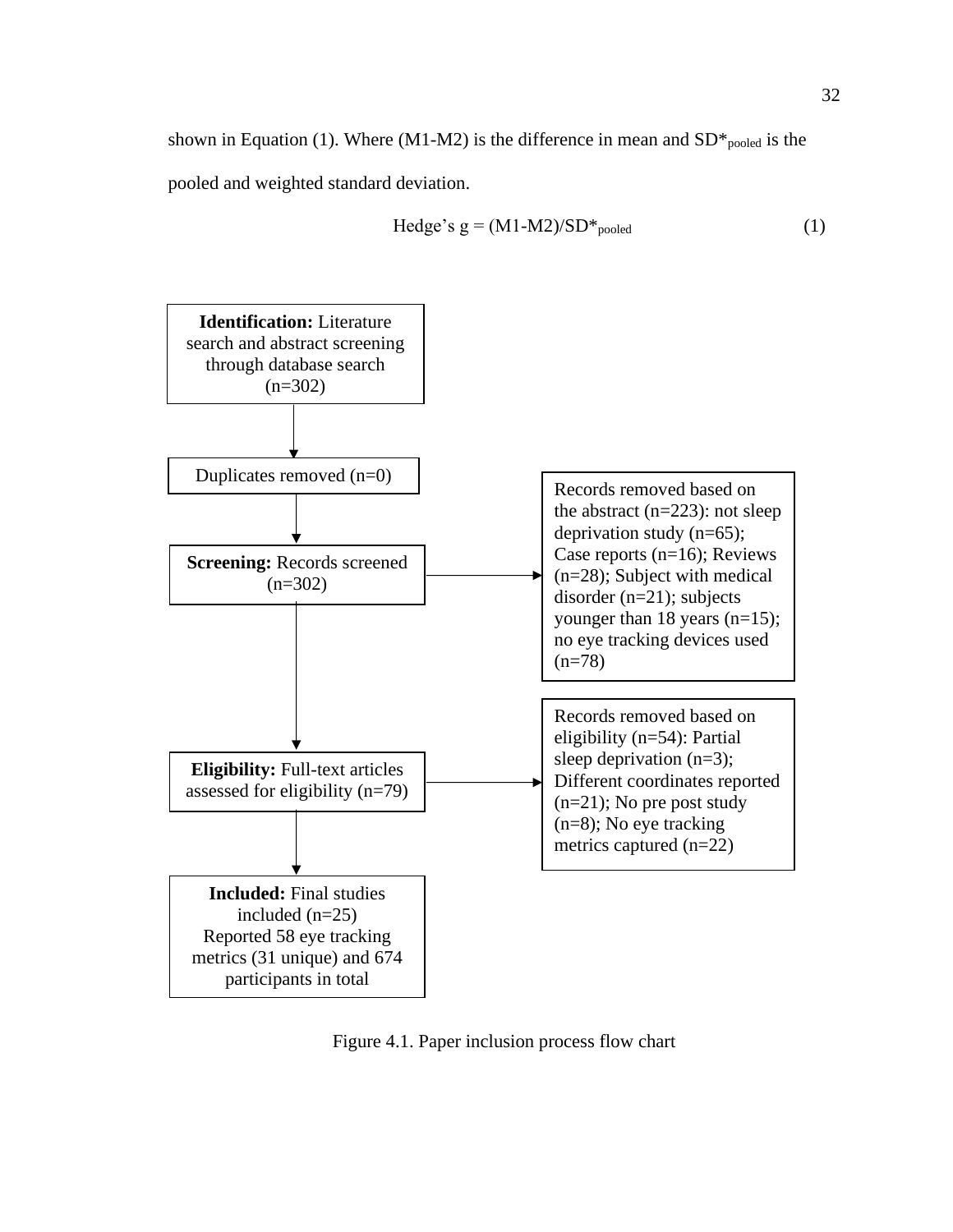| Table 4.1. Random effect model of the studies |  |  |  |  |  |  |
|-----------------------------------------------|--|--|--|--|--|--|
|-----------------------------------------------|--|--|--|--|--|--|

|    | ## Study                                                       | <b>SMD</b>                       |                  | 95%-CI %W(random) |
|----|----------------------------------------------------------------|----------------------------------|------------------|-------------------|
|    | ## Ahlstrom et al. (2013)                                      | 0.5659 [ 0.5519; 0.5799]         |                  | 7.2               |
|    | ## Barbato et al. (1995)                                       | 1.0505 [-7.2650; 9.3659]         |                  | 0.0               |
|    | ## Bocca & Denise (2006)                                       | 0.4386 [-1.3557; 2.2329]         |                  | 0.5               |
|    | ## Caffier et al. (2005)                                       | $0.5697$ $[-0.2322; 1.3716]$     |                  | 2.1               |
|    | ## Crevits et al. (2003)                                       | 0.7186 [ 0.4619; 0.9752]         |                  | 5.8               |
|    | ## De Gennaro et al. (2000)                                    | $0.0221$ [-3.6389; 3.6830]       |                  | 0.1               |
|    | ## Ferrara et al. (2000)                                       | 0.3966 [-0.4135; 1.2067]         |                  | 2.1               |
|    | ## Fransson et al. (2008)                                      | $0.1526$ [-0.0899; 0.3951]       |                  | 5.9               |
|    | ## Franzen et al. (2009)                                       | $0.2222$ [ $0.2218$ ; $0.2225$ ] |                  | 7.2               |
|    | ## HŠkkŠnen et al. (1999)                                      | 1.1225 [ 0.0069; 2.2382]         |                  | 1.3               |
|    | ## Heaton et al. (2014)                                        | $0.8101$ [ $0.7744$ ; $0.8459$ ] |                  | 7.2               |
|    | ## Ingre et al. (2006)                                         | $0.6565$ $[ 0.3590; 0.9540 ]$    |                  | 5.4               |
|    | ## Jin et al. (1991)                                           | $0.0413$ [-0.0577; 0.1404]       |                  | 7.0               |
|    | ## Kurylyak et al. (2006)                                      | $0.4990$ [-1.4609; 2.4590]       |                  | 0.5               |
|    | ## Marshall (2007)                                             | $0.9932$ [ $0.9753$ ; 1.0111]    |                  | 7.2               |
|    | ## Miles et al. (1931)                                         | $0.0050$ [-0.6524; 0.6624]       |                  | 2.7               |
|    | ## Porcu et al. (1998)                                         | $0.0221$ [-5.5943; 5.6384]       |                  | 0.1               |
|    | ## Rowland et al. (2005)                                       | 0.1526 [ 0.0109; 0.2943]         |                  | 6.7               |
|    | ## Russo et al. (2003)                                         | $0.0605$ [ $0.0472$ ; $0.0737$ ] |                  | 7.2               |
|    | ## Schleicher et al. (2008)                                    | $0.0960$ [ $0.0871$ ; $0.1049$ ] |                  | 7.2               |
|    | ## Shiferaw et al. (2018)                                      | $0.7054$ [-1.5224; 2.9333]       |                  | 0.4               |
|    | ## Tong et al. (2014)                                          | 0.0199 [-0.0005; 0.0403]         |                  | 7.2               |
|    | ## Wilhelm et al. (1998)                                       | $0.2634$ [ $0.0841$ ; $0.4428$ ] |                  | 6.4               |
|    | ## Yang et al. (2012)                                          | $0.7362$ [-0.4861; 1.9585]       |                  | 1.1               |
|    | ## Zils et al. (2005)                                          | $0.7456$ [-0.2159; 1.7072]       |                  | 1.6               |
| ## |                                                                |                                  |                  |                   |
|    | ## Number of studies combined: $k = 25$                        |                                  |                  |                   |
| ## |                                                                |                                  |                  |                   |
| ## |                                                                | <b>SMD</b>                       | 95%-CI t p-value |                   |
|    | ## Random effects model 0.3771 [ 0.2379; 0.5163] 5.59 < 0.0001 |                                  |                  |                   |
|    | ## Prediction interval                                         | $[-0.1835; 0.9378]$              |                  |                   |
| ## |                                                                |                                  |                  |                   |
|    | ## Quantifying heterogeneity:                                  |                                  |                  |                   |
| ## | tau^2 = 0.0689 [0.0349; 0.1353]; tau = 0.2625 [0.1869; 0.3679] |                                  |                  |                   |
| ## | $I^2$ = 99.8%; H = 22.59 [21.69; 23.53]                        |                                  |                  |                   |
| ## |                                                                |                                  |                  |                   |
| ## |                                                                |                                  |                  |                   |
|    | ## Details on meta-analytical method:                          |                                  |                  |                   |
|    | ## - Inverse variance method                                   |                                  |                  |                   |
|    | ## - Sidik-Jonkman estimator for tau^2                         |                                  |                  |                   |
|    | ## - Q-profile method for confidence interval of tau^2 and tau |                                  |                  |                   |
|    | ## - Hartung-Knapp adjustment for random effects model         |                                  |                  |                   |

Table 4.1 shows the random effect model of the studies. The effect size in this dataset is based on continuous outcome data. In the result, we can see the individual effect size and the weight of the studies. The total number of studies included is denoted as *(k)*. The overall effect size in our case is *g=0.3771* and its confidence interval is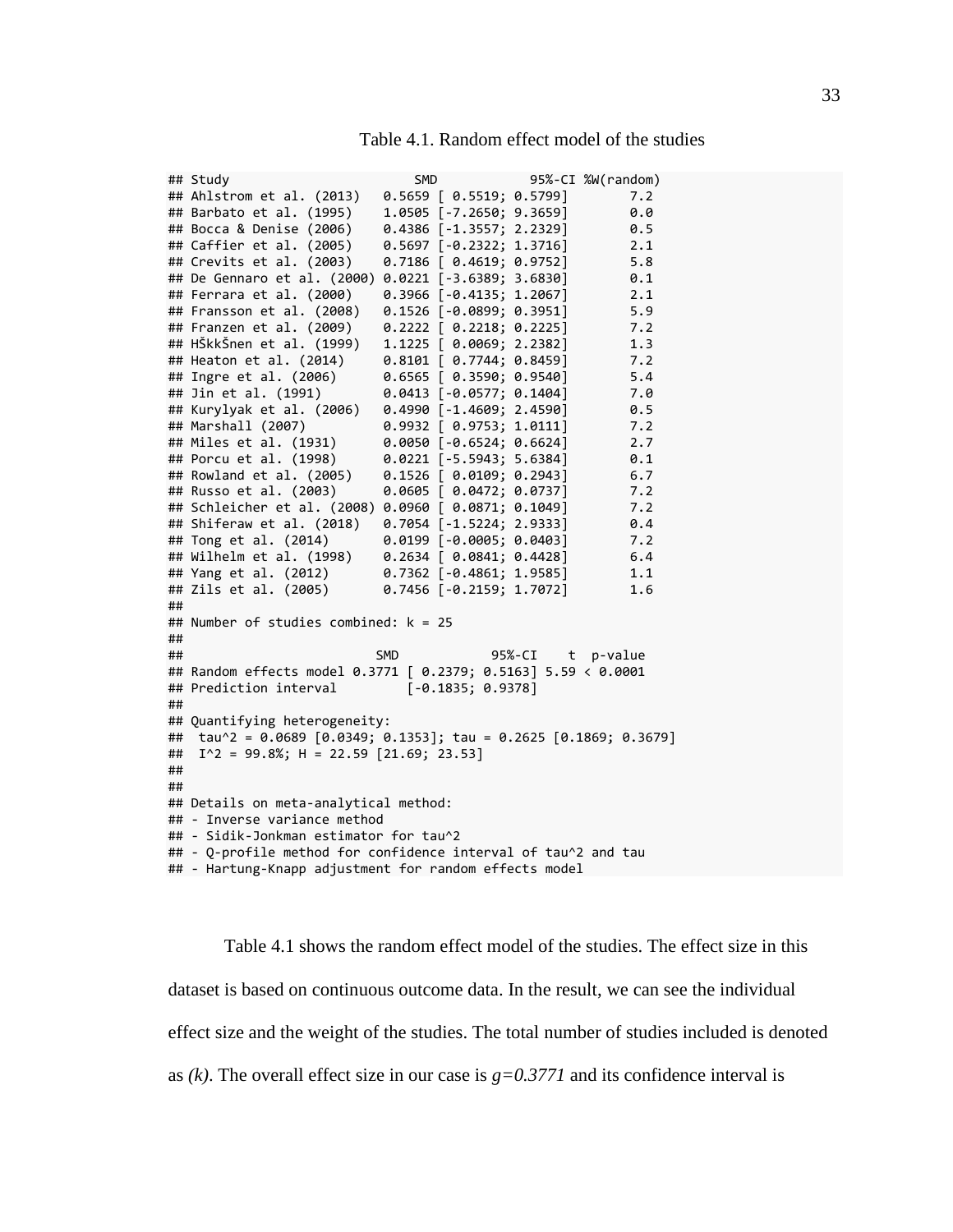*0.2379; 0.5163*. The p-value is  $\lt 0.0001$ . The lower bound of the 95% confidence interval for  $I^2$  (heterogeneity) is 0.2379. The random effect model shows that the study is considerable heterogeneity as the  $I^2$  is 99.8%. Below is the forest plot (Figure 4.2) which shows the effect size according to the studies and where SMD is positive for all the studies.

|                                                       |    |             |    | <b>Standardised Mean</b> |   |      |                             |      |
|-------------------------------------------------------|----|-------------|----|--------------------------|---|------|-----------------------------|------|
| Study                                                 | TE | seTE        |    | <b>Difference</b>        |   | SMD  | 95%-CI Weight               |      |
| Ahlstrom et al. (2013)                                |    | 0.57 0.0071 |    |                          |   |      | $0.57$ [ $0.55$ ; $0.58$ ]  | 7.2% |
| Barbato et al. (1995)                                 |    | 1.05 4.2426 |    |                          |   |      | 1.05 [-7.26; 9.37]          | 0.0% |
| Bocca & Denise (2006)                                 |    | 0.44 0.9155 |    |                          |   |      | $0.44$ [-1.36; 2.23]        | 0.5% |
| Caffier et al. (2005)                                 |    | 0.57 0.4092 |    |                          |   |      | $0.57$ $[-0.23; 1.37]$      | 2.1% |
| Crevits et al. (2003)                                 |    | 0.72 0.1309 |    |                          |   |      | $0.72$ [ $0.46$ ; $0.98$ ]  | 5.8% |
| De Gennaro et al. (2000) 0.02 1.8679                  |    |             |    |                          |   |      | $0.02$ $[-3.64:3.68]$       | 0.1% |
| Ferrara et al. (2000)                                 |    | 0.40 0.4133 |    |                          |   |      | $0.40$ $[-0.41; 1.21]$      | 2.1% |
| Fransson et al. (2008)                                |    | 0.15 0.1237 |    |                          |   |      | $0.15$ [-0.09; 0.40]        | 5.9% |
| Franzen et al. (2009)                                 |    | 0.22 0.0002 |    |                          |   |      | $0.22$ [ $0.22$ ; $0.22$ ]  | 7.2% |
| HŠkkŠnen et al. (1999)                                |    | 1.12 0.5692 |    |                          |   |      | 1.12 [0.01; 2.24]           | 1.3% |
| Heaton et al. (2014)                                  |    | 0.81 0.0182 |    |                          |   | 0.81 | [0.77:0.85]                 | 7.2% |
| Ingre et al. (2006)                                   |    | 0.66 0.1518 |    |                          |   |      | $0.66$ [ $0.36$ ; $0.95$ ]  | 5.4% |
| Jin et al. (1991)                                     |    | 0.04 0.0505 |    |                          |   |      | $0.04$ [-0.06; 0.14]        | 7.0% |
| Kurylyak et al. (2006)                                |    | 0.50 1.0000 |    |                          |   |      | $0.50$ [-1.46; 2.46]        | 0.5% |
| Marshall (2007)                                       |    | 0.99 0.0091 |    |                          |   |      | $0.99$ $[0.98; 1.01]$       | 7.2% |
| Miles et al. (1931)                                   |    | 0.00 0.3354 |    |                          |   |      | $0.00$ [-0.65; 0.66]        | 2.7% |
| Porcu et al. (1998)                                   |    | 0.02 2.8655 |    |                          |   |      | $0.02$ $[-5.59; 5.64]$      | 0.1% |
| Rowland et al. (2005)                                 |    | 0.15 0.0723 |    |                          |   |      | $0.15$ [0.01; 0.29]         | 6.7% |
| Russo et al. (2003)                                   |    | 0.06 0.0068 |    |                          |   |      | $0.06$ [0.05; 0.07]         | 7.2% |
| Schleicher et al. (2008)                              |    | 0.10 0.0046 |    |                          |   |      | $0.10$ $[0.09; 0.10]$       | 7.2% |
| Shiferaw et al. (2018)                                |    | 0.71 1.1367 |    |                          |   |      | $0.71$ [-1.52; 2.93]        | 0.4% |
| Tong et al. (2014)                                    |    | 0.02 0.0104 |    |                          |   |      | $0.02$ [0.00; 0.04]         | 7.2% |
| Wilhelm et al. (1998)                                 |    | 0.26 0.0915 |    |                          |   |      | $0.26$ [0.08; 0.44]         | 6.4% |
| Yang et al. (2012)                                    |    | 0.74 0.6236 |    |                          |   |      | $0.74$ [-0.49; 1.96]        | 1.1% |
| Zils et al. (2005)                                    |    | 0.75 0.4906 |    |                          |   |      | $0.75$ [-0.22; 1.71]        | 1.6% |
|                                                       |    |             |    |                          |   |      |                             |      |
| <b>Random effects model</b>                           |    |             |    |                          |   |      | $0.38$ [ 0.24; 0.52] 100.0% |      |
| <b>Prediction interval</b>                            |    |             |    |                          |   |      | $[-0.18:0.94]$              |      |
| Heterogeneity: $l^2$ = 100%, $\tau^2$ = 0.0689, p = 0 |    |             |    |                          |   |      |                             |      |
|                                                       |    |             | -5 | o                        | 5 |      |                             |      |

Figure 4.2. Forest plot of the studies

### **4.2.2. Pooling Effect Size of the Key Metrics.** In the random effect model, we

want to account for our assumption that the studies show more variance than drawn from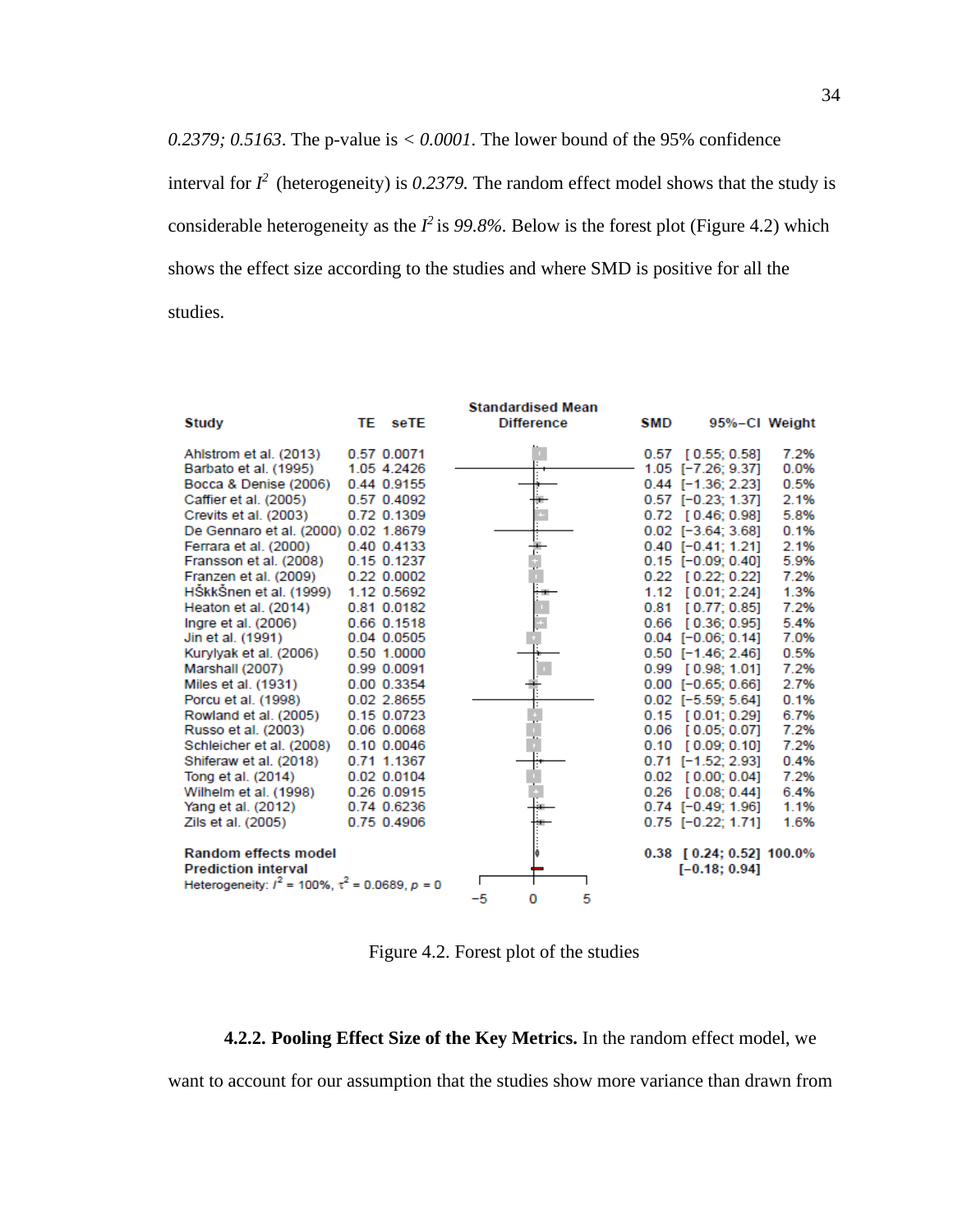a single population. We found 31 unique metrics which are captured in different studies but as the sample size is very small for these unique metrics, we categorized the metrics and found 6 key metrics. We then averaged out the effect sizes and ran the random effect model. Table 4.2 shows the result.

|    | ## Metrics                                              |                            | SMD 95%-CI %W(random)                                                  |
|----|---------------------------------------------------------|----------------------------|------------------------------------------------------------------------|
|    | ## Blink                                                | $0.0413$ [-1.1809; 1.2636] | 1.3                                                                    |
|    | ## Fixation                                             | $0.1377$ [-0.5864; 0.8618] | 3.4                                                                    |
|    | ## Gaze                                                 | $0.0169$ [-0.2718; 0.3056] | 15.3                                                                   |
|    | ## Pupil Size                                           | 0.0605   0.0156; 0.1054]   | 42.2                                                                   |
|    | ## Saccade                                              |                            | $0.0050$ [-2.1411; 2.1511] $0.4$                                       |
|    | ## Smooth Pursuit 0.3696   0.2798; 0.4594]              |                            | 37.3                                                                   |
| ## |                                                         |                            |                                                                        |
|    | ## Number of studies combined: $k = 6$                  |                            |                                                                        |
| ## |                                                         |                            |                                                                        |
| ## |                                                         | <b>SMD</b>                 | 95%-CI t p-value                                                       |
|    |                                                         |                            | ## Random effects model 0.1714 [-0.0063; 0.3491] 2.48 0.0559           |
|    | ## Prediction interval [-0.1834; 0.5262]                |                            |                                                                        |
| ## |                                                         |                            |                                                                        |
|    | ## Quantifying heterogeneity:                           |                            |                                                                        |
|    |                                                         |                            | ## tau^2 = 0.0116 $[0.0028; 0.0876]$ ; tau = 0.1075 $[0.0526; 0.2961]$ |
|    | ## $I^2 = 86.5\%$ [72.7%; 93.3%]; H = 2.72 [1.91; 3.86] |                            |                                                                        |
| ## |                                                         |                            |                                                                        |
|    | ## Test of heterogeneity:                               |                            |                                                                        |
|    | ## Q d.f. p-value                                       |                            |                                                                        |
|    | ## 36.93 5 < 0.0001                                     |                            |                                                                        |
| ## |                                                         |                            |                                                                        |
|    | ## Details on meta-analytical method:                   |                            |                                                                        |
|    | ## - Inverse variance method                            |                            |                                                                        |
|    | ## - Sidik-Jonkman estimator for tau^2                  |                            |                                                                        |
|    |                                                         |                            | ## - Q-profile method for confidence interval of tau^2 and tau         |
|    | ## - Hartung-Knapp adjustment for random effects model  |                            |                                                                        |

Table 4.2. Pooling effect size of the key metrics

For the random effect model meta-analysis, there are some parameters we included which are between-study-variance estimator  $(\tau^2)$ , and Knapp-Hartung(-Sidik-Jonkman) adjustment. We used the Sidik-Jonkman estimator ("SJ") and the HKSJ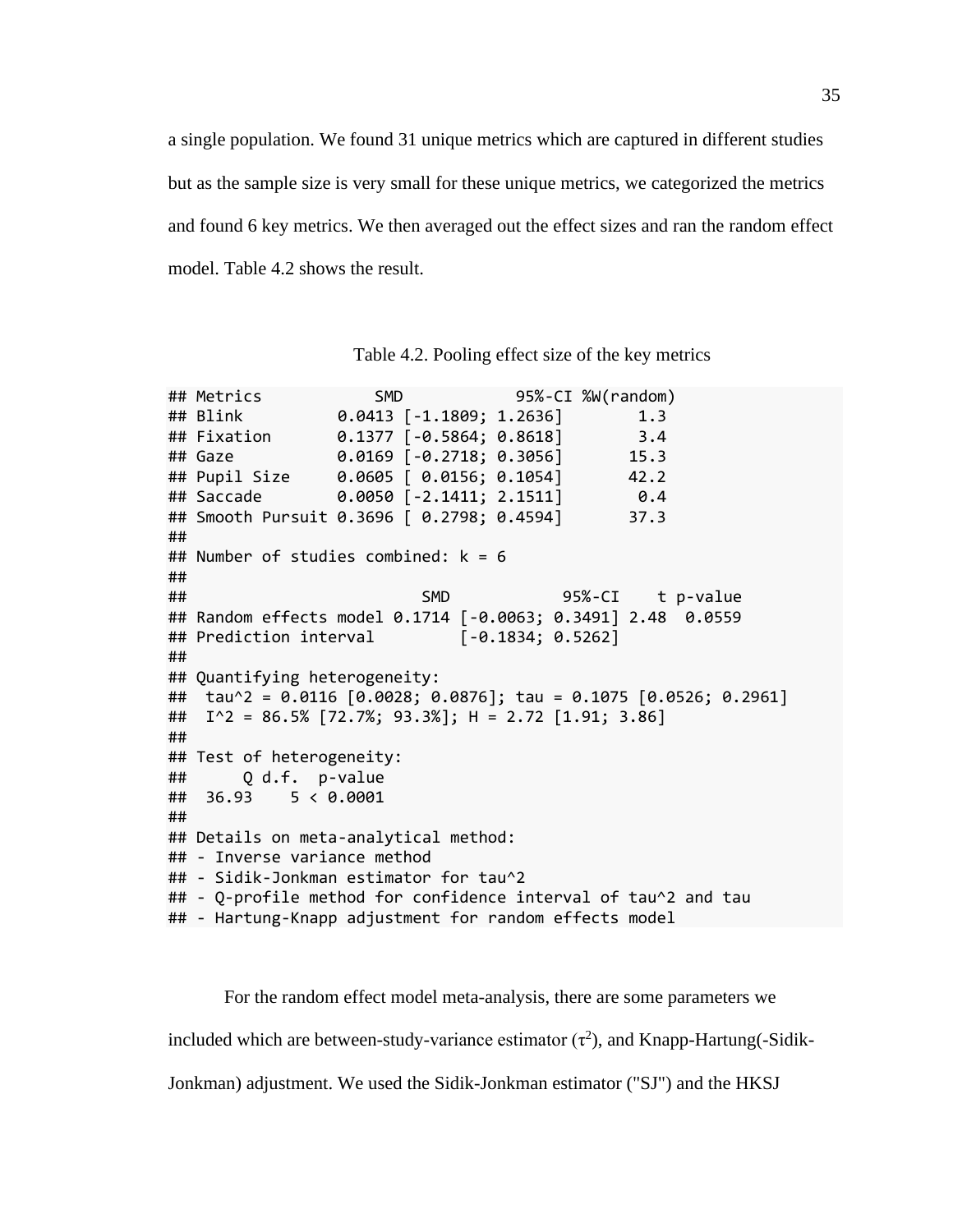method to get the effect size of the metrics. The output shows that our estimated effect is  $g = 0.17$  and the 95% confidence interval stretches from  $g = 0.063$  to 0.3491. Heterogeneity is  $I^2 = 86\%$  which means even though there is high heterogeneity, there is a true effect behind our data.

We compared the output using the DerSimonian-Laird estimator and with the setting hakn = FALSE. As this estimator is the default, we do not have to define method.tau. We saw that the overall effect size is the same as the previous one.



Figure 4.3. Forest plot of the key metrics

In the above forest plot (Figure 4.3), we see the function plotted with a diamond that is the overall effect and its confidence interval as the prediction interval is the red line. The layout is created as a forest plot according to the guidelines of the Journal of the American Medical Association as output.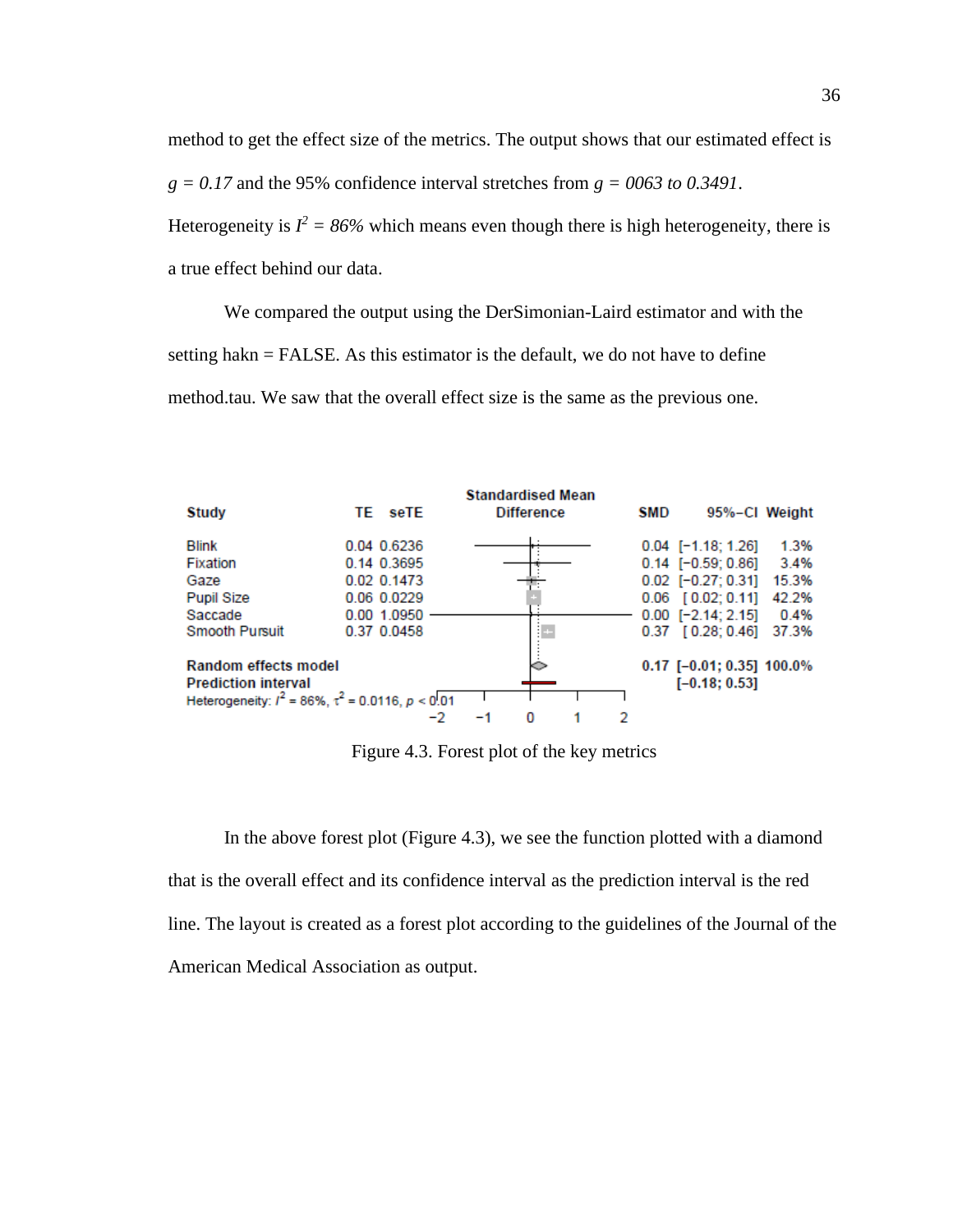#### **5. DISCUSSION**

This meta-analysis investigates and compares how the number of hours of sleep deprivation correlates with sleepiness. In the study, we also found 6 key metrics which are most effective to capture sleepiness. We also analyze the captured significant metrics which are used to capture sleepiness in the selected studies and found 32 metrics, which can be used for more in-depth analysis.

Sleepiness is regulated by three main factors: the circadian rhythm, time awake, and prior sleep (Ahlstrom et al., 2013). The eye movements of an individual who is awake can take one of three states: blink, saccade, and fixation. Researchers have utilized 6 key eye-tracking metrics to study sleep deprivation and these metrics are discussed below.

#### **5.1. FIXATION**

A gaze cluster constitutes a fixation when the eyes are locked toward an object. A fixation is defined as "a relatively stable eye-in-head position within some threshold of dispersion  $(\sim 2 \text{ deg})$  over some minimum duration (200ms), and with a velocity threshold of 15-100 degrees per second" (Jacob et al., 2003, p. 581).

Sleep deprivation and fixations are closely related. With sleep deprivation, the corrective movement of a fixation becomes larger and less exact than in normal conditions (Miles et al., 1931). Sleep deprivation also reduces the rate of fixations, increases the spatial dispersion of fixations, and increases the randomness of patterns of transitions between fixations (Shiferaw et al., 2018). The fixation rate decreases with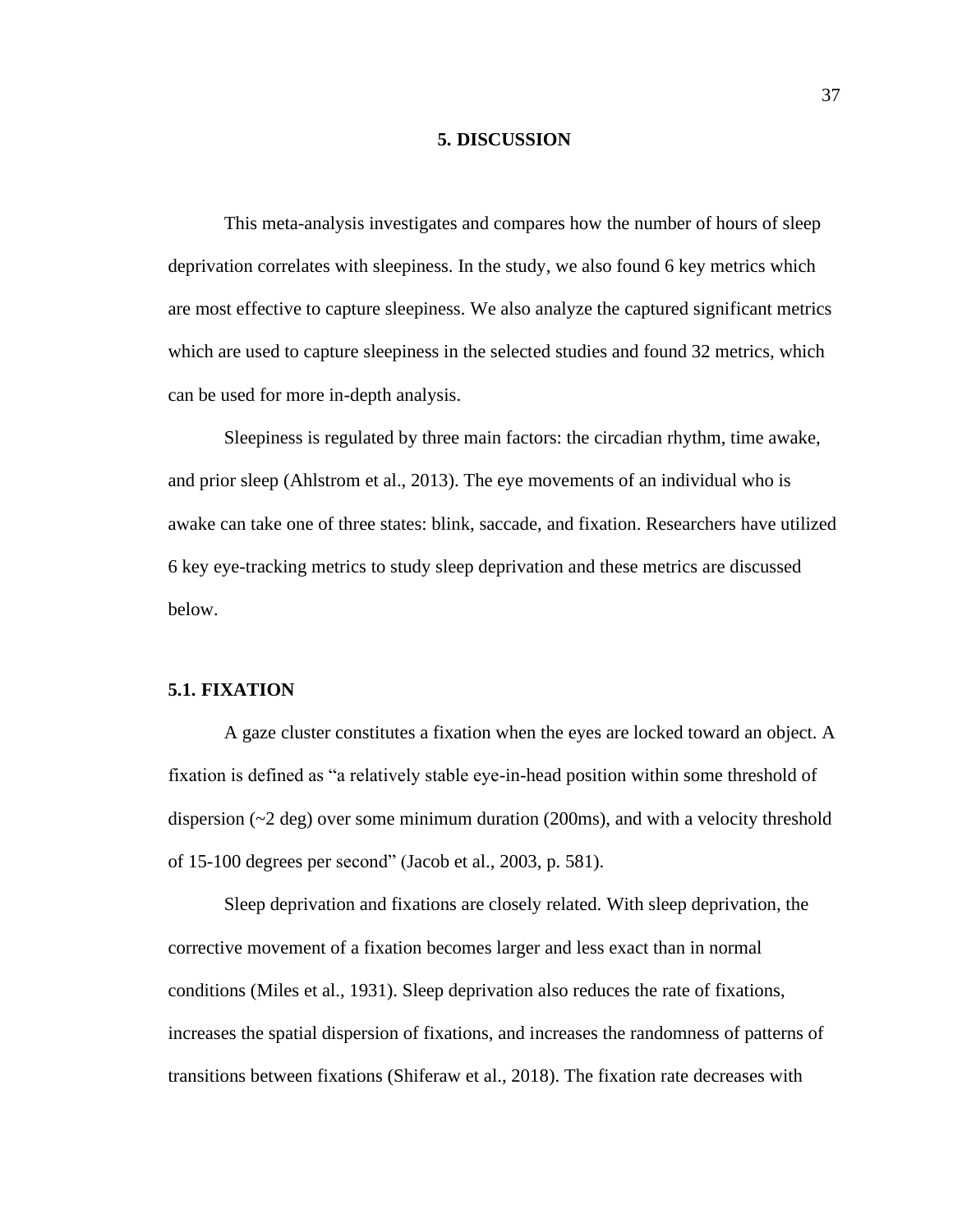sleep deprivation due to a decline in the amount of information sampled when one is sleepy or drowsy (Miles et al., 1931). Long fixation durations may indicate difficulties extracting or processing information from a display element, which takes place when one is sleepy (Fitts et al., 1950; Goldberg et al., 1999).

#### **5.2. GAZE**

A gaze refers to a grouping of fixations within a single area of interest. Its associated measures include the number of fixations within a single gaze, the total number of gazes, the frequency of a gaze, and the duration of a gaze, as well as the mean and statistics of those measures (Hendrickson, 1989). A large number of fixations around a gaze point signify instability of the eyes in positioning the gaze. This instability can be observed in sleep-deprived individuals due to their inability to concentrate or focus on a display point or element (Heaton et al., 2014; Miles et al., 1931, Shiferaw et al., 2018; Tong et al., 2014).

#### **5.3. SMOOTH PURSUIT**

Smooth pursuit eye movements refer to the movements of the eye to follow a moving target. Smooth pursuit velocity gain refers to the ratio between the eye velocity and the target velocity during smooth pursuit, and the smooth pursuit phase refers to the distance between the gaze and the target (Ahlstrom et al., 2013). Sleep deprivation degrades the moment-to-moment synchronization between the gaze and the target (Ahlstrom et al., 2013; De Gennaro et al., 2000; Ferrara et al., 2000; Fransson et al., 2008; Porcu et al., 1998; Tong et al., 2014), and causes lapses in gaze-target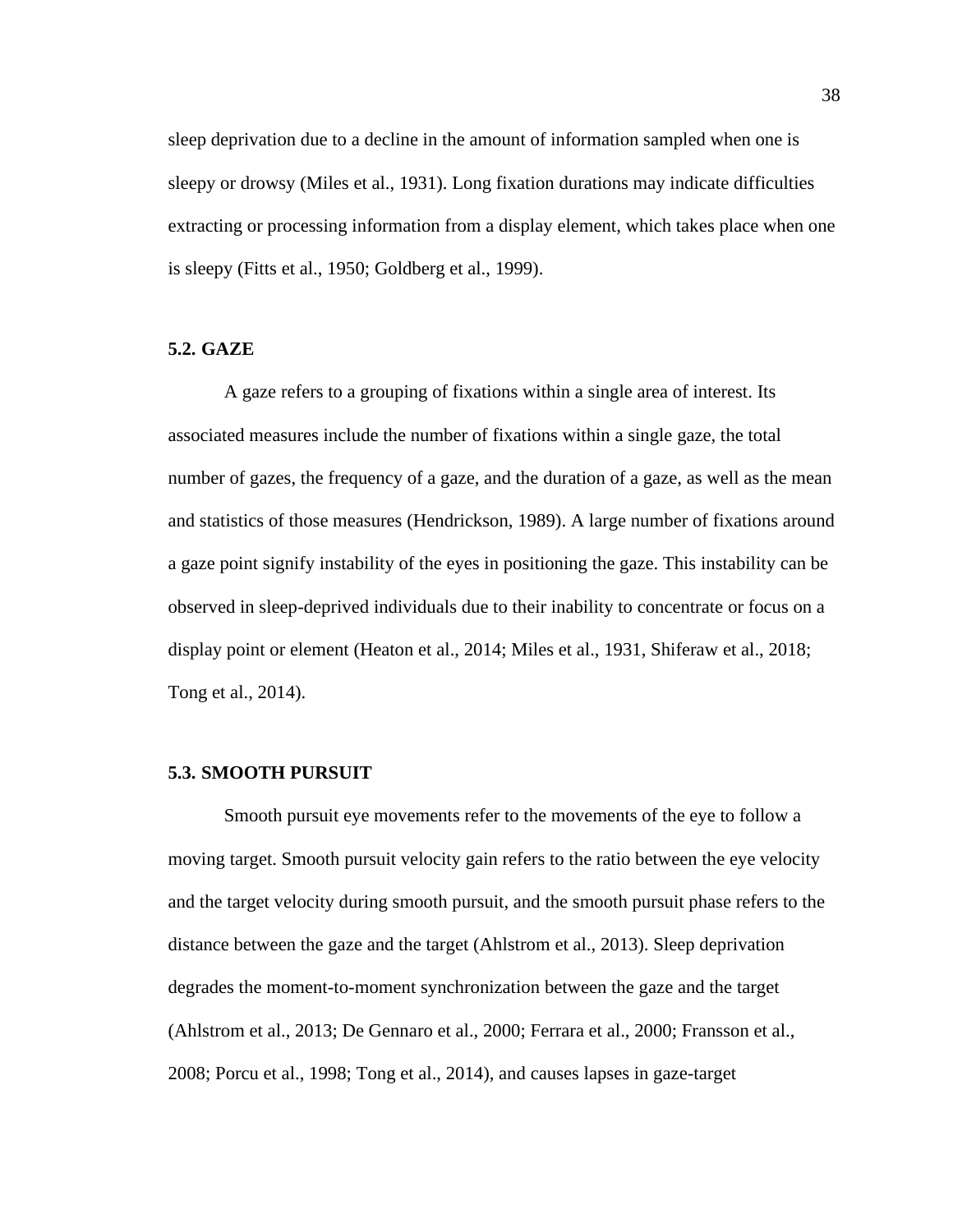synchronization sensitivity with increased attention loss (Heaton et al., 2014). Franssen et al. (2008) found that as the length of sleep deprivation increases, only smooth pursuit velocity gain continues to degrade as compared to other metrics.

#### **5.4. SACCADE**

A saccade is a rapid eye movement from one fixation to another. The characteristic feature of a saccade is that the movement is not smooth but is organized in distinct jumps. These jumps are rapid, and their endpoint cannot be changed once the saccade is initiated.

Several metrics associated with saccadic eye movements that can be triggered by sleep deprivation include saccadic latency (i.e., the delay before the onset of a saccade), saccadic accuracy (i.e., the ratio of the amplitude of the saccade and the amplitude of the target), saccadic amplitude (i.e., the angular distance the eye travels during the saccade), and saccadic peak velocity (i.e., highest velocity in the saccade) (Zils et al., 2005). These metrics are affected by the slowing of neural responsiveness and metabolism due to sleep deprivation. Sleep deprivation generally leads to increased saccadic latency, decreased saccadic accuracy, increased saccadic amplitude and curvature, and decreased saccadic peak velocity (Ahlstrom et al., 2013; Bocca & Denise, 2006; De Gennaro et al., 2000; Ferrara et al., 2000; Fransson et al., 2008; Marshall 2007; Miles et al., 1931; Pilcher & Huffcutt, 1996; Rowland et al., 2005; Russo et al., 2003; Tong et al., 2014; Zils et al., 2005).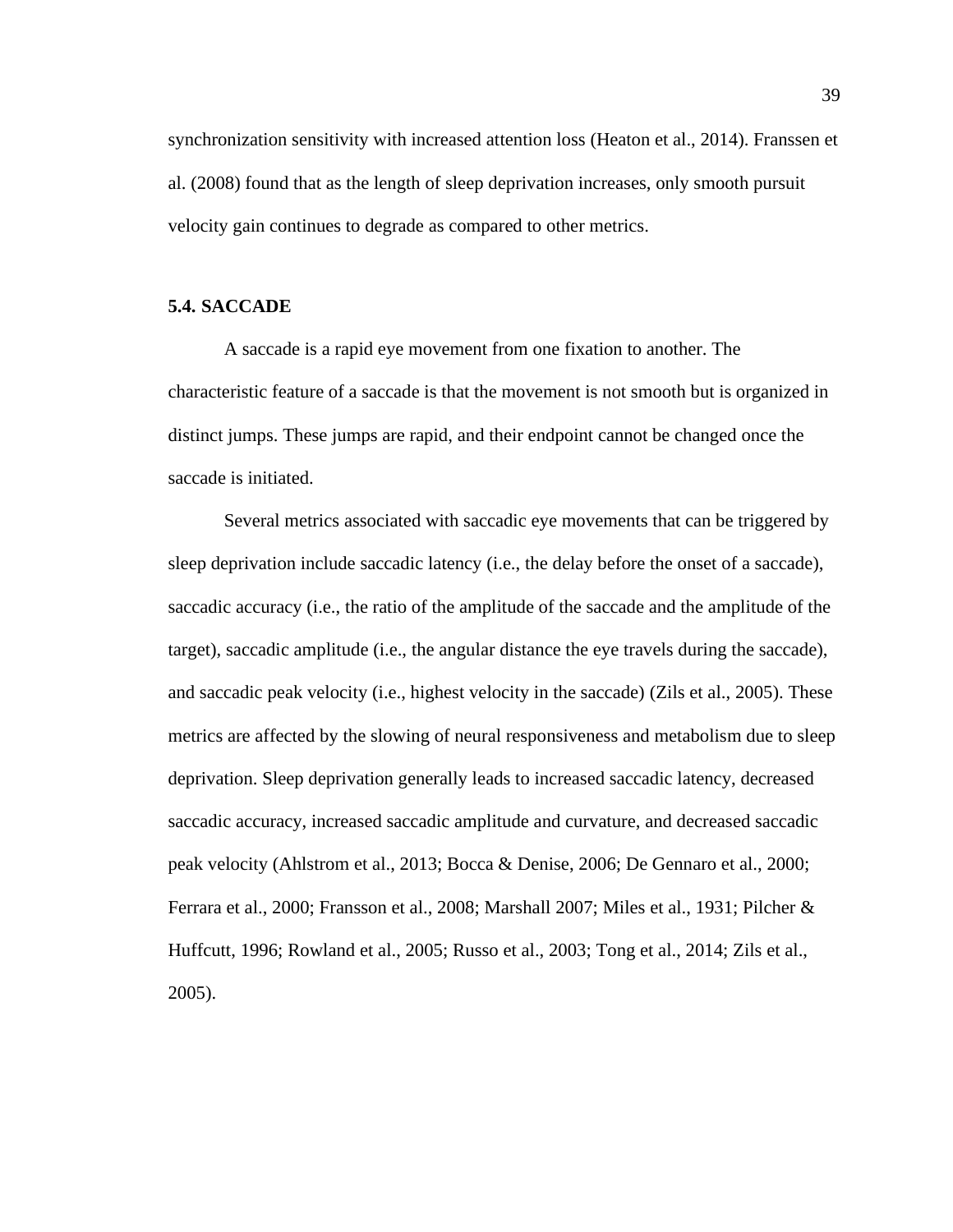#### **5.5. BLINK**

Blink frequency (or rate) is the number of times a person blinks in a minute, and blink duration is the complete time from when the eyelid starts moving down until it is fully up again. With sleep deprivation, blinks become relatively slower for the same amplitude. Normal blink frequency is on the order of 9 to 13 per minute in the daytime, which is increased to 20 to 30 per minute under sleep deprivation (Caffier et al., 2005; Russo et al., 2003)

Blink duration and blink frequency are often used in sleep-related studies (Barbato et al., 1995; Bills, 1931; Crevits et al., 2003; Häkkänen et al., 1999; Ingre et al., 2006; Jin et al., 2013; Kurylyak et al., 2011; Marshall, 2007; Schleicher et al., 2008; Shiferaw et al., 2018). We generally blink more frequently and at a slower speed when we are sleepy (Stern, 1990; Stern, 1984). Lapses due to sleepiness can increase errors and variability in cognitive performance (Doran et al., 2001) A relation between subjective sleepiness measured using the KSS, objective indicators of sleepiness based on blinks, and driving performance has been demonstrated (Ingre et al., 2006). With higher KSS levels, the standard deviation of the lateral position is increased, and eye blinks are longer in duration. Blink duration increases with sleep loss as found in several field studies on driving (Kurylyaket al., 2011; Mitler et al., 1997) and in driving simulators (Anderson et al., 2010; Caffier et al., 2005; Schleicher et al., 2008; Wierwille & Ellsworth, 1994). Sleepiness can also be assessed by the duration of eye closure (PERCLOS), which refers to the proportion of the time the eyes are closed (i.e., typically assessed as between 80% to 100% closed) (Jin et al., 2013; Yang et al., 2012).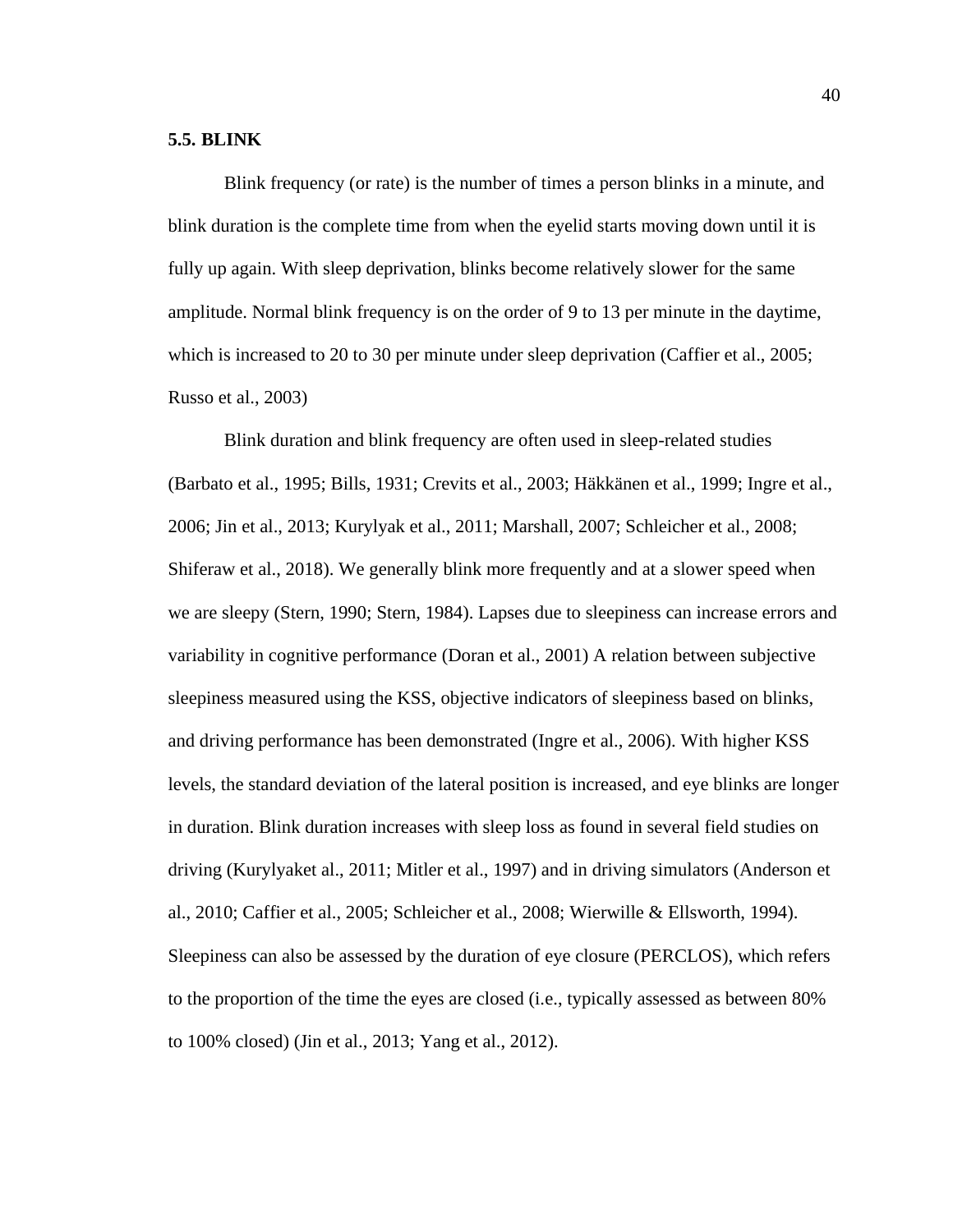#### **5.6. PUPIL SIZE**

Pupil size is the aperture in an optical system of a human eye. The normal pupil size varies from 2 to 4 mm in diameter in bright light and 4 to 8 mm in the dark. The deeper the sleep, the more the pupil constricts. Pupil diameter is influenced by the arousal system and is a sensitive indicator of sleepiness (Wilhelm et al., 1998).

Pupil diameter changes are a manifestation and representation of sleep deprivation (Franzen et al., 2009; Marshall. 2007; Wilhelm et al., 1998). Pupil changes in size and other pupillometry metrics can be used to deduce changes in cognitive processing (Ellis, 2009). Using an individual's pupil diameter as a baseline, relative changes in pupil size can be a consequence of sleepiness or sleep deprivation. The latency of pupil constrictions increases with sleep deprivation or drowsiness due to reduced neural responsiveness (Rowland et al., 2005; Russo et al., 2003).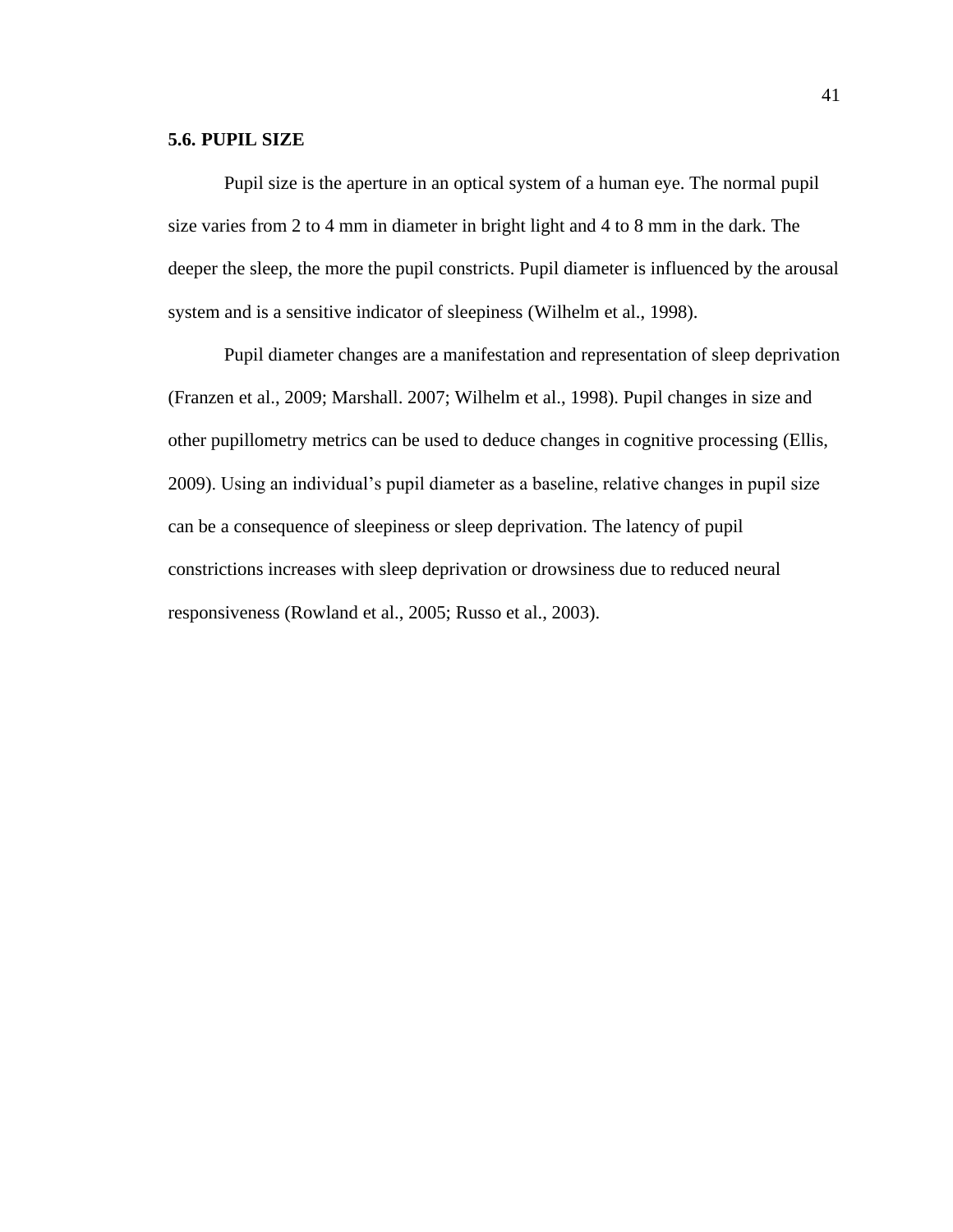#### **6. LIMITATIONS AND FUTURE RESEARCH**

There are several limitations in this meta-analysis, which can be addressed in future research.

Firstly, we could analyze the studies based on task performances, such as computer-based task performance and field-based task performance. However, more studies are needed to do so. Different types of measures such as motor, cognitive and facial expressions, and mood can also be included to arrive at more comprehensive results.

Secondly, we can modify the research study based on the devices used in the studies. As in this study, we did not consider device specification. Different devices use different methods to capture different psychological indicators. Researchers need to explore which devices are more capable of capturing more accurate data and have a long list of supporting metrics. Researchers also can include EEG captured data in combination with eye-tracking data. So, a more in-depth analysis can be done.

Thirdly, the type of sleep deprivation and comparisons between the captured data can also be considered for eye-tracking metric identifications. There are three types of sleep deprivation: short-term, long-term, and partial. Although there are few papers available in these categories, a new study design can be planned to capture data associated with these 3 categories. Researchers can plan this study in a laboratory setting by using some computer-based tasks.

Lastly, the measurement for assessing the sleepiness of users in a computer-based environment can be captured. Researchers can analyze the relationship between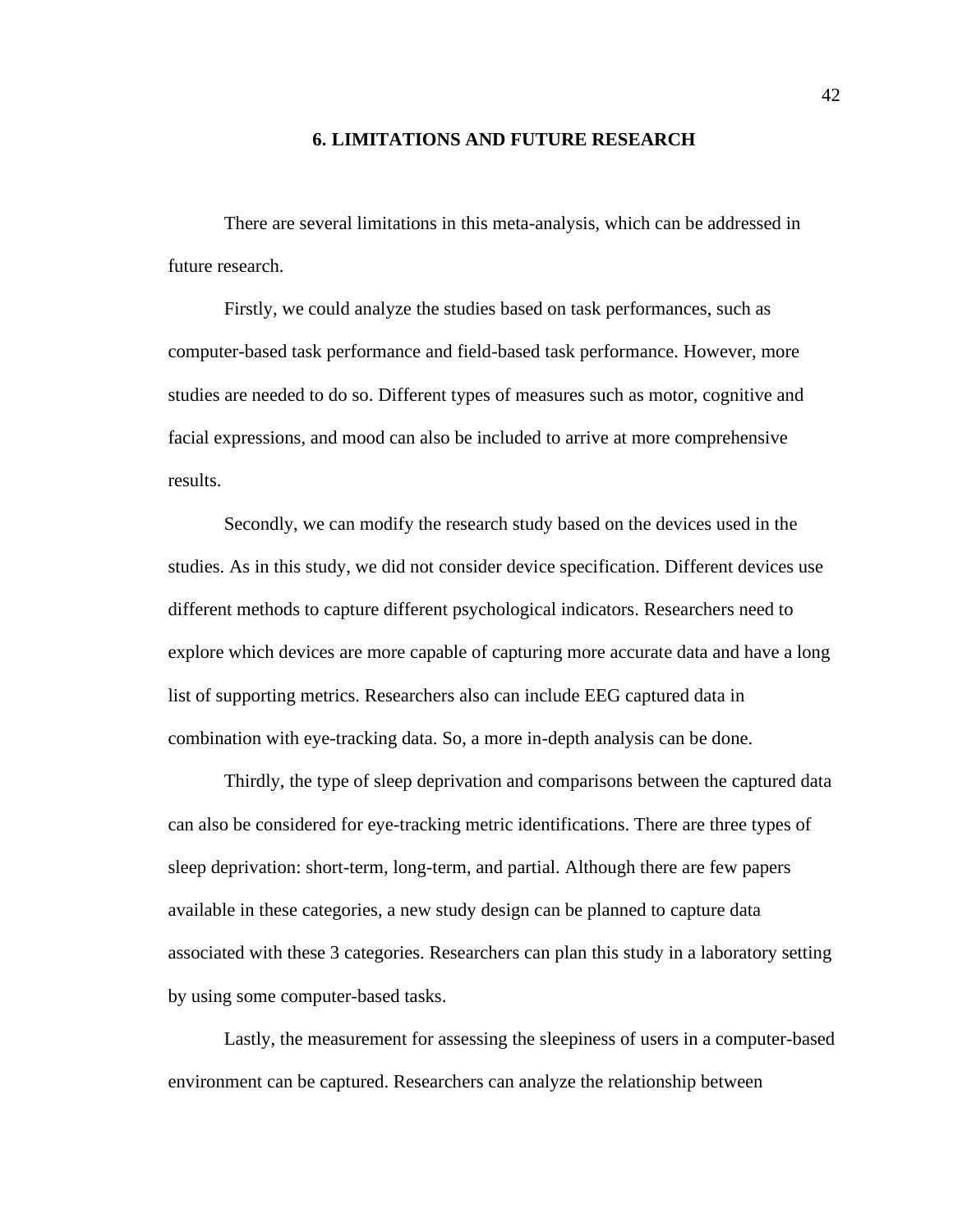sleepiness and performance based on task accuracy and response/completion time. We hope that future research will contribute toward the body of research to better explain and understand the relationships between eye-tracking and performance metrics and the underlying mechanisms of sleepiness. Performance metrics such as lapses (i.e., response time > 500 milliseconds) and error types in task completion can also be assessed to determine whether they are appropriate for detecting sleepiness. It will offer useful guidelines to detect sleepiness in the computer-based workplace environment and help enhance workplace productivity and quality of work.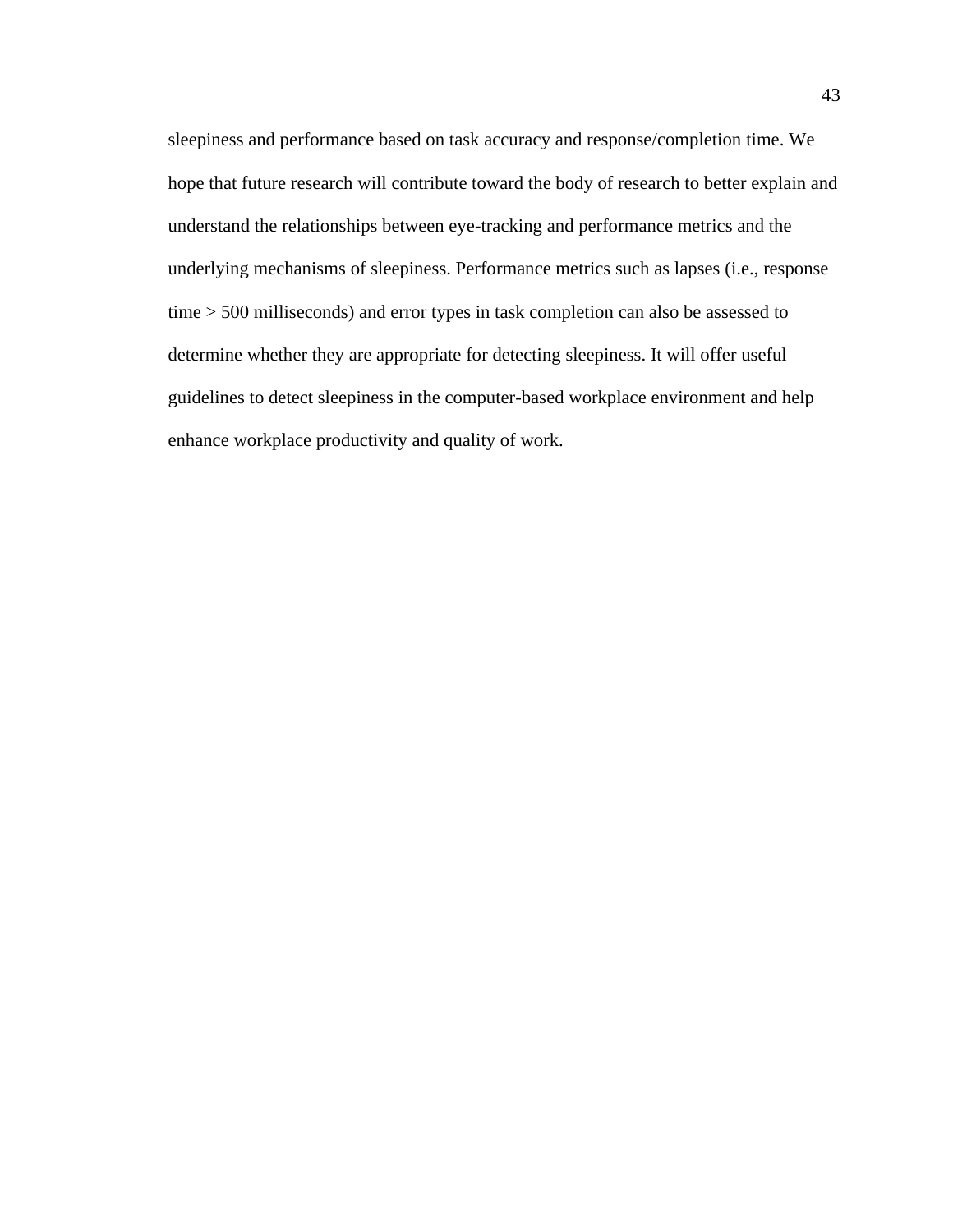#### **7. CONCLUSION**

In this thesis, we carried out a meta-analysis for synthesizing quantitative results of different studies. For the study, we set some criteria to include the papers for analysis, and based on those criteria, we found 25 papers and 58 metrics to analyze. The initial criteria for inclusion were that: (i) studies should be based on eye-tracking metrics, (ii) there should be pre-study and post-study measurements, and (iii) data should be captured when subjects were alert and when the subjects were sleep-deprived.

This research study is mainly focused on finding the most significant eye metrics which can be used to detect sleepiness. These metrics can be identified based on different task performance. We focused that how these metrics differ from an alert state to a sleepdeprived state. We also checked in the studies that the participants have good vision and did not have any sleep-related issues and were not on medication due to sleep problems. We included those studies that meet the above criterion for the meta-analysis.

 As a result of this research study, we found that 6 key categories of eye-tracking metrics have been used to assess sleepiness. Even though it is possible to bifurcate those 6 key categories of metrics and break them down for more in-depth analysis, the sample size is very small and some of the metrics were captured in only one study. Hence, we are unable to run the random effect model. The random effect model works under the assumption of exchangeability. This means that in random-effects model meta-analyses, we can draw the conclusion that not only individual study effects deviate from the true intervention effect due to sampling error, but there is also another source of variance introduced because the studies were drawn from a "universe" of the population rather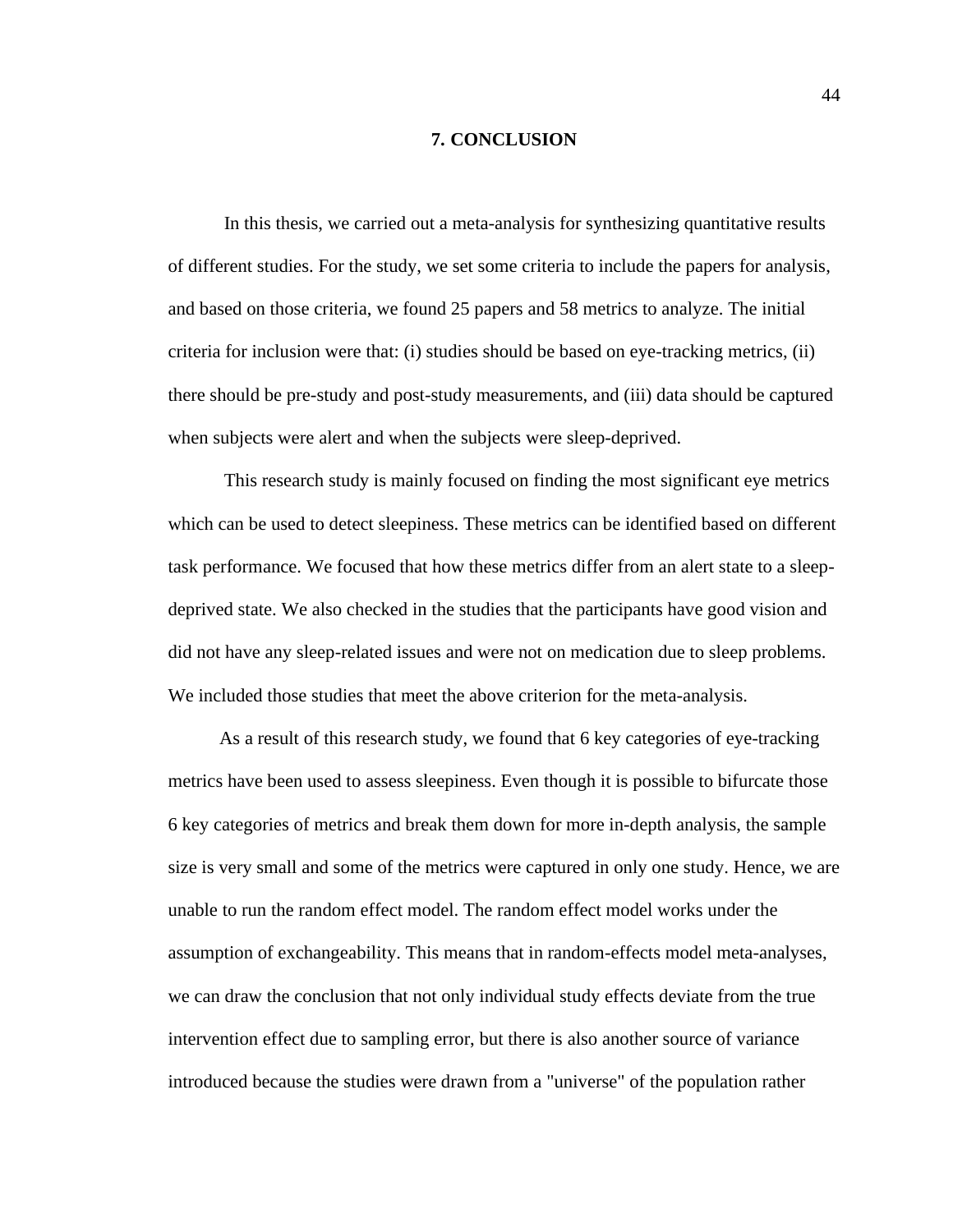than a single sample. In our meta-analysis, we can see that the heterogeneity between the studies is quite high but between the metrics, the heterogeneity is better, which means there is a true effect in our data.

This study shows the relationship between sleepiness and psychophysiological indicators of oculometries. Based on the meta-analysis results that identify parameters that demonstrate 6 key categories of metrics that have a strong correlation to sleepiness, this study can be expanded to differentiate general cognitive overload fatigue, that is, non-differentiated or non-categorized from the cause of sleepiness to that induced from severe sleep-deprivation. This can potentially establish sleepiness as a single spectrum or multiple wide spectra from fundamentally different causes (sleep-deprived or cognitive or physical overload).

There are several practical implications. Some of the practical scenarios for application are as follows:

- Detect severe sleepiness to provide proactive real-time warnings to forestall critical errors in human-computer interactions.
- Evaluate mental fitness of working personnel for certain job tasks before the start of the shift that involves critical tasks needing sustained mental attention.
- Decide whether to advocate for complete sleep rest or smaller micro-breaks and recommend the frequency of these micro-breaks based on the nature and degree of fatigue.
- Detection of sleepiness of the drivers and alert them to avoid serious road accidents.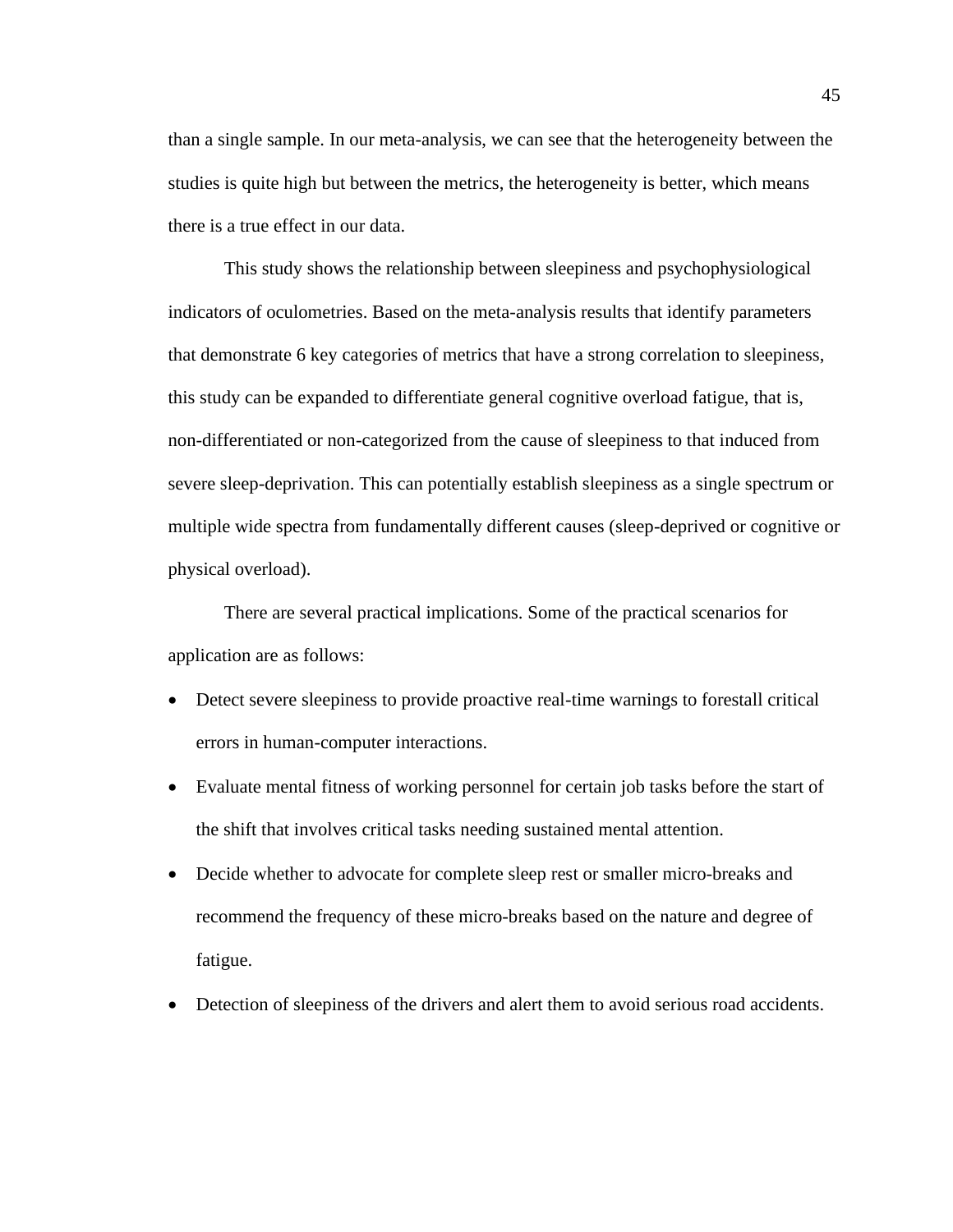#### **BIBLIOGRAPHY**

- Achermann, P. (2004). The two-process model of sleep regulation revisited. Aviation, Space, and Environmental Medicine, 75(3), A37-A43.
- Ahlstrom, C., Nyström, M., Holmqvist, K., Fors, C., Sandberg, D., Anund, A., ... & Åkerstedt, T. (2013). Fit-for-duty test for estimation of drivers' sleepiness level: Eye movements improve the sleep/wake predictor. Transportation Research Part C: Emerging Technologies, 26, 20-32.
- Åkerstedt, T., & Gillberg, M. (1990). Subjective and objective sleepiness in the active individual. International Journal of Neuroscience, 52(1-2), 29-37.
- Åkerstedt, T., Peters, B., Anund, A., & Kecklund, G. (2005). Impaired alertness and performance driving home from the night shift: a driving simulator study. Journal of Sleep Research, 14(1), 17-20.
- Alhola, P., & Polo-Kantola, P. (2007). Sleep deprivation: Impact on cognitive performance. Neuropsychiatric Disease and Treatment, 3, 553–567 (2007).
- Anderson, C., Wales, A. W., & Home, J. A. (2010). PVT lapses differ according to eyes open, closed, or looking away. Sleep, 33(2), 197-204.
- Anund, A., Kecklund, G., Peters, B., Forsman, Å., Lowden, A., & Åkerstedt, T. (2008). Driver impairment at night and its relation to physiological sleepiness. Scandinavian Journal of Work, Environment & Health, 142-150.
- Baddeley, A. D., & Hitch, G. (1974). Working memory. In Psychology of learning and motivation (Vol. 8, pp. 47-89). Academic Press.
- Baddeley, A. (2000). The episodic buffer: a new component of working memory?. Trends in Cognitive Sciences, 4(11), 417-423.
- Baddeley, A., Cocchini, G., Della Sala, S., Logie, R. H., & Spinnler, H. (1999). Working memory and vigilance: Evidence from normal aging and Alzheimer's disease. Brain and Cognition, 41(1), 87-108.
- Barbato, G., Ficca, G., Beatrice, M., Casiello, M., Muscettola, G., & Rinaldi, F. (1995). Effects of sleep deprivation on spontaneous eye blink rate and alpha EEG power. Biological Psychiatry, 38(5), 340-341.
- Bera, P., Soffer, P., & Parsons, J. (2019). Using Eye Tracking to Expose Cognitive Processes in Understanding Conceptual Models. MIS Quarterly, 43(4), 1-22.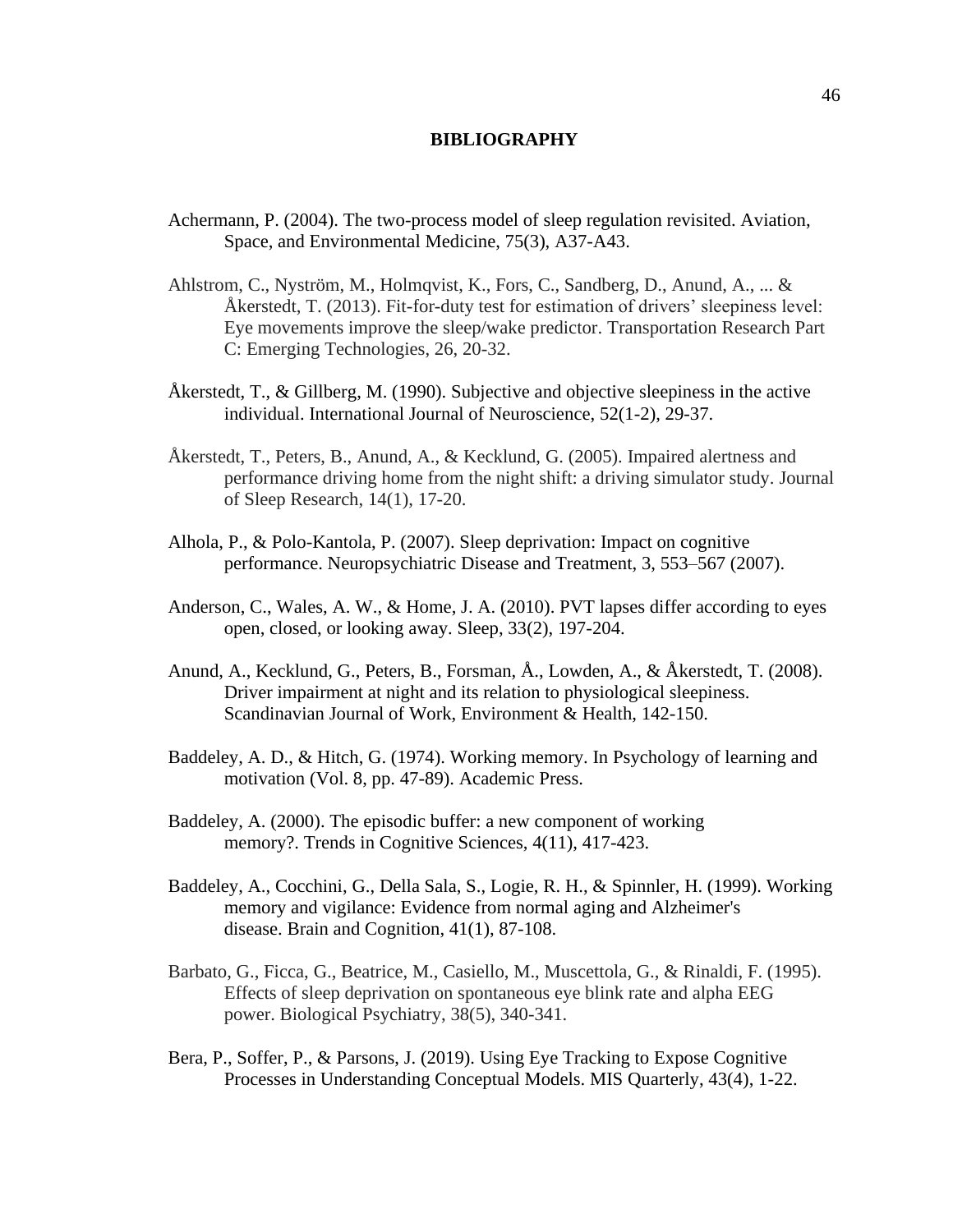- Bills, A. G. (1931). Blocking: A new principle of mental fatigue. The American Journal of Psychology, 43(2), 230-245.
- Bocca, M. L., & Denise, P. (2006). Total sleep deprivation effect on disengagement of spatial attention as assessed by saccadic eye movements. Clinical Neurophysiology, 117(4), 894-899.
- Buettner, R., Sauer, S., Maier, C., & Eckhardt, A. (2018). Real-time prediction of user performance based on pupillary assessment via eye tracking. AIS Transactions on Human-Computer Interaction, 10(1), 26-56
- Caffier, P. P., Erdmann, U., & Ullsperger, P. (2003). Experimental evaluation of eyeblink parameters as a drowsiness measure. European Journal of Applied Physiology, 89(3-4), 319-325.
- Caffier, P. P., Erdmann, U., & Ullsperger, P. (2005). The spontaneous eye-blink as sleepiness indicator in patients with obstructive sleep apnoea syndrome-a pilot study. Sleep Medicine, 6(2), 155-162.
- Caldwell, J. A., Caldwell, 1. L., Thompson, L. A., & Lieberman, H. R. (2019). Fatigue and its management in the workplace. Neuroscience and Biobehavioral Reviews, 96, 272-289.
- Carskadon, M. A., & Dement, W. C. (2005). Normal human sleep: an overview. Principles and Practice of Sleep Medicine, 4, 13-23.
- Chen, S., & Epps, J. (2014). Using task-induced pupil diameter and blink rate to infer cognitive load. Human–Computer Interaction, 29(4), 390-413.
- Crevits, L., Simons, B., & Wildenbeest, J. (2003). Effect of sleep deprivation on saccades and eyelid blinking. European Neurology, 50(3), 176-180.
- De Gennaro, L., Ferrara, M., Urbani, L., & Bertini, M. (2000). Oculomotor impairment after 1 night of total sleep deprivation: a dissociation between measures of speed and accuracy. Clinical Neurophysiology, 111(10), 1771-1778.
- Doghramji, K., Mitler, M. M., Sangal, R. B., Shapiro, C., Taylor, S., Walsleben, J., ... & O'Malley, E. B. (1997). A normative study of the maintenance of wakefulness test (MWT). Electroencephalography and Clinical Neurophysiology, 103(5), 554-562.
- Doran, S. M., Van Dongen, H. P., & Dinges, D. F. (2001). Sustained attention performance during sleep deprivation: evidence of state instability. Archives Italiennes de Biologie, 139(3), 253-267.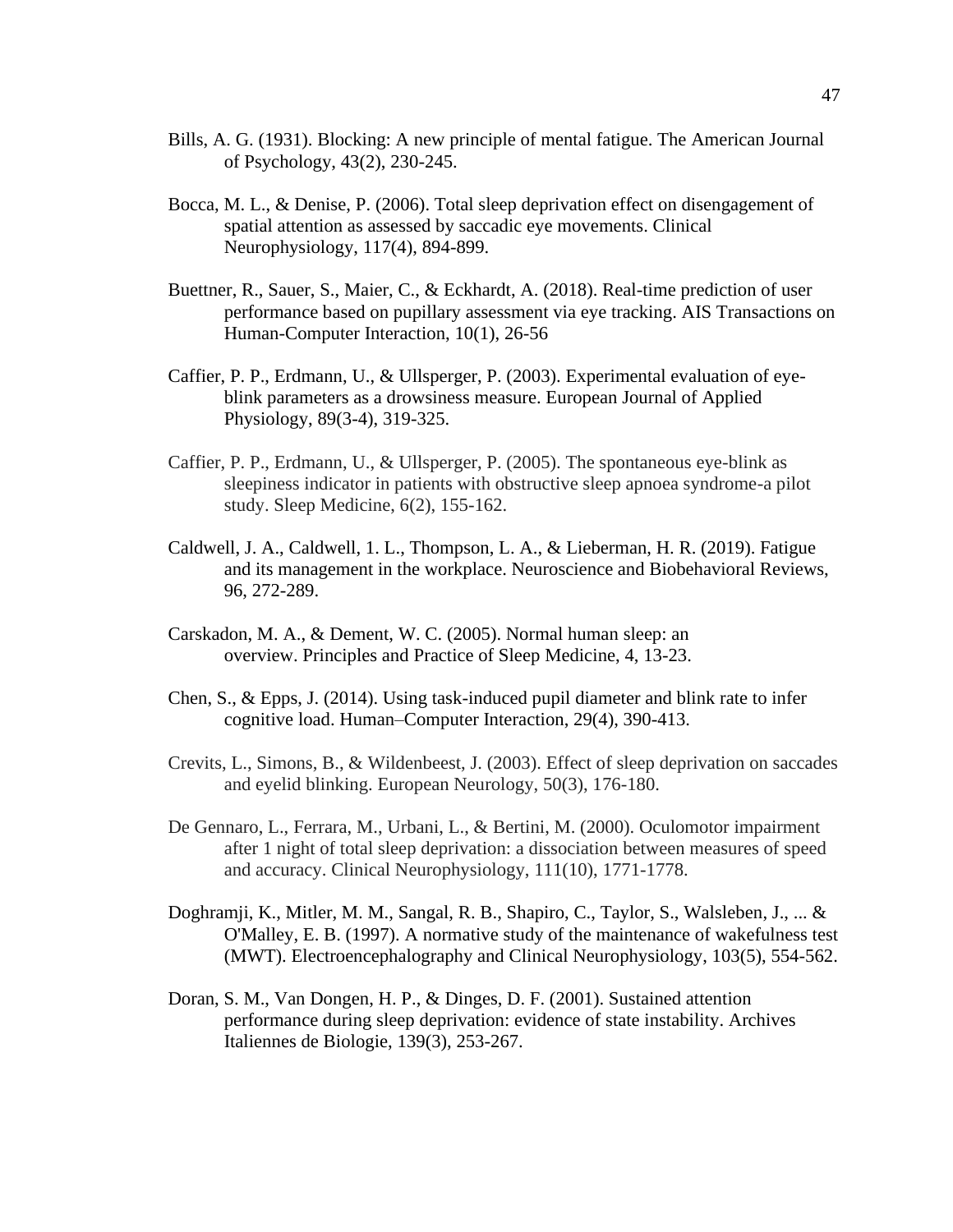- Drake, C. L., Roehrs, T. A., Burduvali, E., Bonahoom, A., Rosekind, M., & Roth, T. (2001). Effects of rapid versus slow accumulation of eight hours of sleep loss. Psychophysiology, 38(6), 979-987.
- Drummond, S. P., Bischoff-Grethe, A., Dinges, D. F., Ayalon, L., Mednick, S. C., & Meloy, M. J. (2005). The neural basis of the psychomotor vigilance task. Sleep, 28(9), 1059-1068.
- Durmer, J. S., & Dinges, D. F. (2005, March). Neurocognitive consequences of sleep deprivation. In Seminars in neurology (Vol. 25, No. 01, pp. 117-129). Copyright© 2005 by Thieme Medical Publishers, Inc., 333 Seventh Avenue, New York, NY 10001, USA.
- EDHOLM, O. G., & Bacharach, A. L. (1965). The physiology of human survival. The physiology of human survival (Academic Press, 1965.)[Pp. xxii+ 581]. 140s. Ergonomics, 9(6), 539-539.
- Eickhoff, S. B., Nichols, T. E., Laird, A. R., Hoffstaedter, F., Amunts, K., Fox, P. T., ... & Eickhoff, C. R. (2016). Behavior, sensitivity, and power of activation likelihood estimation characterized by massive empirical simulation. Neuroimage, 137, 70-85.
- Ellis, K. K. E. (2009). Eye tracking metrics for workload estimation in flight deck operations. Theses and Dissertations, 288.
- Ferrara, M., Gennaro, L.D., & Bertini, M. (2000). Voluntary oculomotor performance upon awakening after total sleep deprivation. Sleep, 23(6), 801-811.
- Fitts, P. M., Jones, R. E., & Milton, J. L. (1950). Eye movements of aircraft pilots during instrument-landing approaches. Aeronautical Engineering Review 9(2), 24–29.
- Fransson, P. A., Patel, M., Magnusson, M., Berg, S., Almbladh, P., & Gomez, S. (2008). Effects of 24-hour and 36-hour sleep deprivation on smooth pursuit and saccadic eye movements. Journal of Vestibular Research, 18(4), 209-222.
- Franzen, P. L., Buysse, D. J., Dahl, R. E., Thompson, W., & Siegle, G. J. (2009). Sleep deprivation alters pupillary reactivity to emotional stimuli in healthy young adults. Biological Psychology, 80(3), 300-305.
- Ghimire, D., Jeong, S., Yoon, S., Park, S., & Choi, J. (2015). Real-time sleepiness detection for driver state monitoring system. Adv. Sci. Technol. Lett, 120, 1-8.
- Gidlöf, K., Wallin, A., Dewhurst, R., & Holmqvist, K. (2013). Using eye tracking to trace a cognitive process: Gaze behaviour during decision making in a natural environment. Journal of Eye Movement Research, 6(1):3, 1-14.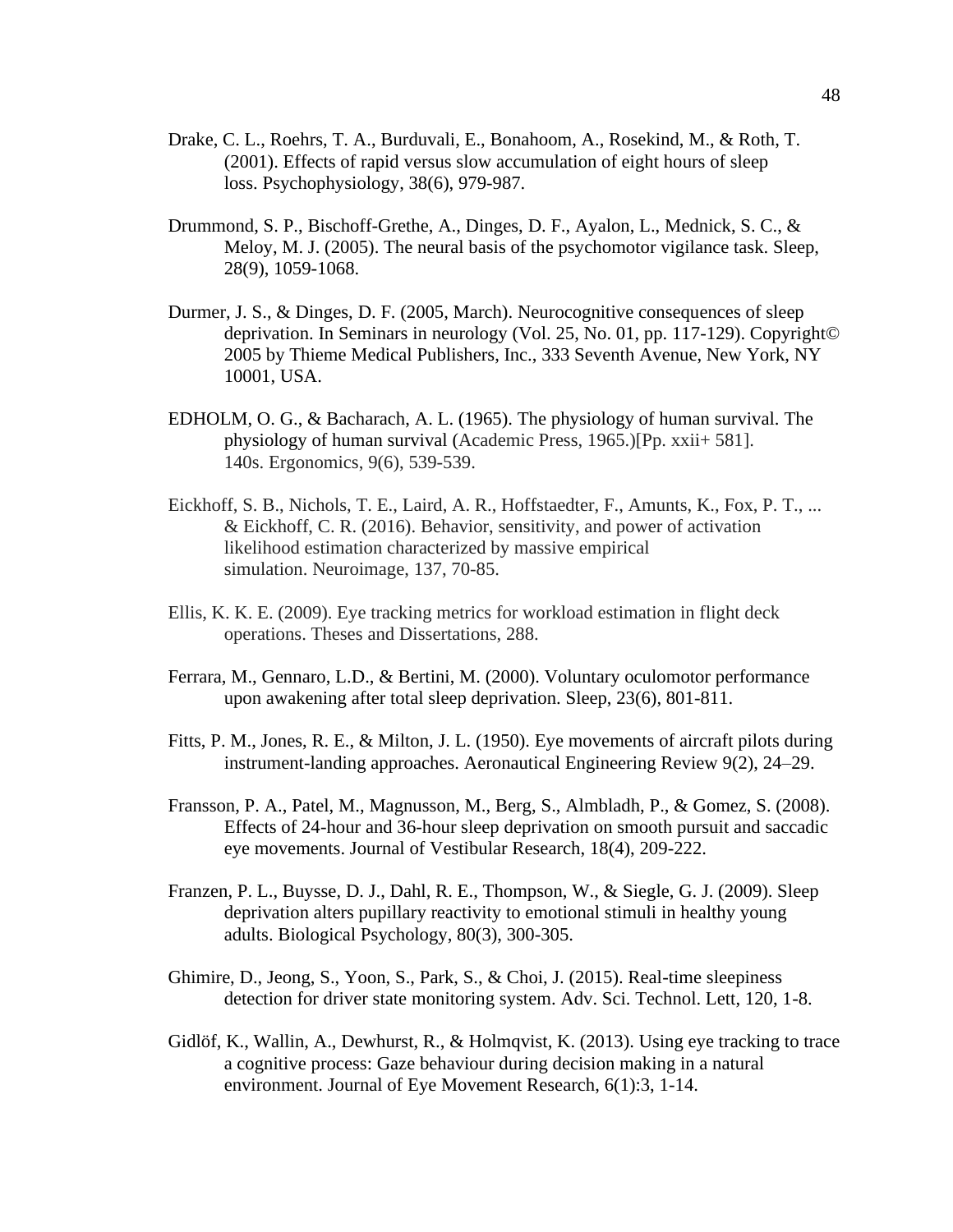- Gillberg, M., Kecklund, G., & Åkerstedt, T. (1994). Relations between performance and subjective ratings of sleepiness during a night awake. Sleep, 17(3), 236-241.
- Glaholt, M. G., & Reingold, E. M. (2009). The time course of gaze bias in visual decision tasks. Visual Cognition, 17(8), 1228-1243.
- Goldberg, J. H., & Kotval, X. P. (1998). Eye movement-based evaluation of the computer interface.In: S. K. Kumar (ed.), Advances in Occupational Ergonomics and Safety (pp. 529–532). Amsterdam: ISO Press.
- Goldberg, J. H. & Kotval, X. P. (1999). Computer interface evaluation using eye movements: Methods and constructs. International Journal of Industrial Ergonomics, 24, 631–645.
- Häkkänen, H., Summala, H., Partinen, M., Tiihonen, M., & Silvo, J. (1999). Blink duration as an indicator of driver sleepiness in professional bus drivers. Sleep, 22(6), 798-802.
- Heaton, K. J., Maule, A. L., Maruta, J., Kryskow, E. M., & Ghajar, J. (2014). Attention and visual tracking degradation during acute sleep deprivation in a military sample. Aviation, Space, and Environmental Medicine, 85(5), 497-503.
- Hendrickson, J. J. (1989, March). Performance, preference, and visual scan patterns on a menu-based system: implications for interface design. In Proceedings of the SIGCHI Conference on Human Factors in Computing Systems (pp. 217-222).
- Harrison, Y., & Horne, J. A. (2000). Sleep loss and temporal memory. The Quarterly Journal of Experimental Psychology: Section A, 53(1), 271-279.
- Hoddes, E., Dement, W. C., & Zarcone, V. (1972). Stanford-sleepiness-scale. Enzyklopädie der Schlafmedizin, 1184.
- Horng, W. B., Chen, C. Y., Chang, Y., & Fan, C. H. (2004, March). Driver fatigue detection based on eye tracking and dynamic template matching. In IEEE International Conference on Networking, Sensing and Control, 2004 (Vol. 1, pp. 7-12). IEEE.
- Huffcutt, A. I., Roth, P. L., & McDaniel, M. A. (1996). A meta-analytic investigation of cognitive ability in employment interview evaluations: Moderating characteristics and implications for incremental validity. Journal of Applied Psychology, 81(5), 459.
- Ingre, M., Åkerstedt, T., Peters, B., Anund, A., & Kecklund, G. (2006). Subjective sleepiness, simulated driving performance and blink duration: Examining individual differences. Journal of Sleep Research, 15(1), 47-53.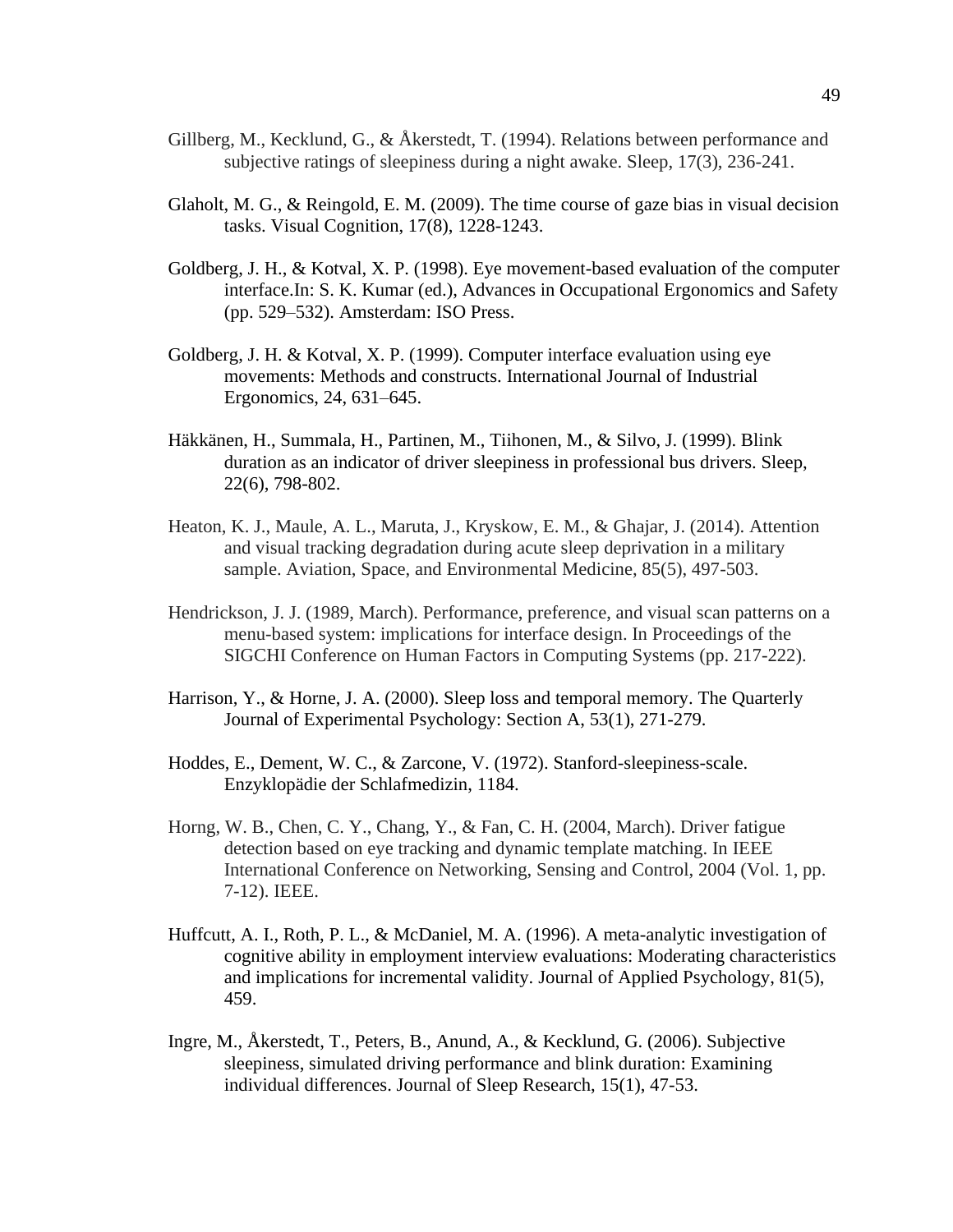- Jacob, R. J., & Karn, K. S. (2003). Eye tracking in human-computer interaction and usability research: Ready to deliver the promises. In The Mind's Eye (pp. 573- 605). North-Holland.
- Jin, L., Niu, Q., Jiang, Y., Xian, H., Qin, Y., & Xu, M. (2013). Driver sleepiness detection system based on eye movements variables. Advances in Mechanical Engineering, 5, 648431.
- Johns, M. W. (1991). A new method for measuring daytime sleepiness: The Epworth sleepiness scale. Sleep, 14(6), 540-545.
- Johns, M. W. (2000). Sensitivity and specificity of the multiple sleep latency test (MSLT), the maintenance of wakefulness test and the epworth sleepiness scale: failure of the MSLT as a gold standard. Journal of Sleep Research, 9(1), 5-11.
- Johnson, L. C., Spinweber, C. L., Gomez, S. A., & Matteson, L. T. (1990). Daytime sleepiness, performance, mood, nocturnal sleep: the effect of benzodiazepine and caffeine on their relationship. Sleep, 13(2), 121-135.
- Klauer, S. G., Dingus, T. A., Neale, V. L., Sudweeks, J. D., & Ramsey, D. J. (2006). The impact of driver inattention on near-crash/crash risk: An analysis using the 100 car naturalistic driving study data. Virginia Tech Transportation Institute, Blacksburg, VA. (NTIS No. DOT HS 810 594).
- Klumpers, U. M., Veltman, D. J., van Tol, M. J., Kloet, R. W., Boellaard, R., Lammertsma, A. A., & Hoogendijk, W. J. (2015). Neurophysiological effects of sleep deprivation in healthy adults, a pilot study. PloS One, 10(1), e0116906.
- Knutson, K. L., Spiegel, K., Penev, P., & Van Cauter, E. (2007). The metabolic consequences of sleep deprivation. Sleep Medicine Reviews, 11(3), 163-178.
- Koslowsky, M., & Babkoff, H. (1992). Meta-analysis of the relationship between total sleep deprivation and performance. Chronobiology International, 9(2), 132-136.
- Kotval, X. P., & Goldberg, J. H. (1998). Eye movements and interface components grouping: An evaluation method. In: Proceedings of the 42nd Annual Meeting of the Human Factors and Ergonomics Society (pp. 486–490). Santa Monica: Human Factors and Ergonomics Society.
- Kretzer, M. & Maedche, A. (2018). Designing social nudges for enterprise recommendation agents: An investigation in the business intelligence systems context. Journal of the Association for Information Systems, 19(12), 1145-1186.
- Kripke, D. F., Garfinkel, L., Wingard, D. L., Klauber, M. R., & Marler, M. R. (2002). Mortality associated with sleep duration and insomnia. Archives of General Psychiatry, 59(2), 131-136.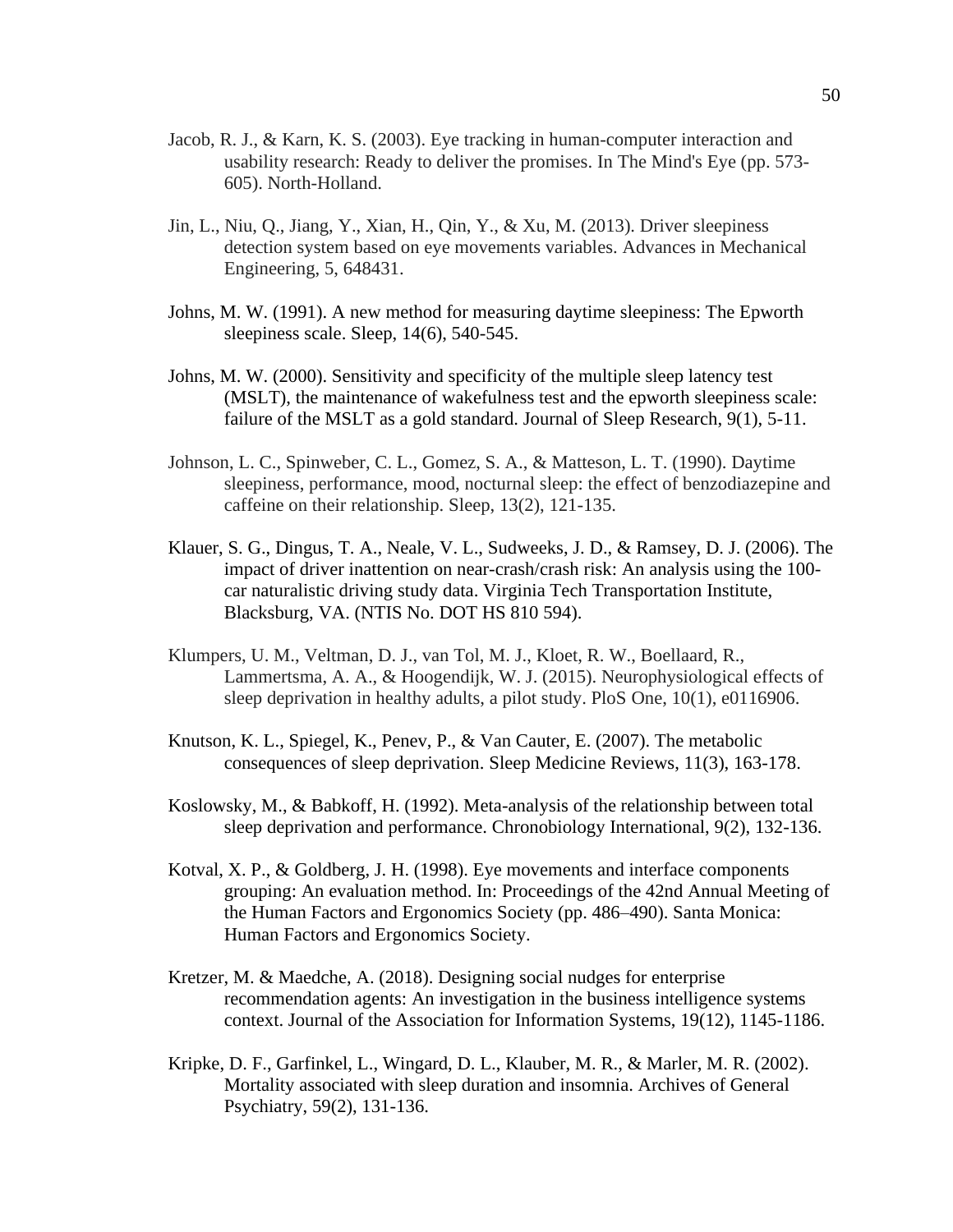- Kronholm, E., Härmä, M., Hublin, C., Aro, A. R., & Partonen, T. (2006). Self‐reported sleep duration in Finnish general population. Journal of Sleep Research, 15(3), 276-290.
- Krueger, G. P. (1989). Sustained work, fatigue, sleep loss and performance: A review of the issues. Work & Stress, 3(2), 129-141.
- Kurylyak, Y., Lamonaca, F., Mirabelli, G., Boumbarov, O., & Panev, S. (2011, May). The infrared camera-based system to evaluate the human sleepiness. In 2011 IEEE International Symposium on Medical Measurements and Applications (pp. 253-256). IEEE.
- Li, J., Ngai, G., Leong, H. V., & Chan, S. C. (2016, June). Your eye tells how well you comprehend. In 2016 IEEE 40th Annual Computer Software and Applications Conference (COMPSAC) (Vol. 2, pp. 503-508). IEEE.
- Lim, J., & Dinges, D. (2008). Sleep deprivation and vigilant attention. Annals of the New York Academy of Sciences, 1129(1), 305.
- Littner, M. R., Kushida, C., Wise, M., G. Davila, D., Morgenthaler, T., Lee-Chiong, T., ... & Kapen, S. (2005). Practice parameters for clinical use of the multiple sleep latency test and the maintenance of wakefulness test. Sleep, 28(1), 113-121.
- MACLEAN, A. W., FEKKEN, G. C., SASKIN, P., & KNOWLES, J. B. (1992). Psychometric evaluation of the Stanford sleepiness scale. Journal of Sleep Research, 1(1), 35-39.
- Maquet, P. (2001). The role of sleep in learning and memory. Science, 294(5544), 1048- 1052.
- Marshall, S. P. (2007). Identifying cognitive state from eye metrics. Aviation, Space, and Environmental Medicine, 78(5), B165-B175.
- McCormack, H. M., David, J. D. L., & Sheather, S. (1988). Clinical applications of visual analogue scales: a critical review. Psychological Medicine, 18(4), 1007-1019.
- Miles, W. R., & Laslett, H. R. (1931). Eye movement and visual fixation during profound sleepiness. Psychological Review, 38(1), 1.
- Miley, A. Å., Kecklund, G., & Åkerstedt, T. (2016). Comparing two versions of the Karolinska Sleepiness Scale (KSS). Sleep and Biological Rhythms, 14(3), 257- 260.
- Mitler, M. M., Miller, J. C., Lipsitz, J. J., Walsh, J. K., & Wylie, C. D. (1997). The sleep of long-haul truck drivers. New England Journal of Medicine, 337(11), 755-762.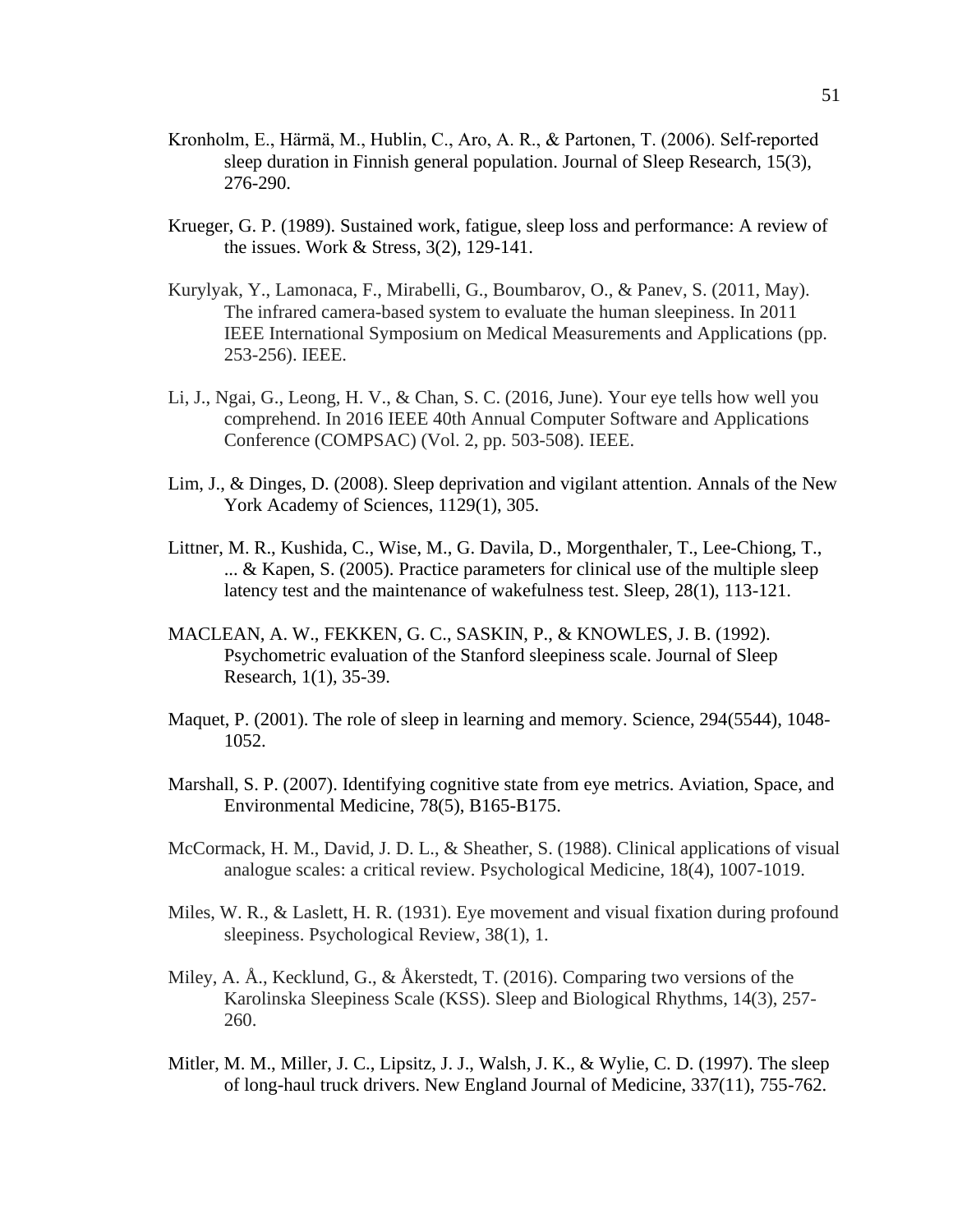- Moher, D., Liberati, A., Tetzlaff, J., Altman, D. G., & Prisma Group. (2009). Preferred reporting items for systematic reviews and meta-analyses: the PRISMA statement. PLoS Medicine, 6(7), e1000097.
- Monk, T. H., Fookson, J. E., Kream, J., Moline, M. L., Pollak, C. P., & Weitzman, M. B. (1985). Circadian factors during sustained performance: Background and methodology. Behavior Research Methods, Instruments, & Computers, 17(1), 19- 26.
- Naghavi, H. R., & Nyberg, L. (2005). Common fronto-parietal activity in attention, memory, and consciousness: shared demands on integration?. Consciousness and Cognition, 14(2), 390-425.
- Ogawa, Y., Kanbayashi, T., Saito, Y., Takahashi, Y., Kitajima, T., Takahashi, K., ... & Shimizu, T. (2003). Total sleep deprivation elevates blood pressure through arterial baroreflex resetting: a study with microneurographic technique. Sleep, 26(8), 986-989.
- PA Van Dongen, H., Belenky, G., & M Krueger, J. (2011). A local, bottom-up perspective on sleep deprivation and neurobehavioral performance. Current topics in Medicinal Chemistry, 11(19), 2414-2422.
- Philibert, I. (2005). Sleep loss and performance in residents and nonphysicians: a metaanalytic examination. Sleep, 28(11), 1392-1402.
- Philip, P., Sagaspe, P., Prague, M., Tassi, P., Capelli, A., Bioulac, B., ... & Taillard, J. (2012). Acute versus chronic partial sleep deprivation in middle-aged people: differential effect on performance and sleepiness. Sleep, 35(7), 997-1002.
- Pilcher, J. J., & Huffcutt, A. I. (1996). Effects of sleep deprivation on performance: a meta-analysis. Sleep, 19(4), 318-326.
- Porcu, S., Ferrara, M., Urbani, L., Bellatreccia, A., & Casagrande, M. (1998). Smooth pursuit and saccadic eye movements as possible indicators of nighttime sleepiness. Physiology & Behavior, 65(3), 437-443.
- Poudel, G. R., Innes, C. R., & Jones, R. D. (2013). Distinct neural correlates of time-ontask and transient errors during a visuomotor tracking task after sleep restriction. NeuroImage, 77, 105-113.
- Rayner, K. (1998). Eye movements in reading and information processing: 20 years of research. Psychological Bulletin, 124(3):372–422.
- Rayner, K. (2009). Eye movements and attention in reading, scene perception, and visual search. The Quarterly Journal of Experimental Psychology, 62(8), 1457-1506.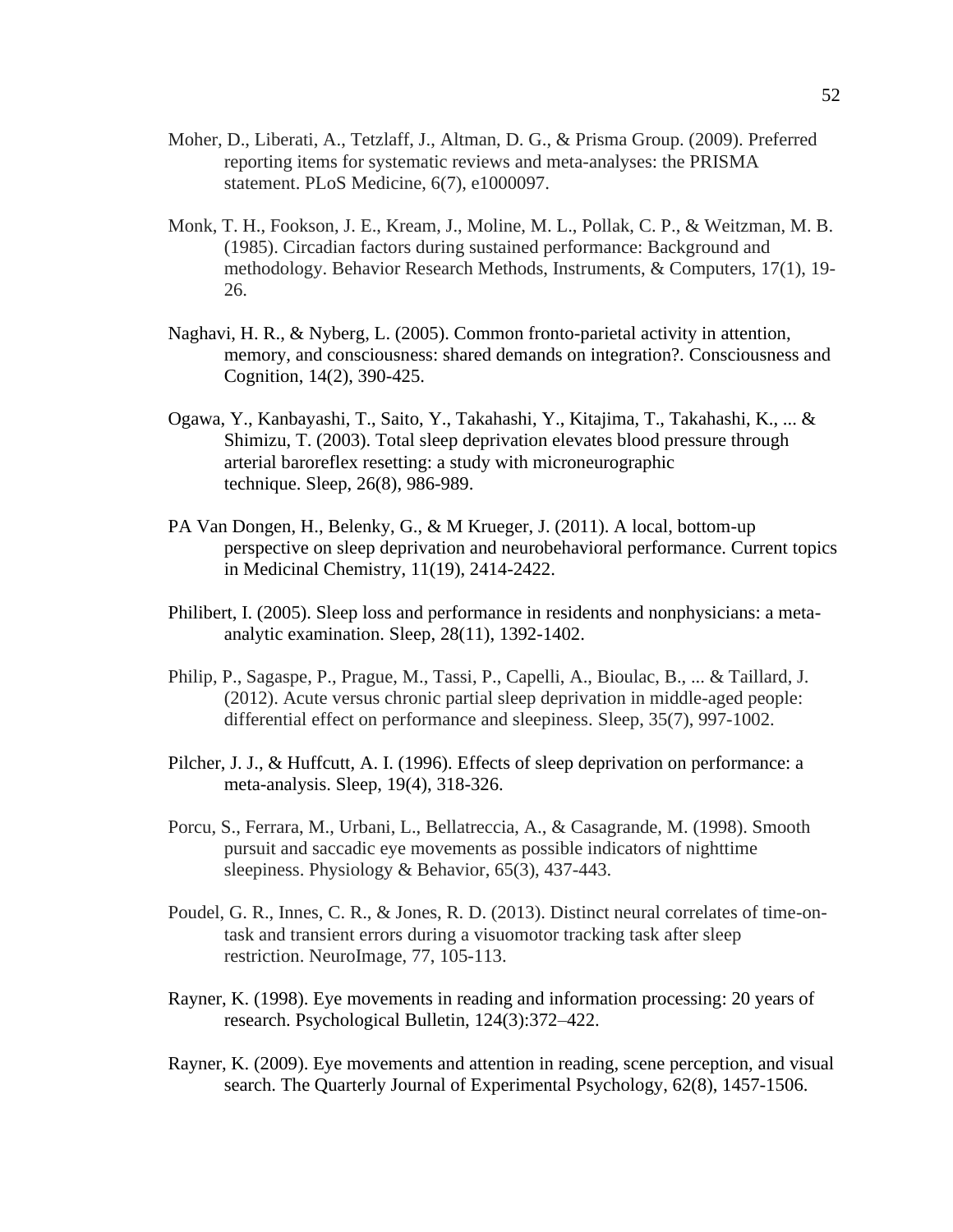- Richardson, G. S, Carskadon, M. A, Flagg, W, van den Hoed, J, Dement, W. C, Mitler, M. M. Excessive daytime sleepiness in man: multiple sleep latency measurement in narcoleptic and control subjects. Electroencephalogr. Clin. Neurophysiol., 1978, 45: 621‐ 627.
- Rodrigue, M., Son, J., Giesbrecht, B., Turk, M., & Höllerer, T. (2015, March). Spatiotemporal detection of divided attention in reading applications using EEG and eye tracking. In Proceedings of the 20th International Conference on Intelligent User Interfaces (pp. 121-125).
- Rowland, L. M., Thomas, M. L., Thorne, D. R., Sing, H. C., Krichmar, J. L., Davis, H. Q., ... & Alicandri, E. (2005). Oculomotor responses during partial and total sleep deprivation. Aviation, Space, and Environmental Medicine, 76(7), C104-C113.
- Russo, M., Thomas, M., Thorne, D., Sing, H., Redmond, D., Rowland, L., Johnson, D., Hall, S., Krichmar, J. & Balkin, T. (2003). Oculomotor impairment during chronic partial sleep deprivation. Clinical Neurophysiology, 114(4), 723-736.
- Sanchez, A., Vanderhasselt, M. A., Baeken, C., & De Raedt, R. (2016). Effects of tDCS over the right DLPFC on attentional disengagement from positive and negative faces: An eye-tracking study. Cognitive, Affective, & Behavioral Neuroscience, 16(6), 1027-1038.
- Schleicher, R., Galley, N., Briest, S., & Galley, L. (2008). Blinks and saccades as indicators of fatigue in sleepiness warnings: Looking tired? Ergonomics, 51(7), 982-1010.
- Shiferaw, B. A., Downey, L. A., Westlake, J., Stevens, B., Rajaratnam, S. M., Berlowitz, D. J., ... & Howard, M. E. (2018). Stationary gaze entropy predicts lane departure events in sleep-deprived drivers. Scientific Reports, 8(1), 1-10.
- Shneerson, J. M. (2000). Handbook of sleep medicine. Wiley-Blackwell.
- Stern J. (1990). A. Blink and you´ll miss it. Human Factors Society Newsletter, 2, 14-15.
- Stern J. A., Walrath, L. C., & Goldstein R. (1984). The endogenous eyeblink. Psychophysiology, 21, 22-33.
- Stickgold, R. (2005). Sleep-dependent memory consolidation. Nature, 437(7063), 1272- 1278.
- St-Onge, M. P., McReynolds, A., Trivedi, Z. B., Roberts, A. L., Sy, M., & Hirsch, J. (2012). Sleep restriction leads to increased activation of brain regions sensitive to food stimuli. The American Journal of Clinical Nutrition, 95(4), 818-824.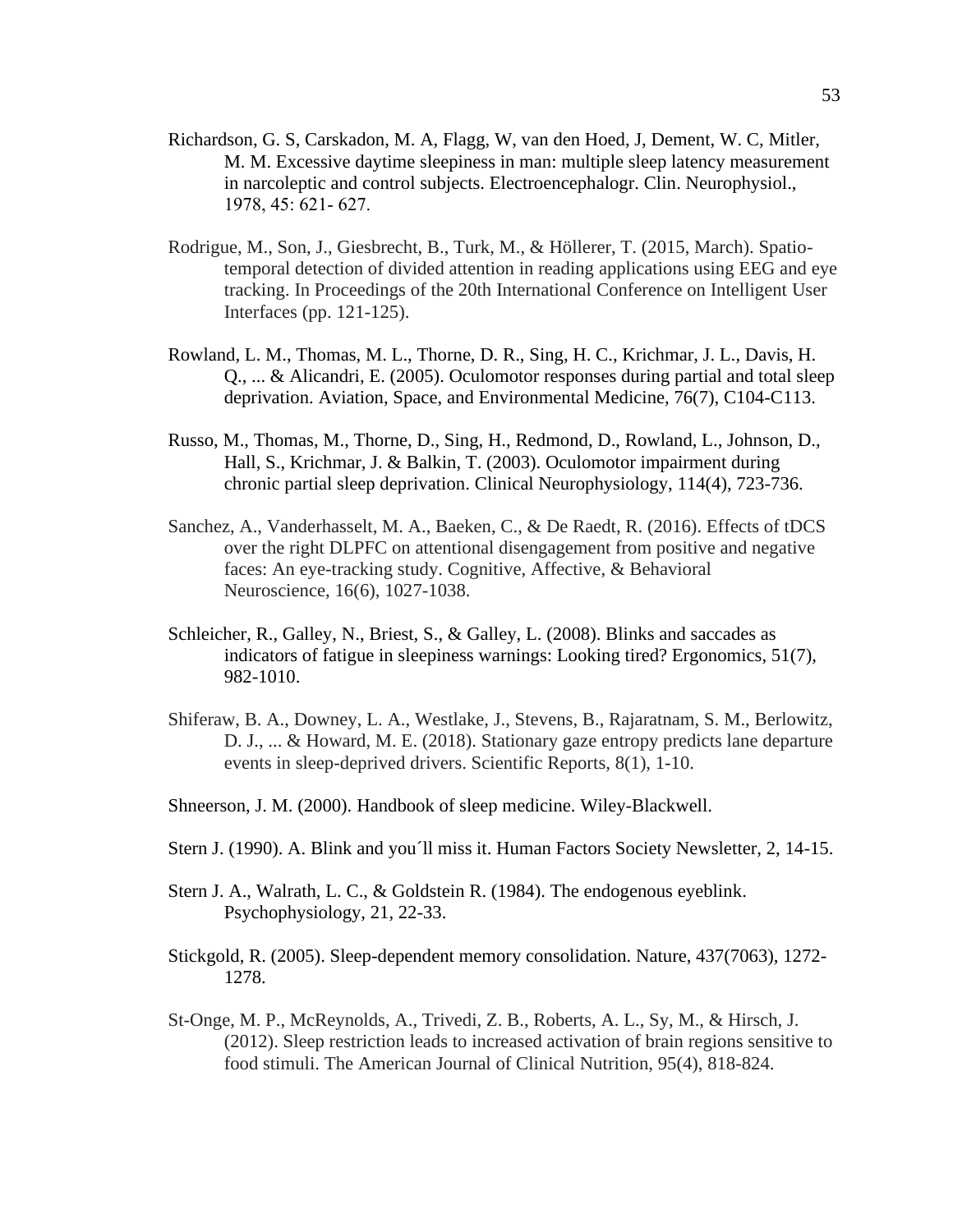- St-Onge, M. P., Wolfe, S., Sy, M., Shechter, A., & Hirsch, J. (2014). Sleep restriction increases the neuronal response to unhealthy food in normal-weight individuals. International Journal of Obesity, 38(3), 411-416.
- Surridge-David, M., MacLean, A. W., Coulter, M. and Knowles, J. B. Mood changes following an acute delay of sleep. Psychiatry Res., 1987, 22: 149-158.
- Thomas, M., Sing, H., Belenky, G., Holcomb, H., Mayberg, H., Dannals, R., ... & Welsh, A. (2000). Neural basis of alertness and cognitive performance impairments during sleepiness. I. Effects of 24 h of sleep deprivation on waking human regional brain activity. Journal of Sleep Research, 9(4), 335-352.
- Tong, J., Maruta, J., Heaton, K. J., Maule, A. L., & Ghajar, J. (2014). Adaptation of visual tracking synchronization after one night of sleep deprivation. Experimental Brain Research, 232(1), 121-131.
- Van Dongen, H., Maislin, G., Mullington, J. M., & Dinges, D. F. (2003). The cumulative cost of additional wakefulness: dose-response effects on neurobehavioral functions and sleep physiology from chronic sleep restriction and total sleep deprivation. Sleep, 26(2), 117-126.
- Van Dongen, P. A., Baynard, M. D., Maislin, G., & Dinges, D. F. (2004). Systematic interindividual differences in neurobehavioral impairment from sleep loss: evidence of trait-like differential vulnerability. Sleep, 27(3), 423-433.
- Wierwille, W. W., & Ellsworth, L. A. (1994). Evaluation of driver drowsiness by trained raters. Accident Analysis & Prevention, 26(5), 571-581.
- Wilhelm, B., Wilhelm, H., Lüdtke, H., Streicher, P., & Adler, M. (1998). Pupillographic assessment of sleepiness in sleep-deprived healthy subjects. Sleep, 21(3), 258- 265.
- Yang, F., Yu, X., Huang, J., Yang, P., & Metaxas, D. (2012, September). Robust eyelid tracking for fatigue detection. In 2012 19th IEEE International Conference on Image Processing (pp. 1829-1832). IEEE.
- Zils, E., Sprenger, A., Heide, W., Born, J., & Gais, S. (2005). Differential effects of sleep deprivation on saccadic eye movements. Sleep, 28(9), 1109-1115.